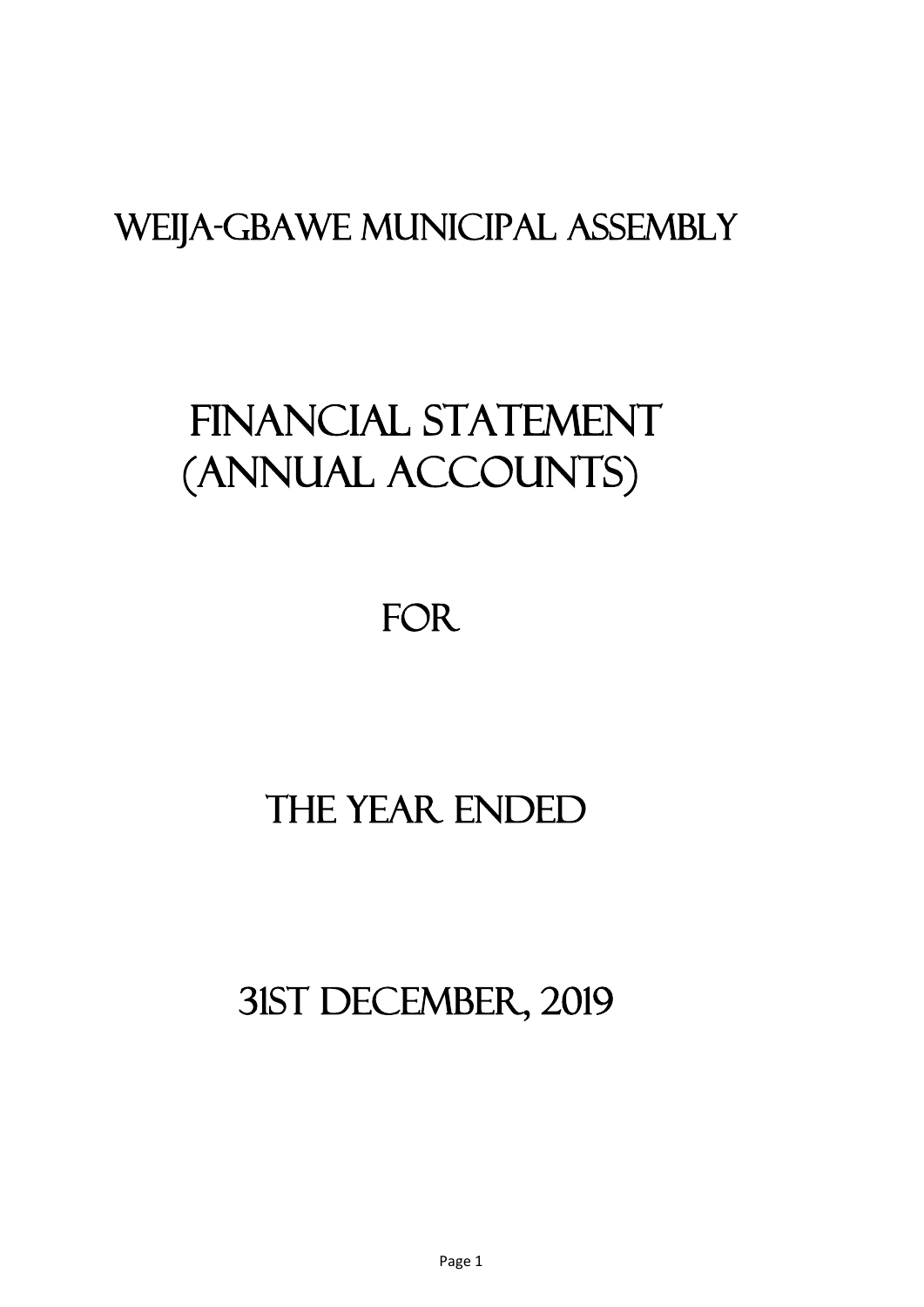# **WEIJA-GBAWE MUNICIPAL ASSEMBLY FINANCIAL STATEMENT - 2019 TABLE OF CONTENT**

| <b>SUBJECT</b>                              | <b>PAGE</b>    |
|---------------------------------------------|----------------|
| <b>COVER PAGE</b>                           | 1              |
| <b>TABLE OF CONTENT</b>                     | 2              |
| NOTES TO THE ACCOUNTS                       | 3              |
| <b>BALANCE SHEET</b>                        | 4              |
| <b>CASHFLOW STATEMENT</b>                   | 5              |
| STATEMENT OF REVENUE AND EXPENDITURE        | 6              |
| <b>SUMMARY STATEMENT OF REVENUE</b>         | $\overline{7}$ |
| <b>COMPARATIVE STATEMENT OF REVENUE</b>     | $8 - 13$       |
| SUMMARY STATEMENT OF EXPENDITURE            | 14             |
| <b>COMPARATIVE STATEMENT OF EXPENDITURE</b> | $15 - 24$      |
| <b>SCHEDULE 'A' - BANK BALANCES</b>         | 25             |
| <b>SCHEDULE 'B' - ADVANCES</b>              | 26             |
| <b>SCHEDULE 'C' - ACCUMULATED FUND</b>      | 27             |
| <b>TRIAL BALANCE - REVENUE</b>              | $28 - 31$      |
| TRIAL BALANCE - EXPENDITURE                 | $32 - 39$      |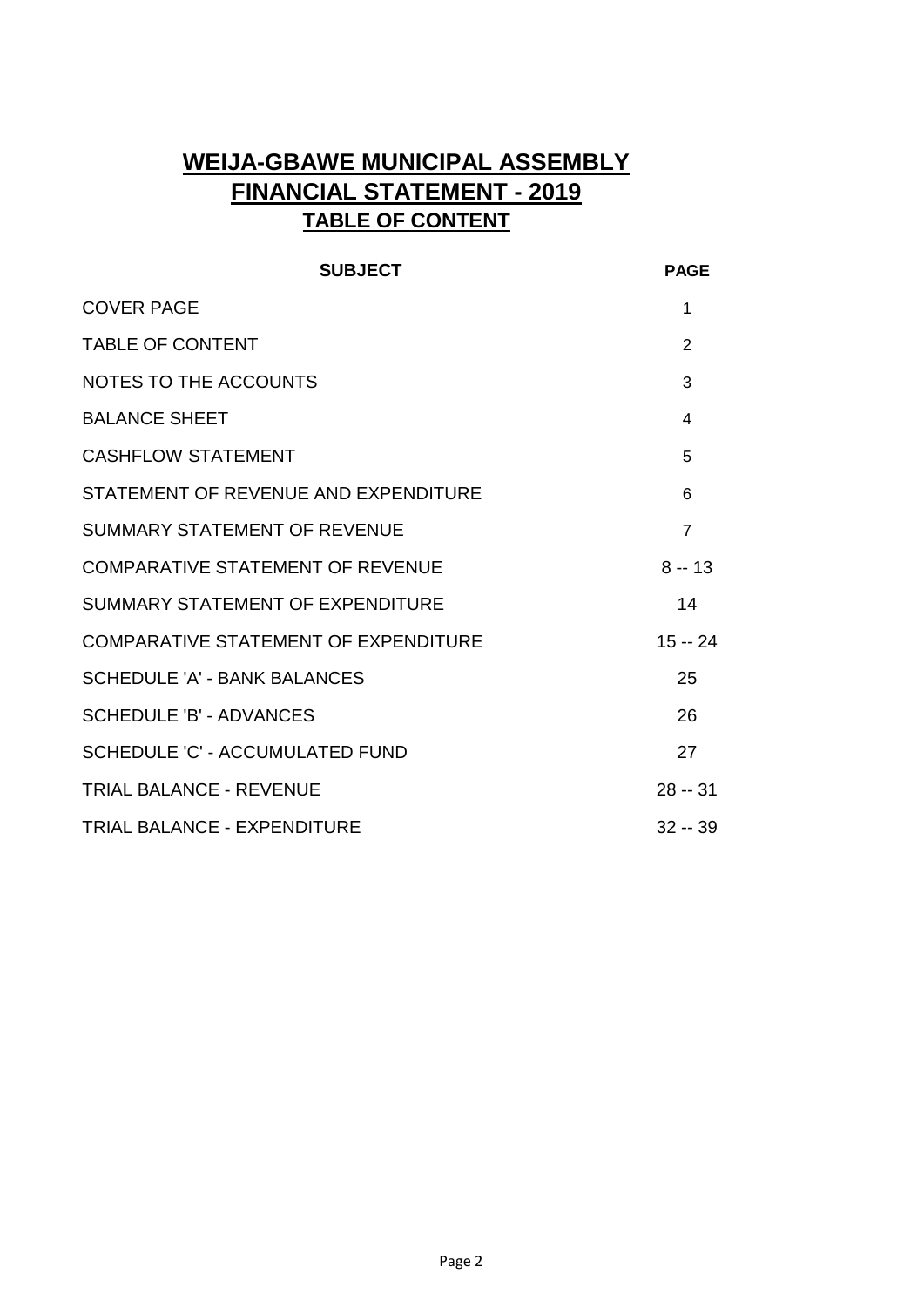### **WEIJA-GBAWE MUNICIPAL ASSEMBLY WEIJA FINANCIAL STATEMENT FOR DECEMBER, 2019**

#### **NOTES TO THE ACCOUNTS**

#### **ACCOUNTING POLICES**

The monthly Financial Statement of the Weija-Gbawe Municipal Assembly (Weija) includes all activities of financial operations of the various sections.

#### **ACCOUNTING BASIS**

The Financial Statements are prepared on a modified cash accounting basis

#### **REVENUE**

The Assembly reports on revenue in the month in which it is received and lodged into the main operational Accounts of the Assembly.

"An amount of GHC67,908.31 for Property rates for the month of November, 2019 wrongly posted to Basic rates has been reversed.Reference can be made to Page 5. "An amount of GHC442,525.46 as 3rd Quarter 2019 DACF allocation was wrongly credited by the Secretariate to the European Union Account.A transfer letter has been sent to the Bank to rectify that anomaly.Reference can be made to Page 5

#### **EXPENDITURE**

Expenditure for operations are recognized when liabilities on goods and services are incurred.

"A transfer of an amount of GHC74,151.00 from the DDF account to the DACF account was treated as expenditure in the DDF expenditure.The transaction has been reversed in both the revenue lines of the DACF and the Expenditure of the DDF.The transaction has been treated only in the Bank balances of the various accounts.Reference can be made to Pages 5 and 17. "DDF

transactions posted wrongly to expenditure lines but the same expenditure category which is Assets has been corrected.Reference can be made to page 17

#### **LIABILITIES**

(i)Internally Generated Fund(IGF)-GHC247,949.28.Out of this GHC165,746.24 is part liabilities inherited from the previous administration of which payment is still ongoing. (ii)DACF-An amount of GHC898,054.04 part of which are retentions which are not matured yet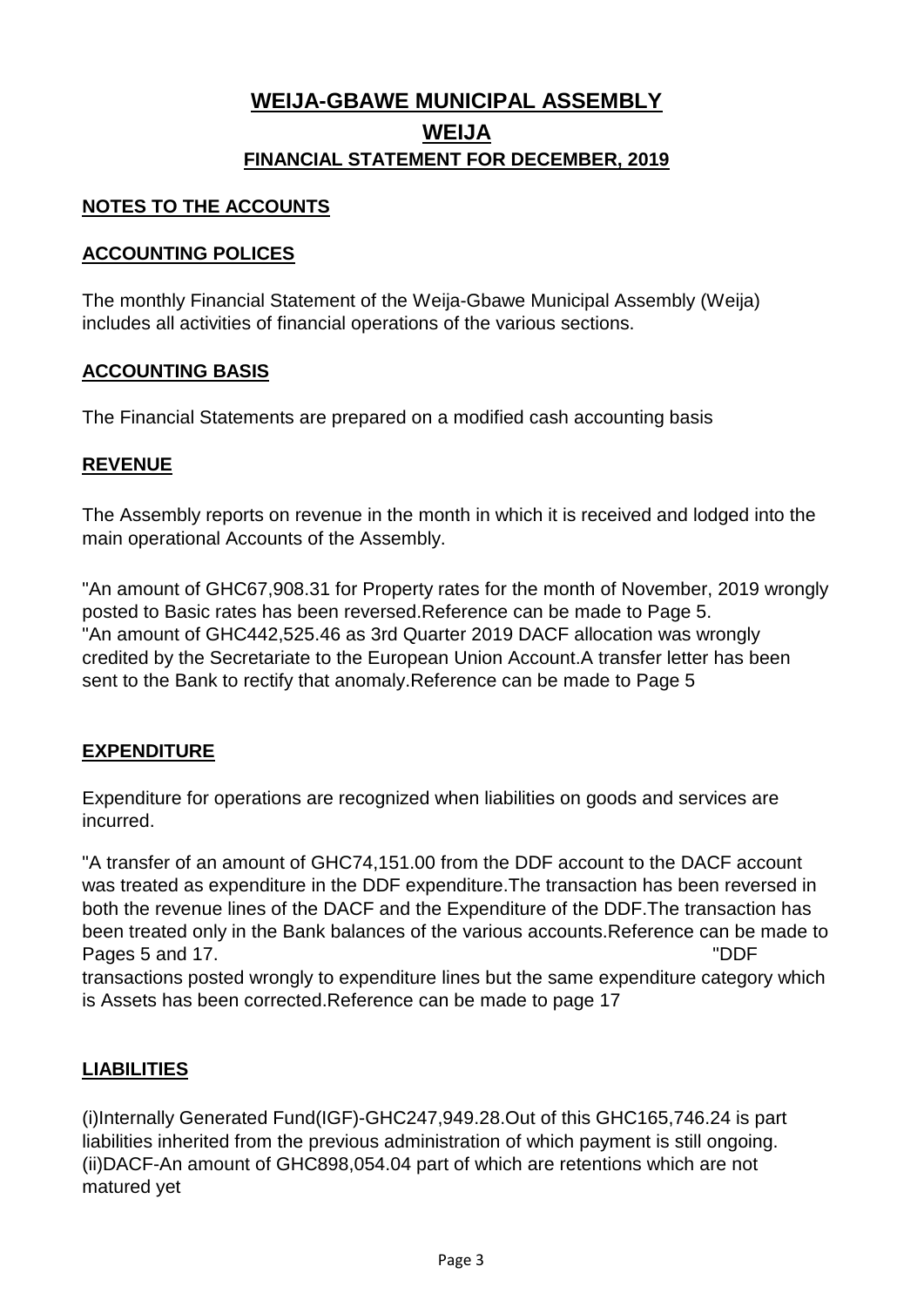#### **CLASSIFICATION OF ACCOUNTS**

The Accounts of the Assembly are classified as per the approved format of the Controller & Accountant General and Local Government based on the regulatory framework of the financial Memoranda and Chart of Accounts.

#### **FOREIGN CURRENCY TRANSLATION**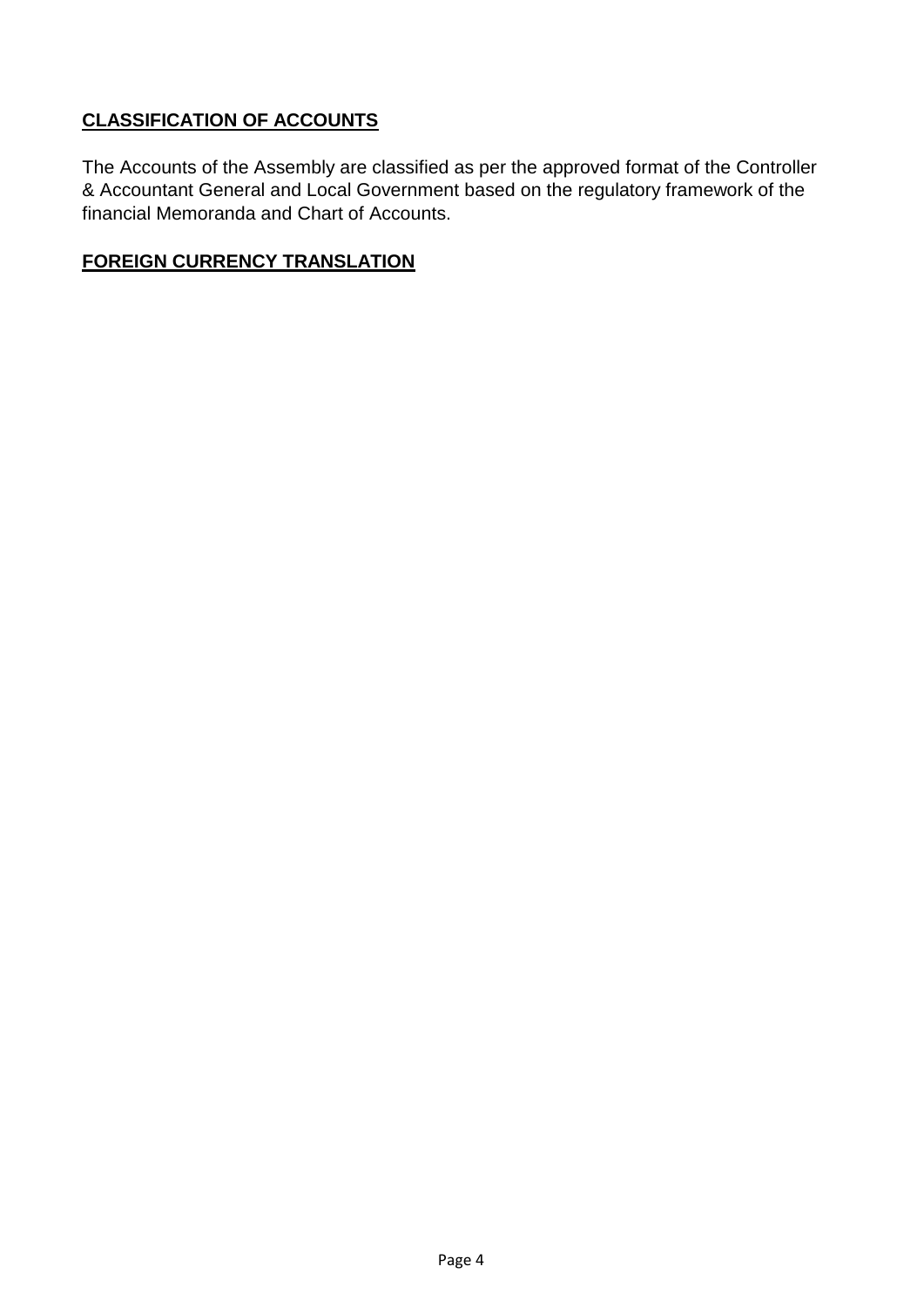### **WEIJA-GBAWE MUNICIPAL ASSEMBLY STATEMENT OF FINANCIAL POSITION AS AT 31ST DECEMBER, 2019**

| <b>ITEMS</b>                    | <b>NOTE</b>    | 2019         |              | 2018         |              |
|---------------------------------|----------------|--------------|--------------|--------------|--------------|
|                                 |                | <b>GHC</b>   | <b>GHC</b>   | <b>GHC</b>   | <b>GHC</b>   |
| <b>FIXED ASSETS</b>             | 1              |              |              |              |              |
| Investment @ Ga Rural Bank      |                |              |              |              | 3,192.13     |
| <b>CURRENT ASSETS</b>           | $\overline{2}$ |              |              |              |              |
|                                 |                |              |              |              |              |
| Cash on Hand                    |                |              |              |              |              |
| Cash at Bank                    |                | 3,333,975.77 |              | 3,313,215.78 |              |
| Advances                        |                | 10,190.00    |              | 15,080.00    |              |
|                                 |                |              | 3,344,165.77 |              | 3,328,295.78 |
|                                 |                |              | 3,344,165.77 |              | 3,331,487.91 |
|                                 |                |              |              |              |              |
| <b>REPRESENTED BY RATE FUND</b> | 3              |              |              |              |              |
| Accummulated Fund               |                | 3,331,487.91 |              | 1,799,874.41 |              |
| <b>Add Surplus/Deficit</b>      |                | 12,677.86    |              | 1,531,613.50 |              |
|                                 |                |              | 3,344,165.77 |              | 3,331,487.91 |

 $M$ **MERCY QUANSAH MUNICIPAL COORDINATING DIRECTOR**

**MUNICIPAL FINANCE OFFICER GRACE AHLIBI**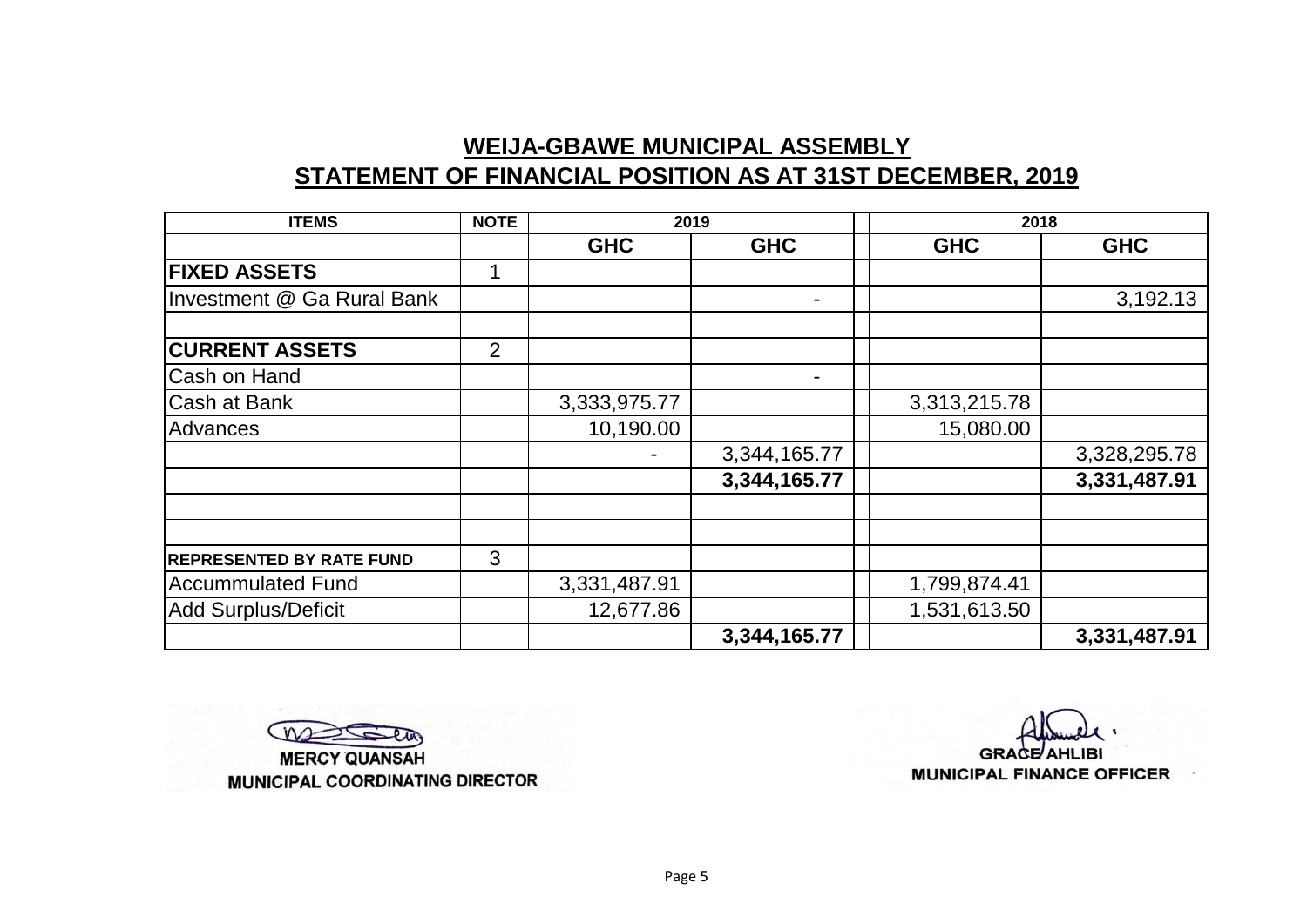#### **WEIJA-GBAWE MUNICIPAL ASSEMBLY CASHFLOW STATEMENT FOR THE YEAR ENDED 31ST DECEMBER,2019**

| <b>OPENING CASH BALANCE</b>                     | GH¢          | GH¢<br>3,331,487.91 |
|-------------------------------------------------|--------------|---------------------|
| CASH RECEIPTS FROM OPERATING ACTIVITIES         |              |                     |
|                                                 |              |                     |
| <b>INTERNALLY GENERATED FUNDS IGF</b>           | 4,355,016.19 |                     |
|                                                 |              |                     |
| <b>GRANTS</b>                                   |              |                     |
| <b>GOG Salaries</b>                             | 1,283,481.63 |                     |
| <b>Disability Fund</b>                          | 139,822.34   |                     |
| Fumigation and Sanitation                       |              |                     |
| DACF-HIV/AIDS                                   | 15,506.11    |                     |
| DACF- Assembly capital Projects                 | 2,440,991.12 |                     |
| DACF-MP Weija/Gbawe                             | 379,407.68   |                     |
| DACF-MP-Domeabra-Obom                           |              |                     |
| DACF-MP Bortianor-Amanfro                       |              |                     |
| <b>DDF-Capital Project</b>                      | 166,529.00   |                     |
| Urban Development Grant(UDG)                    |              |                     |
| Agric-MAG Funds                                 | 89,884.75    |                     |
| <b>Ceded Revenue</b>                            |              |                     |
| Town and Country Planning Recurrent Ceiling     | 5,088.15     |                     |
| European Union                                  | 218,406.56   |                     |
| <b>Agriculture Ceiling</b>                      | 5,240.47     |                     |
| Social Welfare & Comm Dev't Ceiling             | 2,261.66     |                     |
| <b>Urban Roads Recurrent Ceiling</b>            | 8,722.55     |                     |
| <b>Feeder Roads Recurrent Ceiling</b>           |              |                     |
| Water and Sanitaion Fund(Netherland Grant)-GAMA | 12,217.40    |                     |
| <b>UDG Capacity Building Fund</b>               |              | 9,122,575.61        |
|                                                 |              | 12,454,063.52       |
|                                                 |              |                     |
| <b>CASH PAYMENTS FROM OPERATING ACTIVITIES</b>  |              |                     |
| <b>COMPENSATION OF EMPLOYEES</b>                | 2,519,458.45 |                     |
| USE OF GOODS & SERVICES(IGF)                    | 2,801,207.01 |                     |
| CAPITAL EXPENDITURE(COMMON FUND)                | 1,149,062.26 |                     |
| CAPITAL EXPENDITURE(OTHER GRANTS)               | 1,990,459.28 |                     |
| CAPITAL EXPENDITURE (IGF)                       | 570,525.08   |                     |
| <b>SOCIAL BENEFIT</b>                           | 8,750.00     |                     |
| <b>GENERAL EXPENDITURE</b>                      | 70,435.67    |                     |
| <b>GRAND TOTAL EXPENDITURE</b>                  |              | 9,109,897.75        |
|                                                 |              |                     |
| <b>CLOSING BALANCE</b>                          |              | 3,344,165.77        |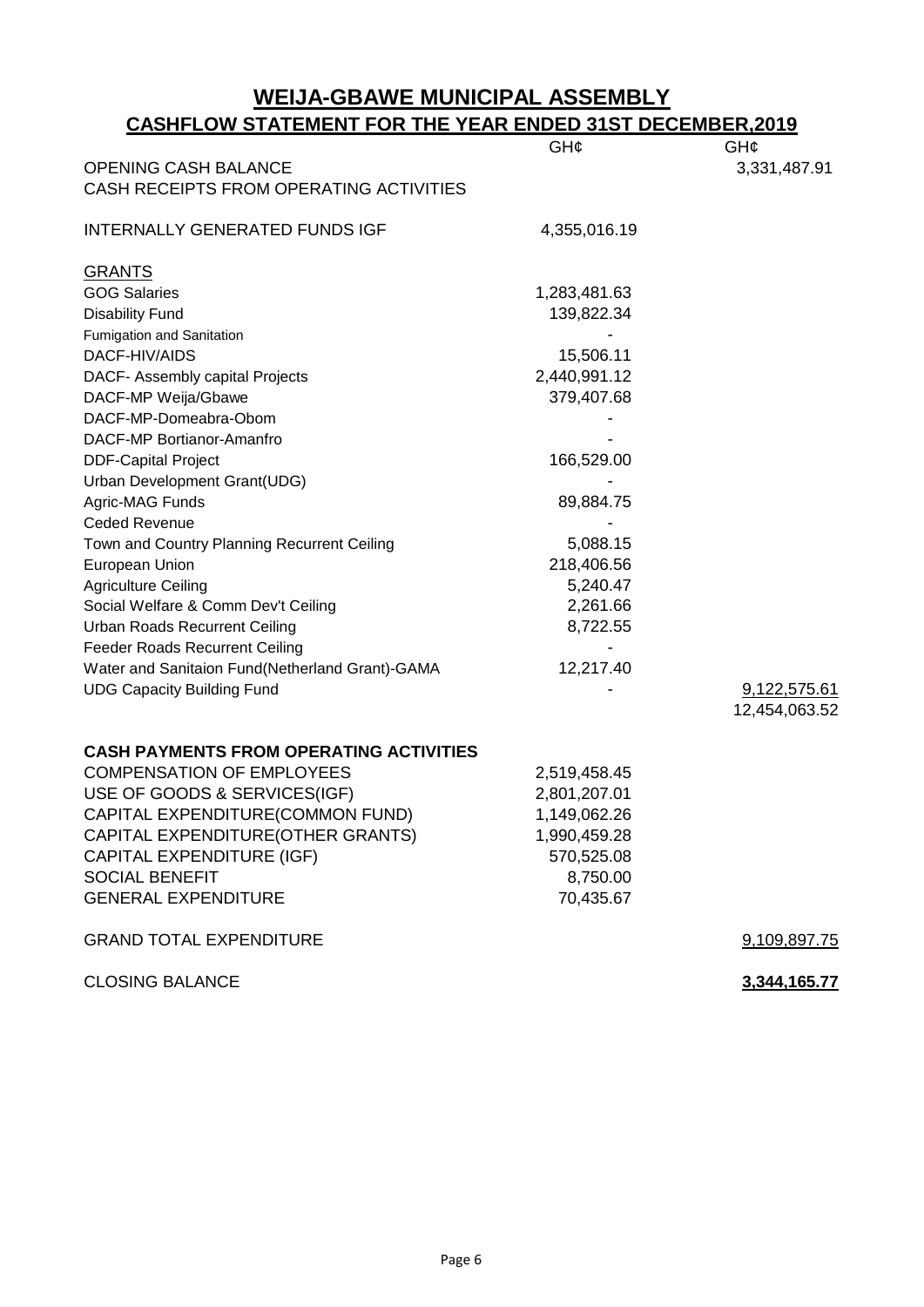# **WEIJA-GBAWE MUNICIPAL ASSEMBLY - ANNUAL ACCOUNTS REVENUE AND EXPENDITURE STATEMENT AS AT 31ST DECEMBER 2019**

| <b>NO</b>      | <b>REVENUE HEAD</b>                    | <b>BUDGET EST.2019</b> | <b>CUM ACTUAL 2019</b> | <b>CUM. ACTUAL 2018</b> |
|----------------|----------------------------------------|------------------------|------------------------|-------------------------|
|                | <b>RATES</b>                           | 1,509,160.00           | 1,229,429.15           | 645,279.33              |
| $\overline{2}$ | <b>GRANTS</b>                          | 11,773,627.26          | 4,767,559.42           | 7,209,296.08            |
| 3              | <b>LANDS &amp; ROYALTIES</b>           | 1,035,324.00           | 1,028,923.38           | 820,410.62              |
| 4              | <b>LICENSES</b>                        | 1,425,274.85           | 1,412,389.28           | 1,034,119.90            |
| 5              | <b>FEES</b>                            | 236,469.00             | 255,371.00             | 296,989.00              |
| 6              | <b>FINES, PENALTIES &amp; FORFEITS</b> | 352,000.00             | 386,225.72             | 418,813.35              |
| $\overline{7}$ | <b>INVESTMENT INCOME</b>               |                        |                        |                         |
| 8              | MISCELLANEOUS INCOME                   | 28,000.00              | 42,677.66              | 114,132.43              |
| 9              | <b>RENTS</b>                           |                        |                        |                         |
|                | <b>TOTAL REVENUE</b>                   | 16,359,855.11          | 9,122,575.61           | 10,539,040.71           |
| <b>NO</b>      | <b>EXPENDITURE HEAD</b>                | <b>BUDGET EST.2019</b> | <b>CUM ACTUAL 2019</b> | <b>CUM. ACTUAL 2018</b> |
|                | <b>COMPENSATION OF EMPLOYEES</b>       | 4,064,230.75           | 2,519,458.45           | 887,800.26              |
| $\overline{2}$ | USE OF GOODS & SERVICES(IGF)           | 2,556,612.14           | 2,801,207.01           | 1,903,234.40            |
| 3              | CAPITAL EXPENDITURE(COMMON FUND        | 3,674,870.54           | 1,149,062.26           | 2,908,168.49            |
| 4              | CAPITAL EXPENDITURE (OTHER GRANTS      | 4,919,869.15           | 1,990,459.28           | 2,839,417.08            |
| 5              | <b>CAPITAL EXPENDITURE (IGF)</b>       | 1,048,215.52           | 570,525.08             | 415,859.69              |
| 6              | <b>SOCIAL BENEFIT</b>                  | 20,000.00              | 8,750.00               |                         |
| 7              | <b>GENERAL EXPENDITURE</b>             | 76,057.01              | 70,435.67              | 52,947.29               |
|                | <b>SUB TOTAL</b>                       | 16,359,855.11          | 9,109,897.75           | 9,007,427.21            |
|                |                                        |                        |                        |                         |
|                | <b>SURPLUS/DEFICIT</b>                 |                        | 12,677.86              | 1,531,613.50            |
|                | <b>GRAND TOTAL</b>                     | 16,359,855.11          | 9,122,575.61           | 10,539,040.71           |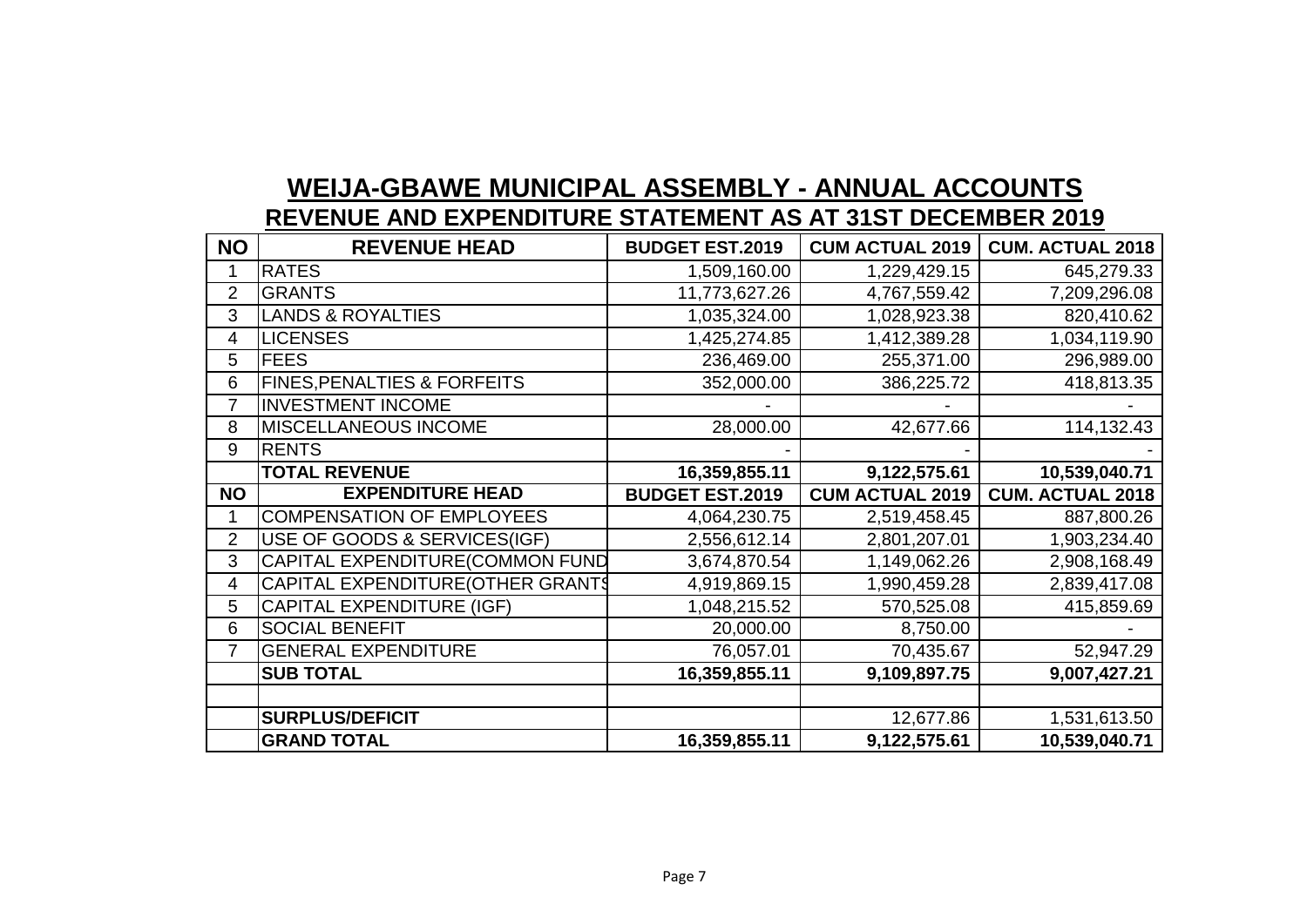# **WEIJA-GBAWE MUNICIPAL ASSEMBLY - ANNUAL ACCOUNTS**

| <b>NO</b>      | <b>REVENUE HEAD</b>                    | <b>BUDGET</b><br><b>EST.2019</b> | <b>CUM ACTUAL</b><br>2019 | <b>BUDGET EST.</b><br>2018 | <b>CUM. ACTUAL</b><br>2018 |
|----------------|----------------------------------------|----------------------------------|---------------------------|----------------------------|----------------------------|
| 1              | <b>RATES</b>                           | 1,509,160.00                     | 1,229,429.15              | 1,001,000.00               | 645,279.33                 |
| $\overline{2}$ | <b>GRANTS</b>                          | 11,773,627.26                    | 4,767,559.42              | 10,994,638.58              | 7,209,296.08               |
| 3              | <b>LANDS &amp; ROYALTIES</b>           | 1,035,324.00                     | 1,028,923.38              | 1,031,324.00               | 820,410.62                 |
| 4              | <b>LICENSES</b>                        | 1,425,274.85                     | 1,412,389.28              | 1,264,978.00               | 1,034,119.90               |
| 5              | <b>FEES</b>                            | 236,469.00                       | 255,371.00                | 297,649.00                 | 296,989.00                 |
| 6              | <b>FINES, PENALTIES &amp; FORFEITS</b> | 352,000.00                       | 386,225.72                | 360,000.00                 | 418,813.35                 |
| $\overline{7}$ | <b>INVESTMENT INCOME</b>               |                                  |                           |                            |                            |
| 8              | <b>MISCELLANEOUS INCOME</b>            | 28,000.00                        | 42,677.66                 | 88,750.00                  | 114,132.43                 |
| 9              | <b>RENTS</b>                           |                                  |                           |                            |                            |
|                | <b>GRAND TOTAL</b>                     | 16,359,855.11                    | 9,122,575.61              | 15,038,339.58              | 10,539,040.71              |

### **SUMMARY STATEMENT OF REVENUE-2019**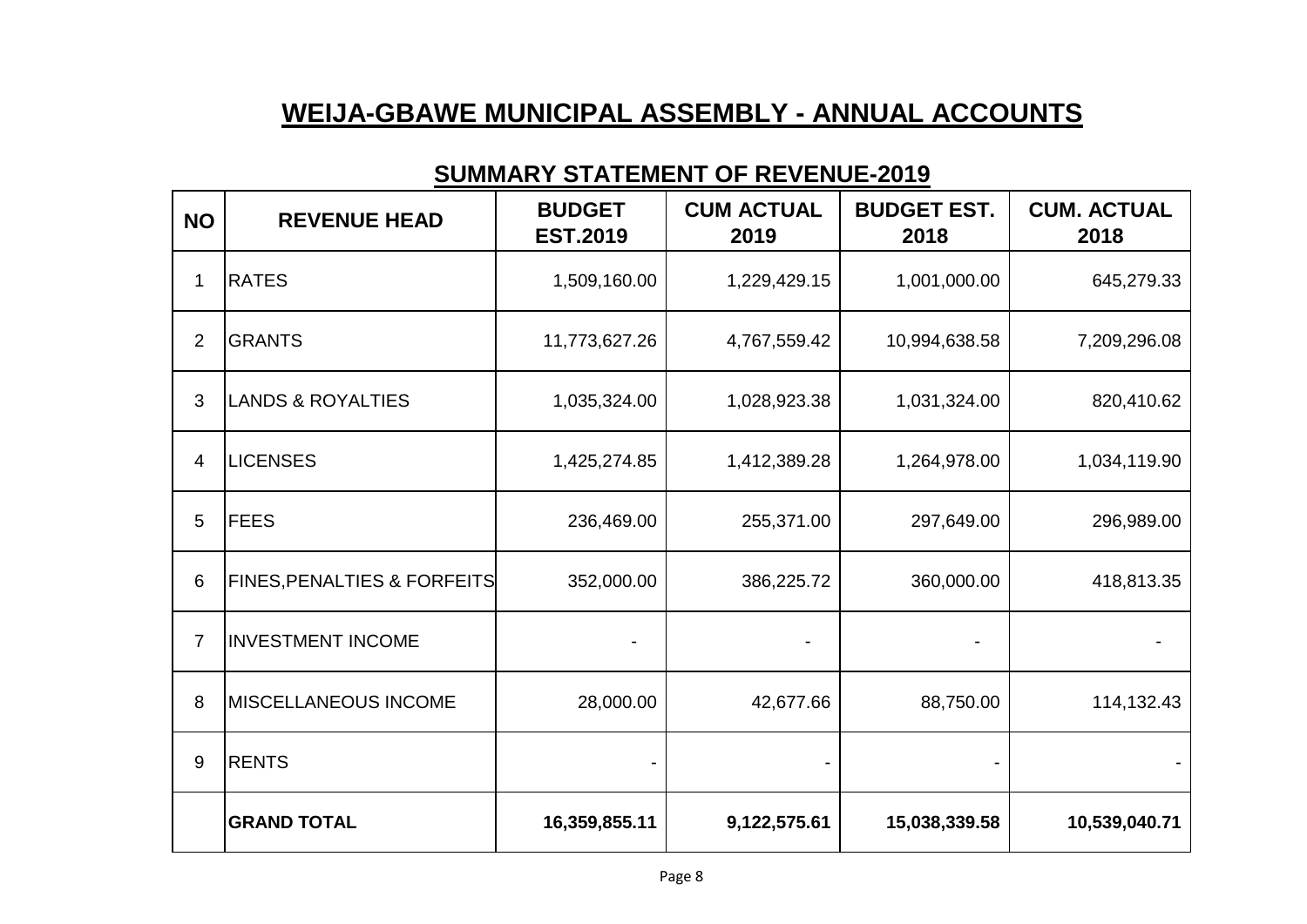# **ANNUAL ACCOUNTS FOR 2019**

# **A COMPARATIVE STATEMENT OF REVENUE**

|                |                                            | APPR BUDG EST | <b>CUMULATIVE</b> | <b>APPR BUDG</b>    | <b>CUMULATIVE</b> |
|----------------|--------------------------------------------|---------------|-------------------|---------------------|-------------------|
| CODE           | REVENUE HEAD & SUB HEAD                    | FOR 2019      | ACTUAL 2019       | <b>EST.FOR 2018</b> | ACTUAL 2018       |
|                | <b>RATES</b>                               |               |                   |                     |                   |
|                | 1131001 Basic Rates                        | 9,160.00      | 4,880.00          | 1,000.00            |                   |
|                | 1131002 Property Rates                     | 1,400,000.00  | 1,223,787.15      | 900,000.00          | 628,279.59        |
|                | 1131003 Arrears of Property Rates          | 100,000.00    | 762.00            |                     | 16,949.74         |
|                | 1131004 Unassessed Rates                   |               |                   | 100,000.00          | 50.00             |
|                | <b>Sub Total</b>                           | 1,509,160.00  | 1,229,429.15      | 1,001,000.00        | 645,279.33        |
|                |                                            |               |                   |                     |                   |
|                | <b>GRANTS</b>                              |               |                   |                     |                   |
|                | 1331001 GOG Salaries                       | 3,178,887.57  | 1,283,481.63      | 3,353,749.00        |                   |
|                | 1331004 HIPC FUND                          |               |                   |                     |                   |
|                | 1331005 Ceded Revenue                      |               |                   | $\blacksquare$      | 189,079.23        |
|                | 1331006 Fumigation and Sanitation          |               | $\blacksquare$    | ٠                   |                   |
| 1311001 Danida |                                            | ٠             | ÷                 | $\blacksquare$      |                   |
|                | 1311001 World Bank (UPTU)                  | ٠             | $\blacksquare$    | $\blacksquare$      | ۰.                |
|                | 1311001 GETFUND                            |               |                   |                     |                   |
|                | 1311009 Town & Country recurrent ceiling   | 7,000.00      | 5,088.15          | 31,067.00           | 5,000.00          |
|                | 1331008 European Union                     | 2,699,591.01  | 218,406.56        |                     | 2,699,591.01      |
|                | 1331002 Social Welfare Capital Expenditure |               |                   |                     |                   |
|                | 1331002 Disability Fund                    | 159,125.75    | 139,822.34        | 300,000.00          | 271,267.11        |
|                | 1331009 Agriculture Ceiling                | 34,141.79     | 5,240.47          | 75,000.00           | 59,528.06         |
|                | 1331009 Social Welfare & Comm. Dev         | 16,011.69     | 2,261.66          | 7,878.00            | 4,677.00          |
|                | 1331002 Urban Road Capital project ceiling |               |                   |                     |                   |
|                | 1331002 Fumigation and Sanitation          |               |                   |                     | 2,316.59          |
|                | 1331002 DACF(HIV/AIDS)                     | 22,651.00     | 15,506.11         | 23,293.29           | 15,427.62         |
|                | 1331002 DACF- Assembly capital Projects    | 4,521,981.19  | 2,440,991.12      | 3,052,377.94        | 1,610,827.98      |
|                | 1331003 DACF-MP Weija/Gbawe                | 300,000.00    | 379,407.68        | 120,000.00          | 622,270.89        |
|                | 1331003 DACF-MP-Domeabra-Obom              |               |                   | 84,660.42           | 84,660.42         |
|                | 1331003 DACF-MP Bortianor-Amanfro          |               |                   | 84,660.42           | 84,660.42         |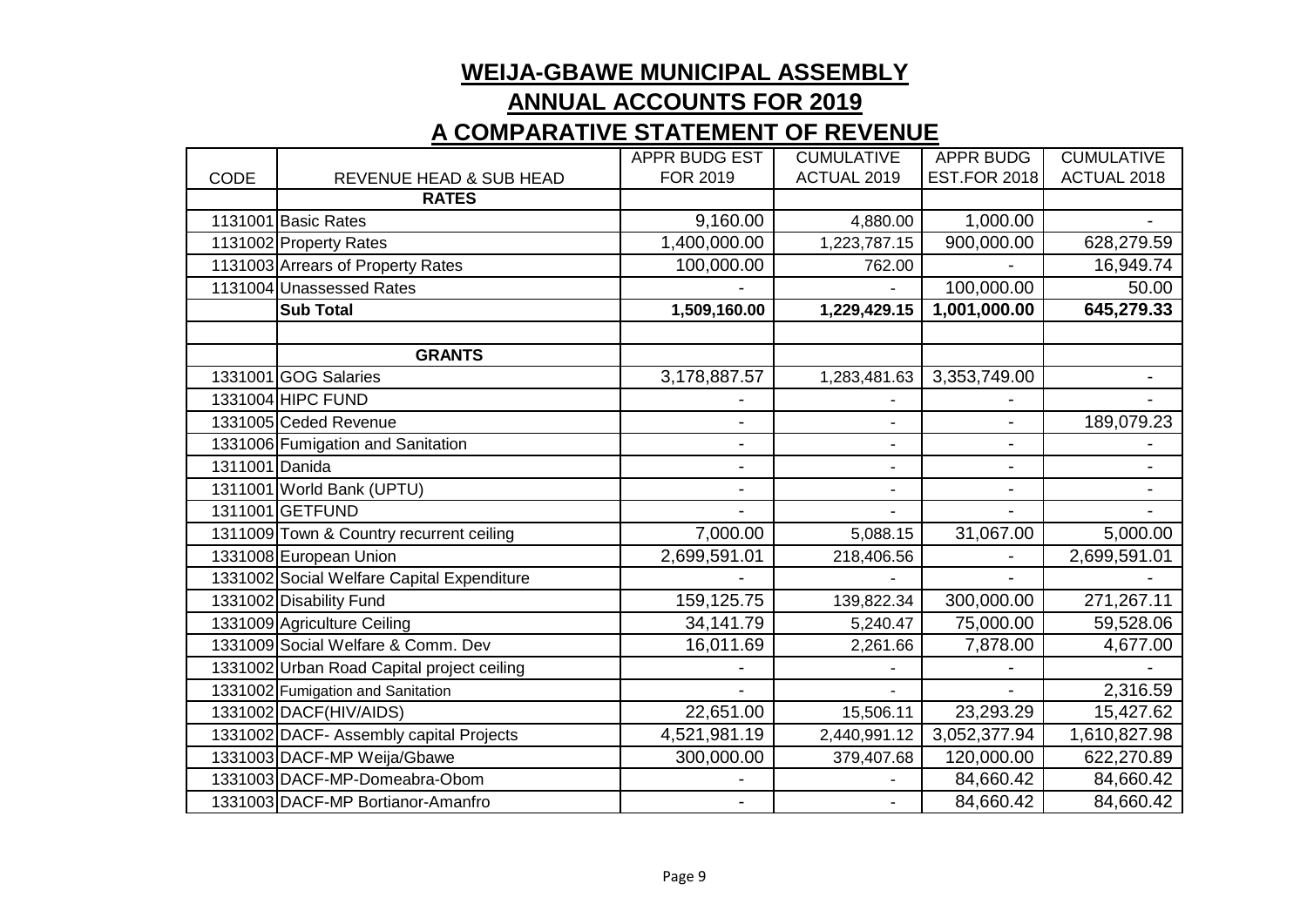|             |                                                         | APPR BUDG EST | <b>CUMULATIVE</b> | <b>APPR BUDG</b>    | <b>CUMULATIVE</b> |
|-------------|---------------------------------------------------------|---------------|-------------------|---------------------|-------------------|
| <b>CODE</b> | REVENUE HEAD & SUB HEAD                                 | FOR 2019      | ACTUAL 2019       | <b>EST.FOR 2018</b> | ACTUAL 2018       |
|             | 1331002 Town & Country capital projects                 |               |                   |                     |                   |
|             | 1131010 DDF-Capital Project                             | 436,104.46    | 166,529.00        | 1,140,764.31        | 940,454.00        |
|             | 1331002 Urban Development Grant(UDG)                    |               |                   | 485,719.35          | 597,285.75        |
|             | 1332005 Agric-MAG Funds                                 | 125,838.66    | 89,884.75         |                     |                   |
|             | 1331002 Water and Sanitation Fund(Netherland Grant)-GAM | 170,000.00    | 12,217.40         | 2,121,003.85        | 1,850.00          |
|             | 1331002 Feeder Roads Capital Projects Ceiling           |               |                   |                     |                   |
|             | 1131011 DDF-Capacity Building                           | 62,294.14     |                   | 54,560.00           |                   |
|             | 1331009 Urban Roads Recurrent Ceiling                   | 40,000.00     | 8,722.55          | 31,913.00           | 10,000.00         |
|             | 1331009 Feeder Roads Recurrent Ceiling                  |               |                   | 27,992.00           | 10,400.00         |
|             | 1331002 UDG Capacity Building Fund                      |               |                   |                     |                   |
|             | <b>Sub Total</b>                                        | 11,773,627.26 | 4,767,559.42      | 10,994,638.58       | 7,209,296.08      |
|             |                                                         |               |                   |                     |                   |
|             | <b>LANDS AND ROYALTIES</b>                              |               |                   |                     |                   |
|             | 1412002 Ground Rent                                     |               |                   | 60,000.00           | 1,120.00          |
|             | 1412003 Stool Land Revenue                              | 60,000.00     | 57,829.60         | 40,000.00           | 64,000.00         |
|             | 1412004 Sale of Building Permit Jacket                  | 25,000.00     | 24,251.00         | 920,324.00          | 72,755.59         |
|             | 1412007 Building Plans/Permit                           | 920,324.00    | 890,391.07        | 10,000.00           | 660,627.88        |
|             | 1412009 Communication Mast Permit                       | 30,000.00     | 56,451.71         | 1,000.00            | 21,907.15         |
|             | 1415002 Ground Rent                                     |               |                   |                     |                   |
|             | 1415009 Dividend/Interest Received                      |               |                   |                     |                   |
|             | 1415015 Guest House                                     |               |                   |                     |                   |
|             | <b>Sub Total</b>                                        | 1,035,324.00  | 1,028,923.38      | 1,031,324.00        | 820,410.62        |
|             |                                                         |               |                   |                     |                   |
|             | <b>Sale of Goods and Services</b>                       |               |                   |                     |                   |
|             | <b>LICENSES</b>                                         |               |                   |                     |                   |
|             | 1422001 Pito, palm wine sellers & tappers               |               |                   |                     |                   |
|             | 1422002 Herbalist Licenses                              | 1,300.00      | 80.00             | 1,000.00            | 1,999.00          |
|             | 1422003 Hawkers Licenses                                | 1,800.00      | 423.00            | 6,000.00            | 785.00            |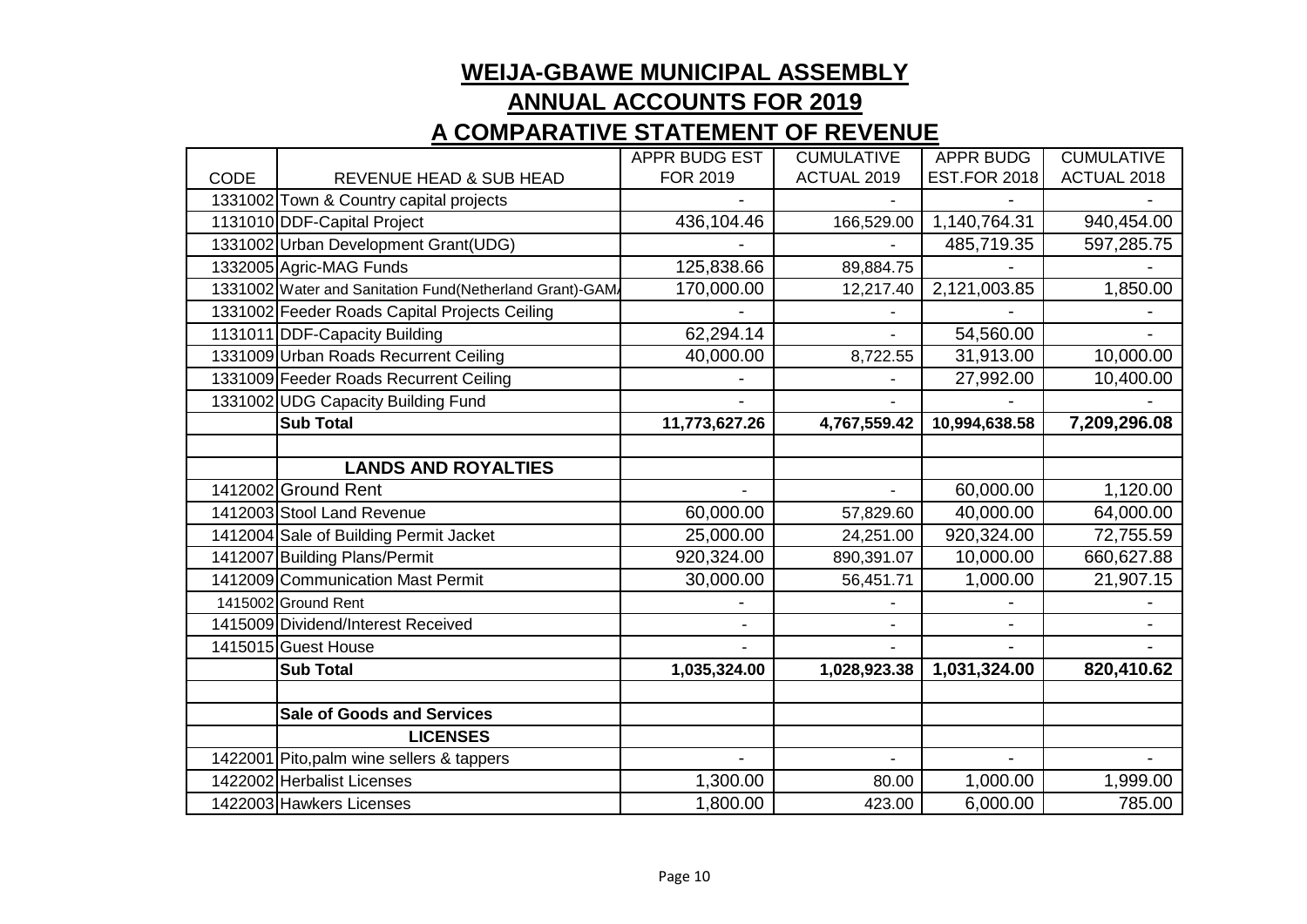|             |                                                 | APPR BUDG EST | <b>CUMULATIVE</b> | <b>APPR BUDG</b>    | <b>CUMULATIVE</b> |
|-------------|-------------------------------------------------|---------------|-------------------|---------------------|-------------------|
| <b>CODE</b> | REVENUE HEAD & SUB HEAD                         | FOR 2019      | ACTUAL 2019       | <b>EST.FOR 2018</b> | ACTUAL 2018       |
|             | 1422005 Chop Bar/Restaurants                    | 36,550.00     | 14,900.63         | 20,800.00           | 10,850.00         |
|             | 1422006 Corn/Rice/Tomatoes/Flour Miller         | 2,400.00      | 105.00            | 5,000.00            |                   |
|             | 1422007 Liquour Licenses                        |               |                   |                     | 170.00            |
|             | 1422008 Letter Writer Licenses                  |               |                   |                     |                   |
|             | 1422009 Barbers licences                        | 12,000.00     | 749.12            | 2,960.00            | 4,145.00          |
|             | 1422010 Bicycle Licenses                        |               |                   |                     |                   |
|             | 1422011 Artisan/Self Employed                   | 24,500.00     | 12,121.27         | 17,040.00           | 14,670.00         |
|             | 1422012 Kiosk Licenses                          |               |                   |                     |                   |
|             | 1422013 Sand/Stone Contractors Licenses         |               |                   | 50,000.00           | 35,970.00         |
|             | 1422014 Charcoal/Firewood dealers               | 500.00        | 70.00             | 500.00              |                   |
|             | 1422015 Fuel dealers/Petroleum products         |               |                   |                     | 1,310.00          |
|             | 1422016 Lotto Operators                         | 5,000.00      |                   |                     | 370.00            |
|             | 1422017 Hotel/Night Club/Beach                  | 23,375.75     | 11,621.25         | 28,400.00           | 5,610.00          |
|             | 1422018 Pharmacy/Chemical Sellers               | 18,200.00     | 11,662.72         | 10,530.00           | 10,257.38         |
|             | 1422019 Sawmill/Timber Products                 | 6,300.00      |                   | 10,000.00           | 380.00            |
|             | 1422020 Taxi cab/Commercial Vehicles(Stickers)  | 255,000.00    | 236,071.00        | 216,465.00          | 238,392.00        |
|             | 1422021 Factories/Operational Fees              | 48,526.50     | 36,263.75         | 40,000.00           | 15,950.00         |
|             | 1422022 Canopy/Chairs/Benches                   | 2,550.00      | 1,089.00          | 2,000.00            | 1,170.00          |
|             | 1422023 Communication Centre                    | 23,600.00     | 20,252.81         | 10,000.00           | 11,921.00         |
|             | 1422024 Private Education Institutions/Tertiary | 8,378.00      | 3,892.50          | 50,400.00           | 2,140.00          |
|             | 1422025 Private Professionals                   | 20,400.00     | 4,836.06          | 17,500.00           | 1,810.00          |
|             | 1422026 Maternity Homes/Clinics/Hospitals       | 6,515.75      | 6,068.18          | 7,600.00            | 1,190.00          |
|             | 1422027 Commercial Dance Group                  |               |                   |                     |                   |
|             | 1422028 Telecom System                          | 66,801.00     | 24,400.00         | 30,000.00           | ٠.                |
|             | 1422029 Mobile Sale Van                         |               |                   |                     |                   |
|             | 1422030 Entertainment Centers                   | 3,500.00      | 3,750.75          | 16,200.00           | 400.00            |
|             | 1422031 Wheel Trucks                            |               |                   |                     |                   |
|             | 1422032 Akpeteshie/Spirit Sellers               | ٠             | 160.00            | 5,000.00            | 170.00            |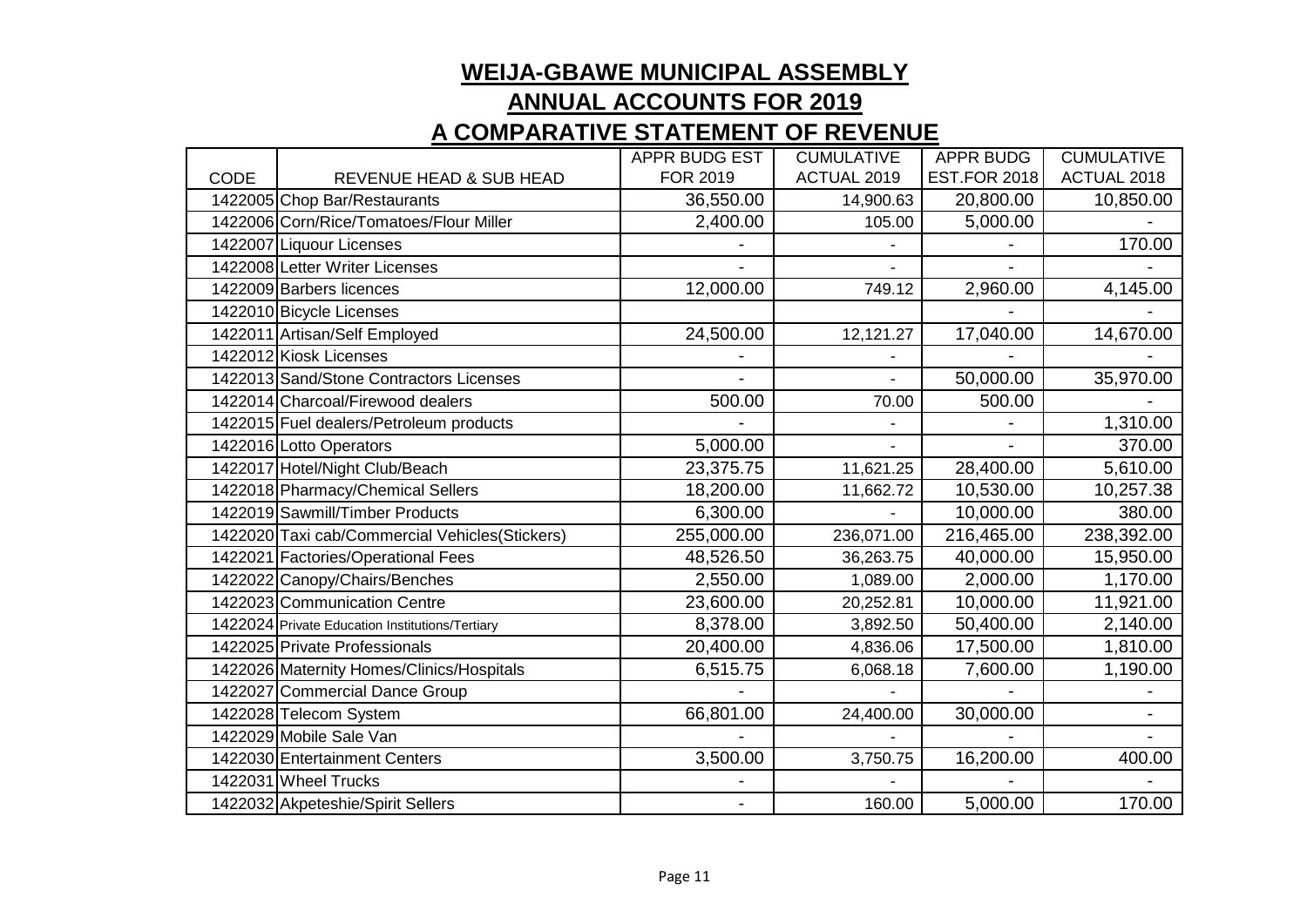|                 |                                                 | APPR BUDG EST | <b>CUMULATIVE</b> | <b>APPR BUDG</b>    | <b>CUMULATIVE</b> |
|-----------------|-------------------------------------------------|---------------|-------------------|---------------------|-------------------|
| <b>CODE</b>     | <b>REVENUE HEAD &amp; SUB HEAD</b>              | FOR 2019      | ACTUAL 2019       | <b>EST.FOR 2018</b> | ACTUAL 2018       |
| 1422033 Stores  |                                                 | 71,600.00     | 298,218.13        | 64,100.00           | 172,932.80        |
|                 | 1422034 Hard Carts                              |               |                   |                     |                   |
|                 | 1422035 District Weekly Lotto                   |               |                   |                     |                   |
|                 | 1422036 Petroleum                               | 31,752.00     | 23,710.82         | 20,000.00           | 3,210.00          |
|                 | 1422037 Traditional Medicine                    |               |                   |                     |                   |
|                 | 1422038 Hairdressers/Dressmakers                | 41,840.00     | 71,322.60         | 33,650.00           | 55,110.00         |
|                 | 1422039 Bakeries/Bakers                         | 3,900.00      | 2,129.62          | 1,500.00            | 1,875.00          |
|                 | 1422040 Bill Boards                             | 351,924.00    | 313,239.30        | 351,911.00          | 226,061.72        |
|                 | 1422041 Taxi/Trotro Licenses Renewal            | 92,436.00     | 89,254.00         | 17,000.00           | 28,782.00         |
|                 | 1422042 Second Hand Clothing                    | 6,240.00      | 3,774.99          | 7,950.00            | 5,090.00          |
|                 | 1422043 Vehicle Garages/Car Dealers             | 8,750.00      | 21,131.00         | 13,200.00           | 3,840.00          |
|                 | 1422044 Financial Institutions                  | 82,459.00     | 57,455.21         | 72,332.00           | 17,575.00         |
|                 | 1422045 Commercial House                        | 4,500.00      | 80.00             | 10,000.00           | 125.00            |
|                 | 1422047 Photographers/Video Operators           | 2,100.00      | 1,208.40          | 5,500.00            | 210.00            |
|                 | 1422048 Shoes/Sandals Repairs                   | 3,600.00      | 865.25            | 1,000.00            | 1,385.00          |
|                 | 1422049 Vulganizers shops                       | 4,200.00      | 2,467.97          | 5,000.00            | 3,465.00          |
| 1422051 Millers |                                                 |               |                   |                     | 600.00            |
|                 | 1422052 Mechanics/Auto Mechanics/Fitters        | 18,750.00     | 16,782.18         | 13,320.00           | 12,300.00         |
|                 | 1422053 Block Manufacturers/Cement/Hard dealers | 24,750.00     | 40,611.00         | 20,000.00           | 30,535.00         |
|                 | 1422054 Laundries and Car wash                  | 3,850.00      | 2,326.00          | 2,550.00            | 2,540.00          |
|                 | 1422055 Printing Press/Photocopy                | 7,500.00      | 9,328.02          | 5,000.00            | 7,040.00          |
|                 | 1422056 Salt/Maize Sellers                      | 3,450.00      | 4,423.72          | 4,000.00            | 8,034.00          |
|                 | 1422057 Private Schools operating Fees          | 36,436.85     | 37,356.03         |                     | 19,349.00         |
|                 | 1422058 Automobile Companies                    | 13,000.00     | 221.00            | 10,370.00           | 450.00            |
|                 | 1422061 Susu Operators                          |               |                   |                     | 50.00             |
|                 | 1422062 Real Estate Agents/Developers           | 2,000.00      | 1,465.00          | 3,000.00            | 1,050.00          |
|                 | 1422063 Florist/Flower Pot dealers              | 1,200.00      | 400.00            | 1,200.00            | 100.00            |
|                 | 1422064 Circumcision                            |               |                   |                     |                   |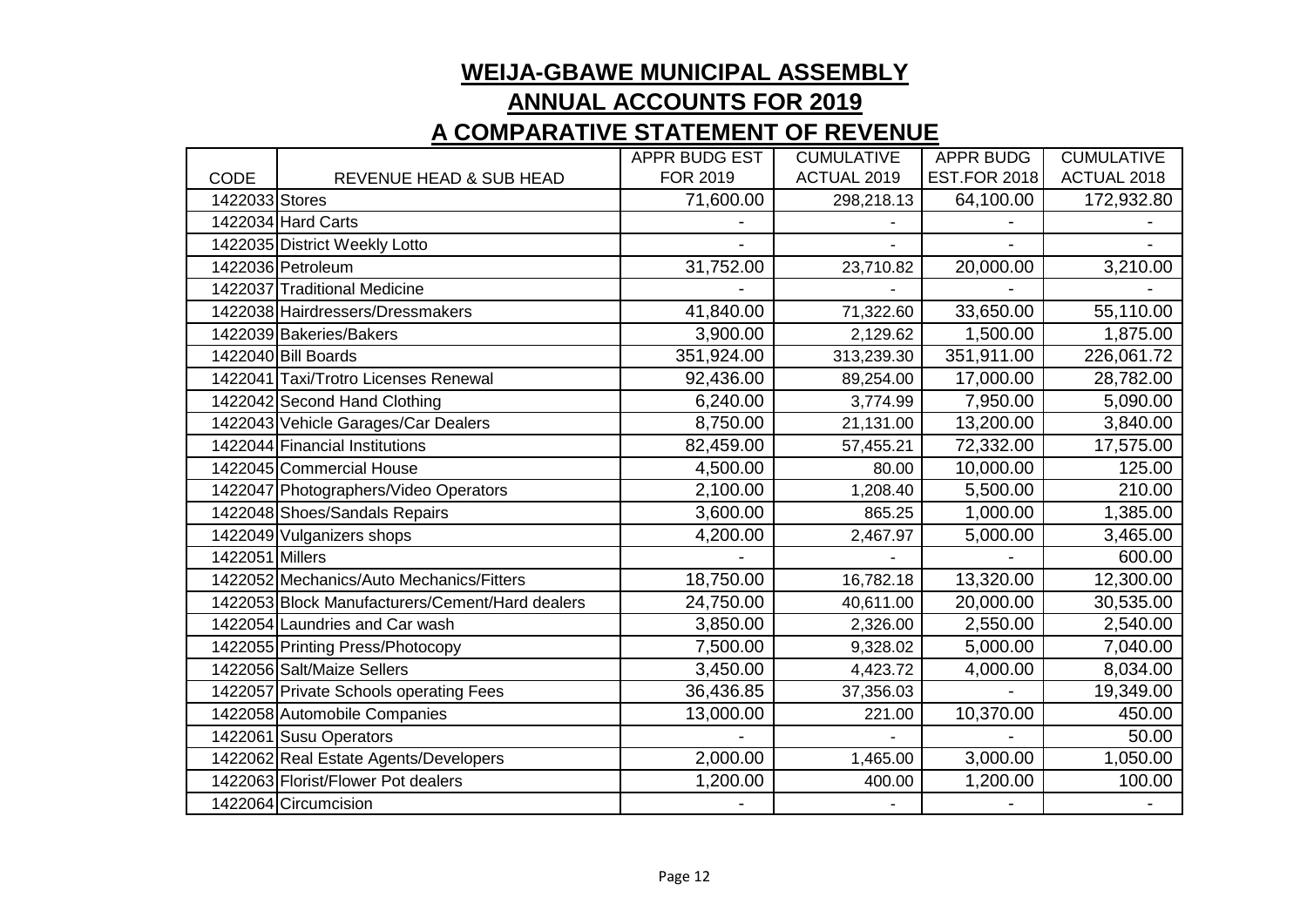|             |                                                 | <b>APPR BUDG EST</b> | <b>CUMULATIVE</b> | <b>APPR BUDG</b>    | <b>CUMULATIVE</b>  |
|-------------|-------------------------------------------------|----------------------|-------------------|---------------------|--------------------|
| <b>CODE</b> | <b>REVENUE HEAD &amp; SUB HEAD</b>              | FOR 2019             | ACTUAL 2019       | <b>EST.FOR 2018</b> | <b>ACTUAL 2018</b> |
|             | 1422065 Terazzo dealers                         |                      |                   |                     |                    |
|             | 1422066 Public Letter Writers                   |                      |                   |                     |                    |
|             | 1422067 Beer Bar General                        | 21,840.00            | 18,828.00         | 10,000.00           | 15,395.00          |
|             | 1422068 Kola Nut Dealers                        |                      |                   |                     |                    |
|             | 1422072 Registration of Contracts/Building/Road | 20,000.00            | 7,274.00          | 40,000.00           | 52,356.00          |
|             | 1422073 Coconut dealers/ Cooking Oil dealers    |                      |                   |                     |                    |
|             | 1422074 Registration of quarries                |                      |                   | 5,000.00            | 5,000.00           |
|             | 1422075 Chain Saw Operators                     |                      |                   |                     |                    |
|             | 1423023 Miscellaneous Fines and Penalties       |                      |                   |                     |                    |
|             | <b>Sub Total</b>                                | 1,425,274.85         | 1,412,389.28      | 1,264,978.00        | 1,034,119.90       |
|             |                                                 |                      |                   |                     |                    |
|             | <b>FEES</b>                                     |                      |                   |                     |                    |
|             | 1423001 Market Tolls                            | 20,000.00            | 10,082.50         | 5,000.00            | 12,320.00          |
|             | 1423002 Livestock/Kraal                         |                      |                   |                     | 1,000.00           |
|             | 1423003 Registration of Night Trade             |                      |                   |                     |                    |
|             | 1423004 Poultry Fees                            | 500.00               | 100.00            |                     | 70.00              |
|             | 1423005 Registration of Contractors             | 21,000.00            | 15,214.00         | 110,000.00          | 106,956.00         |
|             | 1423006 Burial Fees                             | 2,000.00             | 1,742.00          | 5,400.00            | 1,475.00           |
|             | 1423007 Pound of Animals/Vehicles               |                      |                   | 2,000.00            |                    |
|             | 1423008 Entertainment fees                      |                      |                   |                     |                    |
|             | 1423011 Marriage and Divorce                    | 40,000.00            | 63,465.00         | 50,000.00           | 56,725.00          |
|             | 1423012 Zonal council managed toilet fees       | 31,247.00            | 23,416.50         | 14,752.00           | 18,123.00          |
|             | 1423013 Dustbin Clearance                       | 9,600.00             | 15,051.00         | 20,000.00           | 7,080.00           |
|             | 1423014 Dislodging Fees                         |                      |                   | 10,000.00           | 2,880.00           |
|             | 1423017 Conveyance Fees                         | 10,080.00            | 8,100.00          | 35,000.00           | 32,900.00          |
|             | 1423018 Loading Fees(GPRTU)/lorry park toll     | 57,600.00            | 65,950.00         | 10,000.00           | 31,870.00          |
|             | 1423020 Professional Fees                       |                      |                   |                     |                    |
|             | 1423023 Registration of tipper trucks           |                      |                   |                     |                    |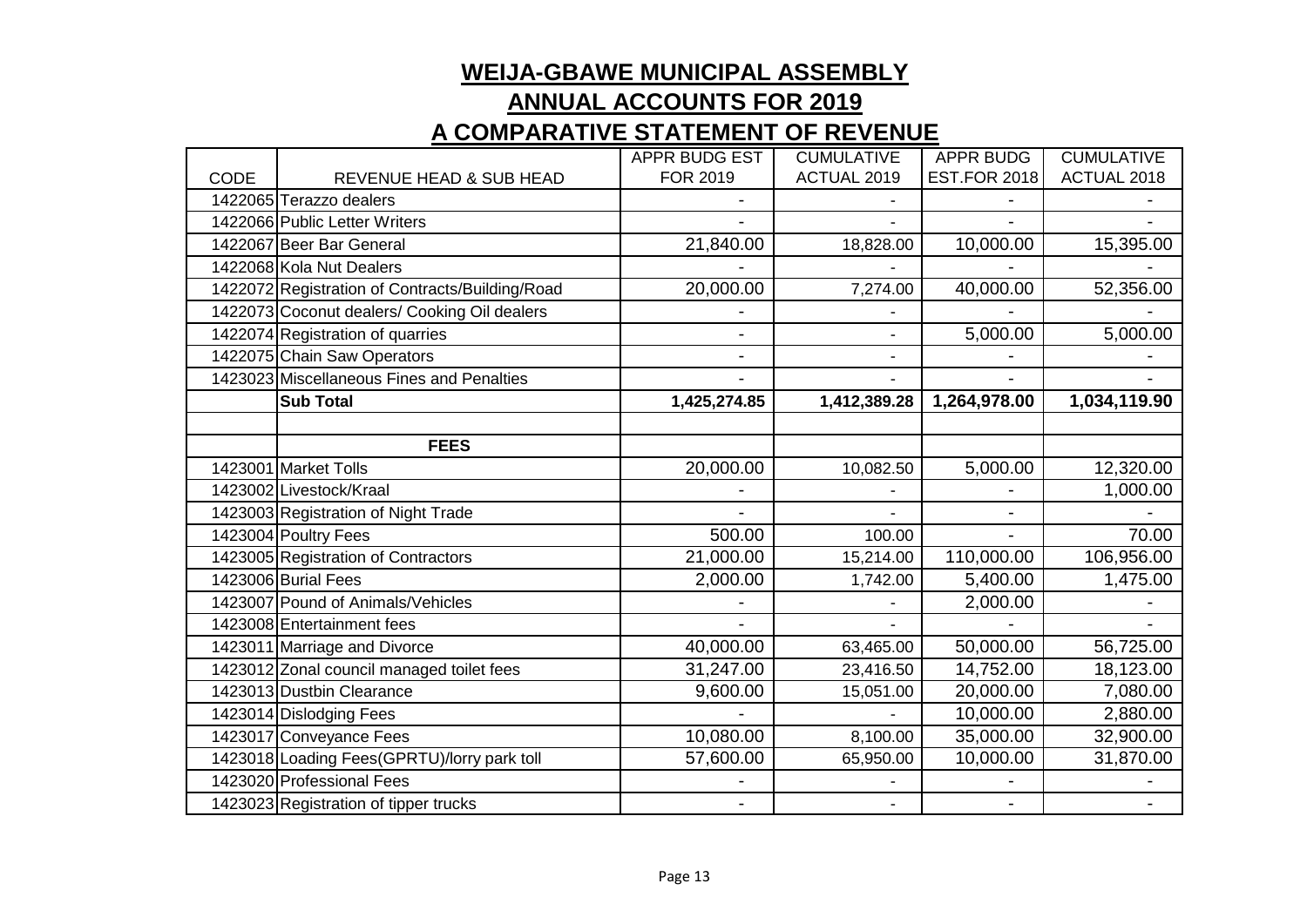|             |                                           | APPR BUDG EST  | <b>CUMULATIVE</b> | <b>APPR BUDG</b>    | <b>CUMULATIVE</b> |
|-------------|-------------------------------------------|----------------|-------------------|---------------------|-------------------|
| <b>CODE</b> | REVENUE HEAD & SUB HEAD                   | FOR 2019       | ACTUAL 2019       | <b>EST.FOR 2018</b> | ACTUAL 2018       |
|             | 1423079 Certificate (Health)              | 20,000.00      | 28,025.00         | 7,000.00            | 15,570.00         |
|             | 1423527 Tender Document                   | 12,442.00      | 23,145.00         | 10,000.00           | 10,020.00         |
|             | 1423728 Development Levy                  |                |                   | 2,500.00            |                   |
|             | 1423729 Sanitation and Security Fees      | 12,000.00      | 1,080.00          | 15,997.00           |                   |
|             | <b>Sub Total</b>                          | 236,469.00     | 255,371.00        | 297,649.00          | 296,989.00        |
|             |                                           |                |                   |                     |                   |
|             | <b>FINES, PENALTIES &amp; FORFEITS</b>    |                |                   |                     |                   |
|             | 1430001 Court Fines                       | $\blacksquare$ | ÷.                | 2,000.00            |                   |
|             | 1430005 Miscellaneous fines and penalties | 352,000.00     | 386,225.72        | 352,000.00          | 418,813.35        |
|             | 1430006 Slaughter Fines                   |                |                   | 2,000.00            |                   |
|             | 1430007 Lorry Park Fines                  |                |                   | 4,000.00            |                   |
|             | <b>Sub Total</b>                          | 352,000.00     | 386,225.72        | 360,000.00          | 418,813.35        |
|             |                                           |                |                   |                     |                   |
|             | <b>INVESTMENT INCOME</b>                  |                |                   |                     |                   |
|             | 1415009 Dividend on Investment            | $\blacksquare$ | $\blacksquare$    | $\blacksquare$      | ۰                 |
|             | 1415010 Tractor Services                  | $\blacksquare$ | $\blacksquare$    | $\blacksquare$      |                   |
|             | 1410511 Water Tanker Services             |                |                   |                     |                   |
|             | <b>Sub Total</b>                          | Ξ.             | ٠                 | $\blacksquare$      | ٠                 |
|             |                                           |                |                   |                     |                   |
|             |                                           |                |                   |                     |                   |
|             | <b>MISC.&amp; UNIDENTIFIED REVENUE</b>    |                |                   |                     |                   |
|             | 1450010 Unspecified Receipts              | 28,000.00      | 42,677.66         | 88,750.00           | 114,132.43        |
|             | 1451002 Advance Recovery                  |                |                   |                     |                   |
|             | 1451003 District Weekly Lotto             |                |                   |                     |                   |
|             | <b>Sub Total</b>                          | 28,000.00      | 42,677.66         | 88,750.00           | 114,132.43        |
|             |                                           |                |                   |                     |                   |
|             | <b>GRAND TOTAL</b>                        | 16,359,855.11  | 9,122,575.61      | 15,038,339.58       | 10,539,040.71     |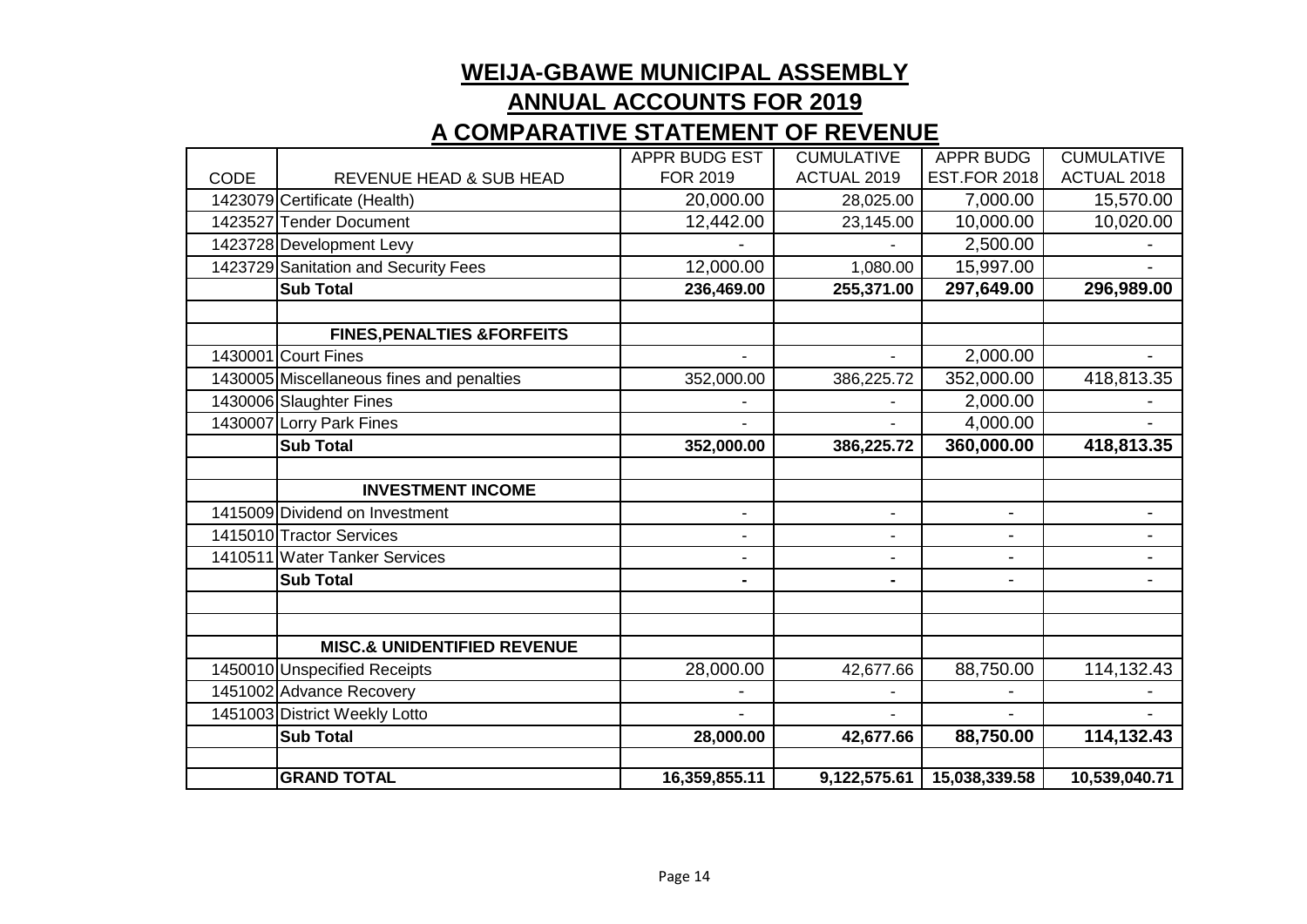# **WEIJA-GBAWE MUNICIPAL ASSEMBLY - ANNUAL ACCOUNTS**

#### **SUMMARY STATEMENT OF EXPENDITURE - 2019**

| <b>ITEM</b>    | <b>EXPENDITURE HEAD</b>          | <b>BUDGET</b><br><b>EST.2019</b> | <b>CUM. ACTUAL</b><br>2019 | <b>BUDGET EST.</b><br>2018 | <b>CUM. ACTUAL</b><br>2018 |
|----------------|----------------------------------|----------------------------------|----------------------------|----------------------------|----------------------------|
| 1              | <b>COMPENSATION OF EMPLOYEES</b> | 4,064,230.75                     | 2,519,458.45               | 4,096,272.00               | 887,800.26                 |
| $\overline{2}$ | USE OF GOODS & SERVICES(IGF)     | 2,556,612.14                     | 2,801,207.01               | 1,943,178.00               | 1,903,234.40               |
| 3              | CAPITAL EXPENDITURE(COMMON FU    | 3,674,870.54                     | 1,149,062.26               | 4,648,250.00               | 2,908,168.49               |
| $\overline{4}$ | CAPITAL EXPENDITURE(OTHER GRAN   | 4,919,869.15                     | 1,990,459.28               | 4,014,964.99               | 2,839,417.08               |
| 5              | <b>CAPITAL EXPENDITURE (IGF)</b> | 1,048,215.52                     | 570,525.08                 | 2,180,000.00               | 415,859.69                 |
| 6              | <b>SOCIAL BENEFIT</b>            | 20,000.00                        | 8,750.00                   | 8,000.00                   |                            |
| $\overline{7}$ | <b>GENERAL EXPENDITURE</b>       | 76,057.01                        | 70,435.67                  | 120,000.00                 | 52,947.29                  |
|                |                                  |                                  |                            |                            |                            |
|                | <b>TOTAL EXPENDITURE</b>         | 16,359,855.11                    | 9,109,897.75               | 17,010,664.99              | 9,007,427.21               |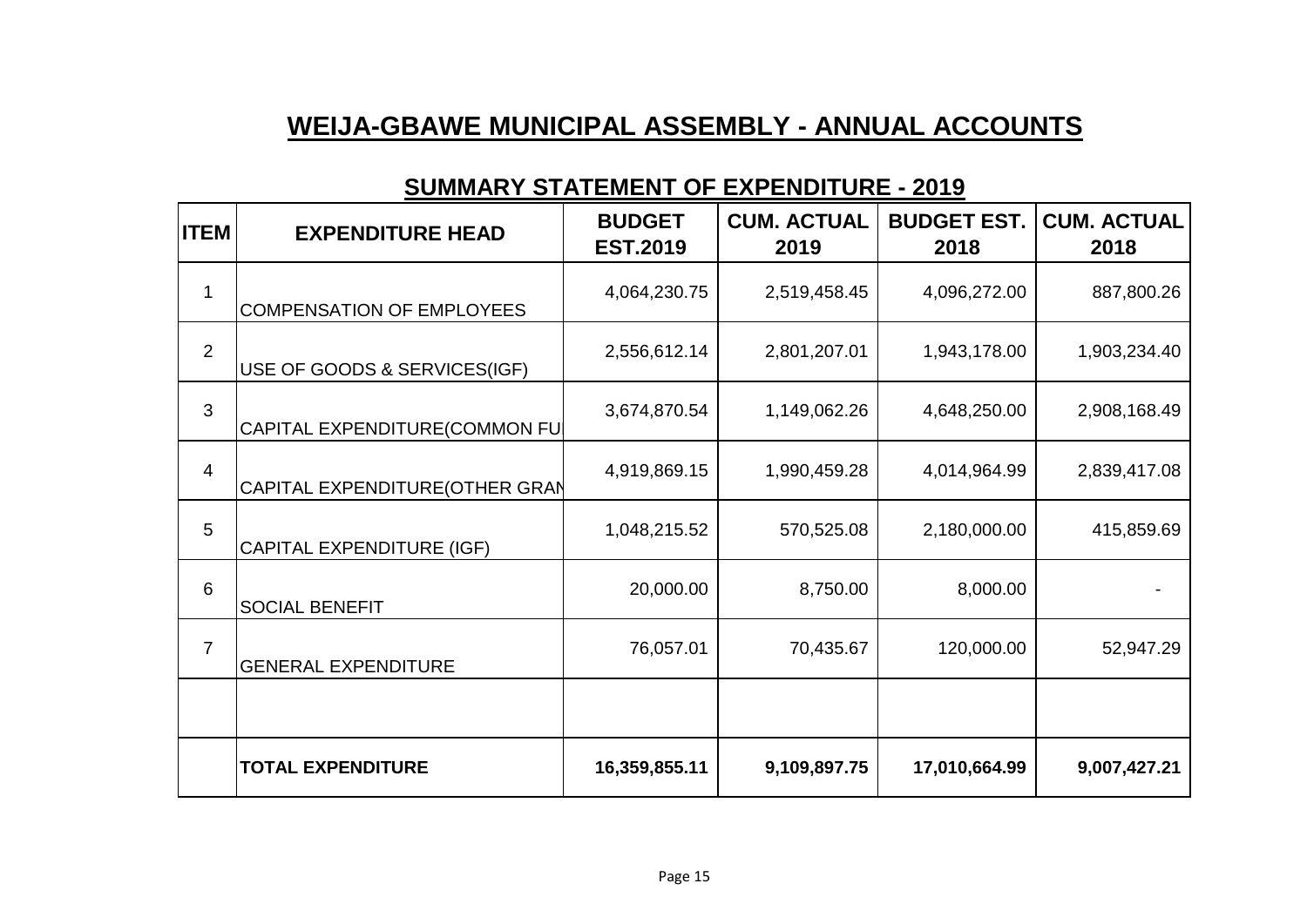#### **ANNUAL ACCOUNT FOR 2019**

| <b>CODE</b> | <b>EXPENDITURE HEAD &amp; SUB HEAD</b> | <b>APPR BUDG</b>     | <b>CUM ACTUAL</b> | <b>APPR BUDG</b>     | <b>CUM ACTUAL</b> |
|-------------|----------------------------------------|----------------------|-------------------|----------------------|-------------------|
|             |                                        | <b>EST. FOR 2019</b> | 2019              | <b>EST. FOR 2018</b> | 2018              |
| 2111000     | <b>COMPENSATION OF EMPLOYEES</b>       |                      |                   |                      |                   |
| 2111001     | <b>Established post</b>                | 3,178,887.57         | 1,661,970.61      | 3,353,749.00         |                   |
|             | <b>Sub Total</b>                       | 3,178,887.57         | 1,661,970.61      | 3,353,749.00         | $\blacksquare$    |
| 2111100     | <b>NON ESTABLISHED POSITION</b>        |                      |                   |                      |                   |
| 2111102     | Monthly paid& casual labourers         | 353,517.39           | 286,494.87        | 326,981.00           | 345,947.95        |
| 2111106     | Limited Engagement(PM Allowance)       | 14,000.00            | 12,000.00         | 12,000.00            | 4,000.00          |
|             | <b>Sub Total</b>                       | 367,517.39           | 298,494.87        | 338,981.00           | 349,947.95        |
|             |                                        |                      |                   |                      |                   |
| 2111200     | <b>OTHER ALLOWANCES</b>                |                      |                   |                      |                   |
| 2111203     | Car Mait'. Allowance                   |                      |                   |                      |                   |
| 2111208     | <b>Funeral Grants</b>                  | 12,000.00            | 15,500.00         | 12,000.00            | 5,900.00          |
| 2111209     | Journalist Allowance                   |                      |                   | 10,000.00            | 22,250.00         |
| 2111213     | Night Watchmen Allowance               |                      |                   |                      |                   |
| 2111214     | <b>Protocol Commission</b>             | $\blacksquare$       | $\sim$            |                      |                   |
| 2111215     | Ration                                 | $\blacksquare$       | $\blacksquare$    | $\blacksquare$       | 19,610.00         |
| 2111216     | <b>Head of Dpt Allowance</b>           |                      |                   |                      |                   |
| 2111220     | Top-Up Allowance                       |                      |                   |                      |                   |
| 2111221     | <b>Training Allowance</b>              | 10,000.00            | $\blacksquare$    | 10,000.00            | 46,751.71         |
| 2111224     | <b>Traditional Authority Allowance</b> |                      |                   | 15,000.00            | 5,900.00          |
| 2111225     | <b>Commission for Sub Structures</b>   | 200,000.00           | 340,927.69        | 165,542.00           | 202,405.70        |
| 2111229     | Ag Allowance                           |                      |                   |                      |                   |
| 2111238     | Over time Allowance                    | 37,227.52            | 34,203.23         | 15,000.00            | 22,828.01         |
| 2111241     | Per Diem & incovenience Allowance      | 20,000.00            | 12,004.20         |                      |                   |
| 2111242     | <b>Travel Allowance</b>                |                      |                   | 18,000.00            | 2,709.00          |
| 2111243     | <b>Transfer Grants</b>                 | 35,000.00            | 2,422.35          | 60,000.00            | 57,076.17         |
| 2111244     | Out of Station Allowance               |                      |                   |                      | 14,928.00         |
| 2111248     | Special/Hononarium                     | 80,000.00            | 77,513.55         | 40,000.00            | 74,650.00         |
|             | <b>Sub Total</b>                       | 394,227.52           | 482,571.02        | 345,542.00           | 475,008.59        |
|             |                                        |                      |                   |                      |                   |
|             | <b>NATIONAL PENSION CONTRIBUTION</b>   |                      |                   |                      |                   |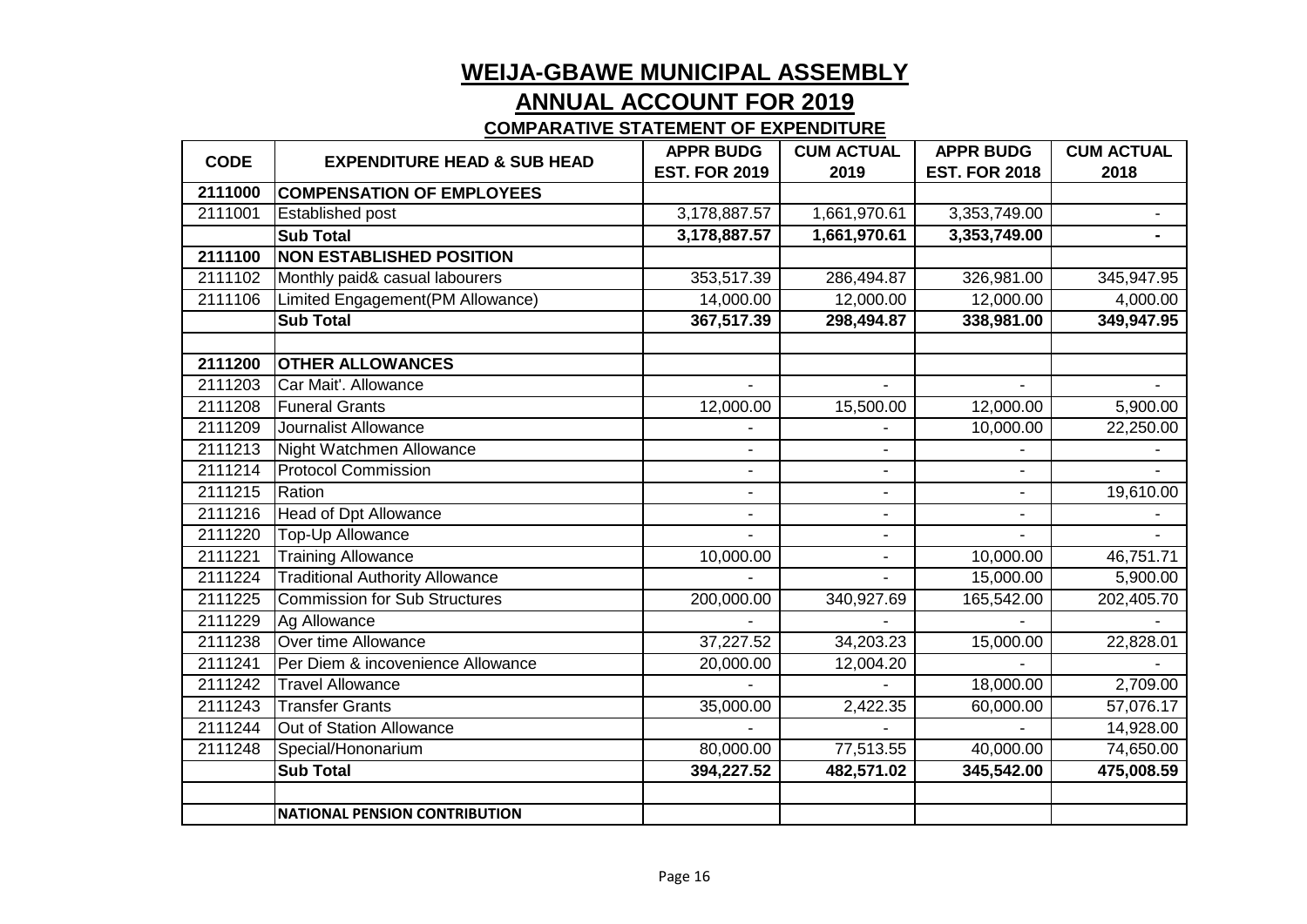#### **ANNUAL ACCOUNT FOR 2019**

| <b>CODE</b> | <b>EXPENDITURE HEAD &amp; SUB HEAD</b>    | <b>APPR BUDG</b>     | <b>CUM ACTUAL</b> | <b>APPR BUDG</b>     | <b>CUM ACTUAL</b> |
|-------------|-------------------------------------------|----------------------|-------------------|----------------------|-------------------|
|             |                                           | <b>EST. FOR 2019</b> | 2019              | <b>EST. FOR 2018</b> | 2018              |
| 2121001     | <b>SSNIT CONTRIBUTION(EST. POST)</b>      |                      |                   |                      |                   |
| 2121001     | <b>SSNIT CONTRIBUTION(ASS. STAFF)</b>     | 87,598.27            | 64,421.95         | 50,000.00            | 56,843.72         |
| 2121004     | <b>End of Service Benefit</b>             | 36,000.00            | 12,000.00         | 8,000.00             | 6,000.00          |
|             | <b>SUB TOTAL</b>                          | 123,598.27           | 76,421.95         | 58,000.00            | 62,843.72         |
|             |                                           |                      |                   |                      |                   |
|             | <b>Grand Sub Total</b>                    | 4,064,230.75         | 2,519,458.45      | 4,096,272.00         | 887,800.26        |
|             |                                           |                      |                   |                      |                   |
|             | <b>USE OF GOOD AND SERVICES</b>           |                      |                   |                      |                   |
| 2210100     | <b>MATERIALS-OFFICE SUPPLIES</b>          |                      |                   |                      |                   |
| 2210101     | <b>Printed Material&amp; Stationery</b>   | 229,900.14           | 208,707.14        | 147,000.00           | 214,532.34        |
| 2210102     | Office Facilities, Supplies & Accessories | 61,000.00            | 50,774.45         | 166,761.00           | 151,218.40        |
| 2210103     | <b>Refreshment Items</b>                  | 270,000.00           | 409,990.40        | 147,200.00           | 257,596.14        |
| 2210108     | <b>Construction Materials</b>             | 50,000.00            | 29,800.00         |                      |                   |
| 2210106     | Oils and Lubricants (Generator)           | 1,000.00             |                   | 30,000.00            |                   |
| 2210107     | <b>Electrical Accessories</b>             | 5,000.00             |                   |                      |                   |
| 2210109     | <b>Spare Parts</b>                        | 20,000.00            | 25,663.46         | 39,000.00            |                   |
| 2210110     | <b>Specialised Stock</b>                  |                      |                   | 5,000.00             |                   |
| 2210111     | Other Office Materials & consumables      | 27,000.00            | 65,088.46         | 32,000.00            | 12,660.00         |
| 2210112     | Uniform and Protective Clothing           | 7,000.00             |                   |                      |                   |
| 2210113     | <b>Feeding Cost</b>                       | 10,000.00            | 1,724.00          |                      |                   |
| 2210114     | <b>Rations(Security Officers)</b>         | 20,000.00            | 39,050.00         | 40,000.00            |                   |
| 2210115     | <b>Textbooks and Library books</b>        | 3,000.00             |                   |                      |                   |
| 2210116     | Chemicals and consumables                 | 13,500.00            |                   | 10,237.00            | 33,741.92         |
| 2210117     | <b>Teaching and Learning Materials</b>    | 6,000.00             |                   |                      |                   |
| 2210122     | <b>Value Books</b>                        | 5,000.00             | 12,450.00         |                      |                   |
| 2210119     | Household Items                           | 5,000.00             |                   |                      |                   |
| 2210120     | Purchase of Petty Tools/Implements        | 8,000.00             | 3,296.00          | 16,000.00            | 7,820.00          |
|             | <b>Sub Total</b>                          | 741,400.14           | 846,543.91        | 633,198.00           | 677,568.80        |
|             |                                           |                      |                   |                      |                   |
| 2210200     | <b>UTILITIES</b>                          |                      |                   |                      |                   |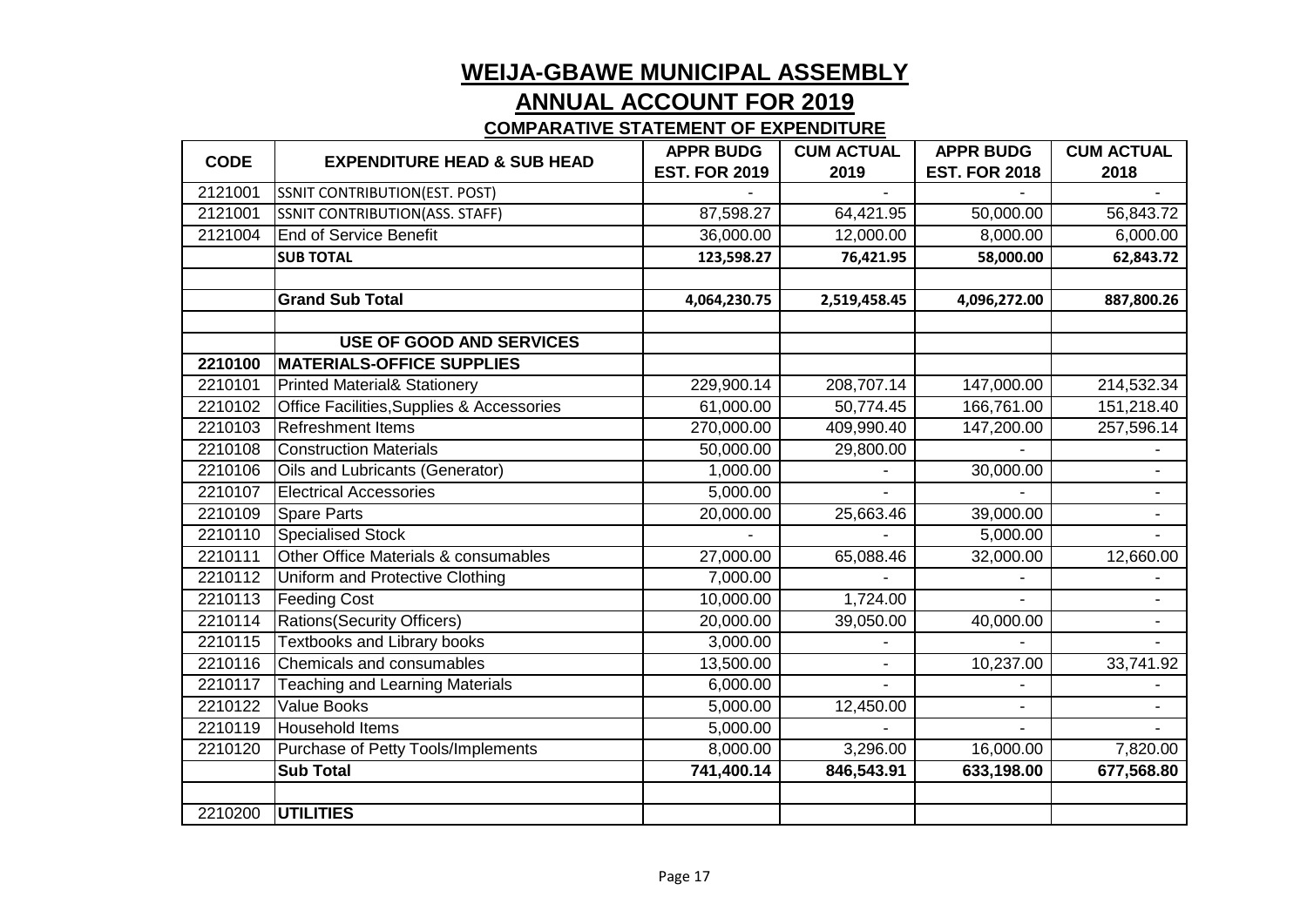#### **ANNUAL ACCOUNT FOR 2019**

| <b>CODE</b> | <b>EXPENDITURE HEAD &amp; SUB HEAD</b>   | <b>APPR BUDG</b>     | <b>CUM ACTUAL</b> | <b>APPR BUDG</b>     | <b>CUM ACTUAL</b> |
|-------------|------------------------------------------|----------------------|-------------------|----------------------|-------------------|
|             |                                          | <b>EST. FOR 2019</b> | 2019              | <b>EST. FOR 2018</b> | 2018              |
| 2210201     | <b>Electricity Charges</b>               | 84,600.00            | 91,800.00         | 140,000.00           | 73,760.00         |
| 2210202     | <b>Water Charges</b>                     | 10,000.00            | 10,376.84         | 5,000.00             | 4,647.57          |
| 2210203     | <b>Telecommunication/Call Card</b>       | 16,000.00            | 16,237.00         | 10,200.00            | 13,757.00         |
| 2210204     | <b>Postal Charges</b>                    | 1,000.00             |                   |                      |                   |
| 2210205     | <b>Sanitation Charges</b>                | 1,000.00             |                   |                      |                   |
| 2210207     | <b>Fire Fighting Accessories</b>         | 8,000.00             |                   |                      |                   |
|             | <b>Sub Total</b>                         | 120,600.00           | 118,413.84        | 155,200.00           | 92,164.57         |
|             |                                          |                      |                   |                      |                   |
|             | <b>GENERAL CLEANING</b>                  |                      |                   |                      |                   |
| 2210301     | <b>Cleaning Materials</b>                | 39,930.00            | 39,930.00         | 10,000.00            | 6,933.00          |
| 2210302     | <b>Contract Cleaning</b>                 |                      |                   |                      |                   |
|             | <b>Sub Total</b>                         | 39,930.00            | 39,930.00         | 10,000.00            | 6,933.00          |
|             | <b>RENTALS</b>                           |                      |                   |                      |                   |
| 2210401     | <b>Office Accommodations</b>             | 59,000.00            | 28,696.00         | 55,000.00            | 26,500.00         |
| 2210402     | <b>Resdential Accommdations</b>          |                      |                   | 54,000.00            | 56,802.00         |
| 2210403     | <b>Office Equipment</b>                  | 2,000.00             |                   | 2,000.00             |                   |
| 2210404     | <b>Hotel Accommodations</b>              | 15,000.00            |                   |                      |                   |
| 2210406     | Vehicle                                  | 20,000.00            | 22,530.00         | 6,000.00             | 11,320.00         |
| 2210408     | Furnitue & Fittings                      | 5,500.00             | 8,740.00          | 1,800.00             | 2,257.00          |
| 2210409     | <b>Plant and Equipment</b>               | 15,000.00            | 9,170.00          | 5,000.00             | 6,900.00          |
| 2210412     | <b>Towing Vehicle</b>                    |                      |                   |                      |                   |
| 2210413     | Communication gadgets                    | 1,000.00             | 600.00            |                      |                   |
|             | <b>Sub Total</b>                         | 117,500.00           | 69,736.00         | 123,800.00           | 103,779.00        |
|             |                                          |                      |                   |                      |                   |
| 2210500     | <b>TRAVEL &amp; TRANSPORT</b>            |                      |                   |                      |                   |
| 2210502     | Maintenance & Repairs of Off. Vehicles   | 70,000.00            | 74,960.16         | 60,000.00            | 60,971.75         |
| 2210503     | Fuel & Lubricants of off. Vehicle        | 184,950.00           | 232,850.00        | 112,000.00           | 143,090.00        |
| 2210504     | Car Rental/Leasing                       | 5,000.00             | 500.00            |                      |                   |
| 2210505     | <b>Running Cost of Official Vehicles</b> |                      |                   | $\blacksquare$       |                   |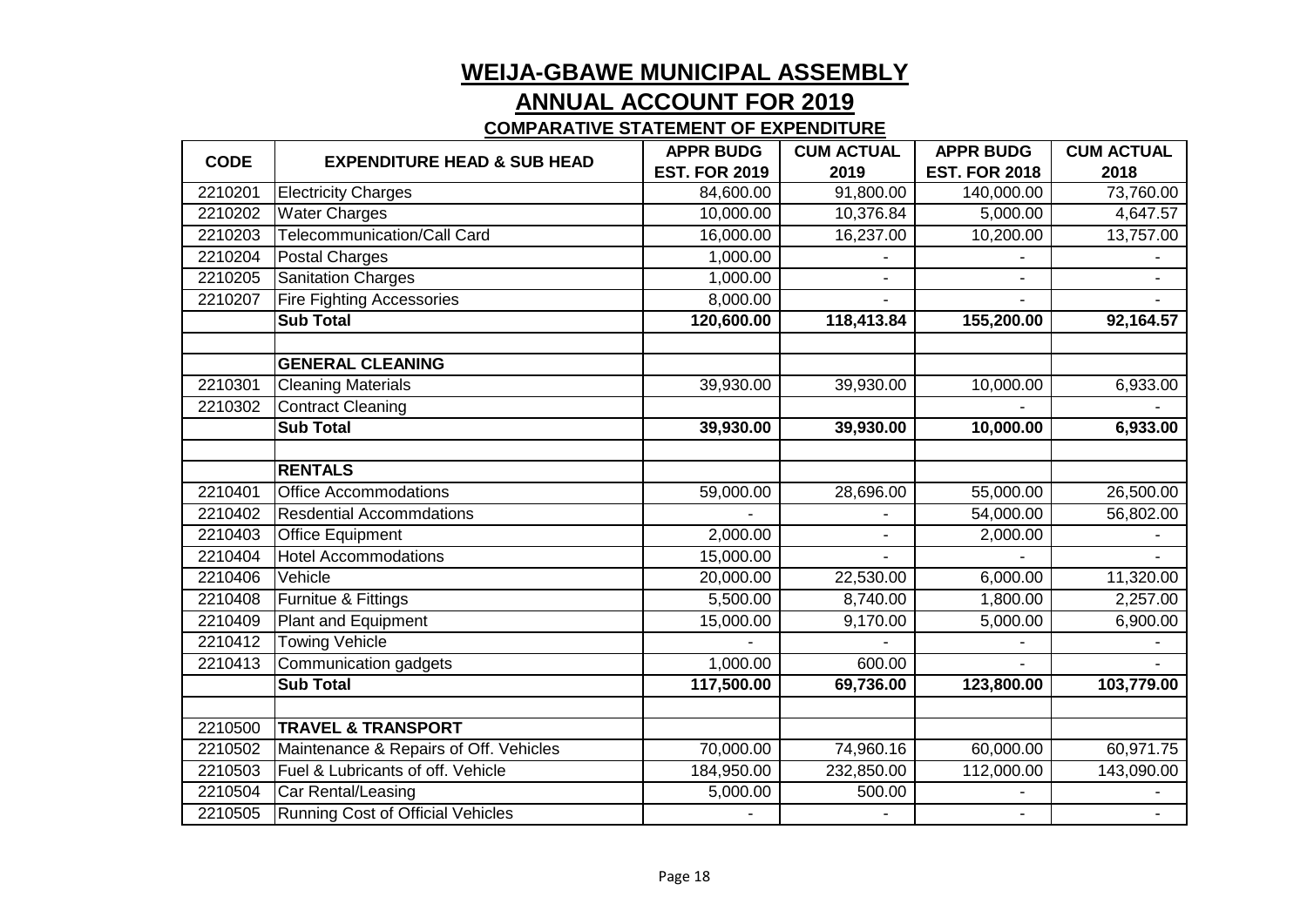#### **ANNUAL ACCOUNT FOR 2019**

| <b>CODE</b> | <b>EXPENDITURE HEAD &amp; SUB HEAD</b> | <b>APPR BUDG</b>      | <b>CUM ACTUAL</b> | <b>APPR BUDG</b>     | <b>CUM ACTUAL</b> |
|-------------|----------------------------------------|-----------------------|-------------------|----------------------|-------------------|
|             |                                        | <b>EST. FOR 2019</b>  | 2019              | <b>EST. FOR 2018</b> | 2018              |
| 2210509     | Other Travel & Transportation          | 158,200.00            | 245,145.00        | 53,000.00            | 28,598.10         |
| 2210510     | Night allowances                       | 50,000.00             | 51,826.62         | 40,000.00            | 9,801.00          |
| 2210511     | Local travel cost                      | 185,000.00            | 208,016.00        | 98,000.00            | 226,489.00        |
| 2210515     | Foreign Travel cost expenses           | 60,000.00             | 68,535.08         | 30,000.00            |                   |
| 2210513     | <b>Hotel Accommodations</b>            |                       |                   |                      |                   |
| 2210516     | <b>Toll Charges</b>                    |                       |                   |                      |                   |
|             | <b>Sub Total</b>                       | 713,150.00            | 881,832.86        | 393,000.00           | 468,949.85        |
|             |                                        |                       |                   |                      |                   |
| 2210600     | <b>REPAIRS &amp; MAINTENANCE</b>       |                       |                   |                      |                   |
| 2210602     | Repair of Residential Buildings        | 10,000.00             | $\blacksquare$    | $\blacksquare$       | $\blacksquare$    |
| 2210601     | Roads, Driveways and Grounds           | 10,000.00             |                   |                      |                   |
| 2210603     | <b>Repair of Office Buildings</b>      | 10,000.00             | 5,832.39          | 40,000.00            | 38,105.00         |
| 2210604     | Maintenance of Furniture & Fixtures    | 5,000.00              |                   | 25,000.00            | 400.00            |
| 2210606     | Maintenance of General Equipment       | 20,000.00             | 4,419.98          | 12,000.00            | 320.00            |
| 2210607     | Repairs of schools/colleges            | 5,000.00              |                   |                      |                   |
| 2210612     | Maintenance of Public Toilets          | 2,000.00              |                   | 30,000.00            | 12,475.00         |
| 2210616     | Maintenance of Sanitory Sites          | 1,000.00              | 8,962.56          | 5,000.00             | 900.00            |
| 2210617     | <b>Street lights/Traffic Lights</b>    | 10,000.00             | 2,260.00          |                      |                   |
| 2210618     | Cemetries                              |                       |                   | 60,000.00            | 39,850.00         |
| 2210622     | Maintenance of office equipment        | 10,000.00             | 1,181.66          |                      |                   |
| 2210623     | Maintenance of computer software       | 5,000.00              | 6,130.39          |                      |                   |
|             | <b>Sub Total</b>                       | 88,000.00             | 28,786.98         | 172,000.00           | 92,050.00         |
|             |                                        |                       |                   |                      |                   |
| 2210700     | TRAINNING-SEMINARS-CONFERENCES         |                       |                   |                      |                   |
| 2210701     | <b>Training Materials</b>              | $\overline{5,37}0.00$ | $\overline{a}$    | 5,000.00             |                   |
| 2210702     | Conferences/Seminars(Local)            | 210,000.00            | 231,375.00        | 143,000.00           | 194,952.00        |
| 2210703     | Examination fees and expenses          | 3,000.00              |                   |                      |                   |
| 2210704     | <b>Hiring of Venue</b>                 | 5,000.00              | 1,700.00          | 1,400.00             | 7,642.00          |
| 2210705     | <b>Hotel Accommodation</b>             | 2,300.00              | 4,416.80          | 16,000.00            | 7,950.00          |
| 2210706     | Library and subscription               | 10,000.00             | 8,150.00          |                      |                   |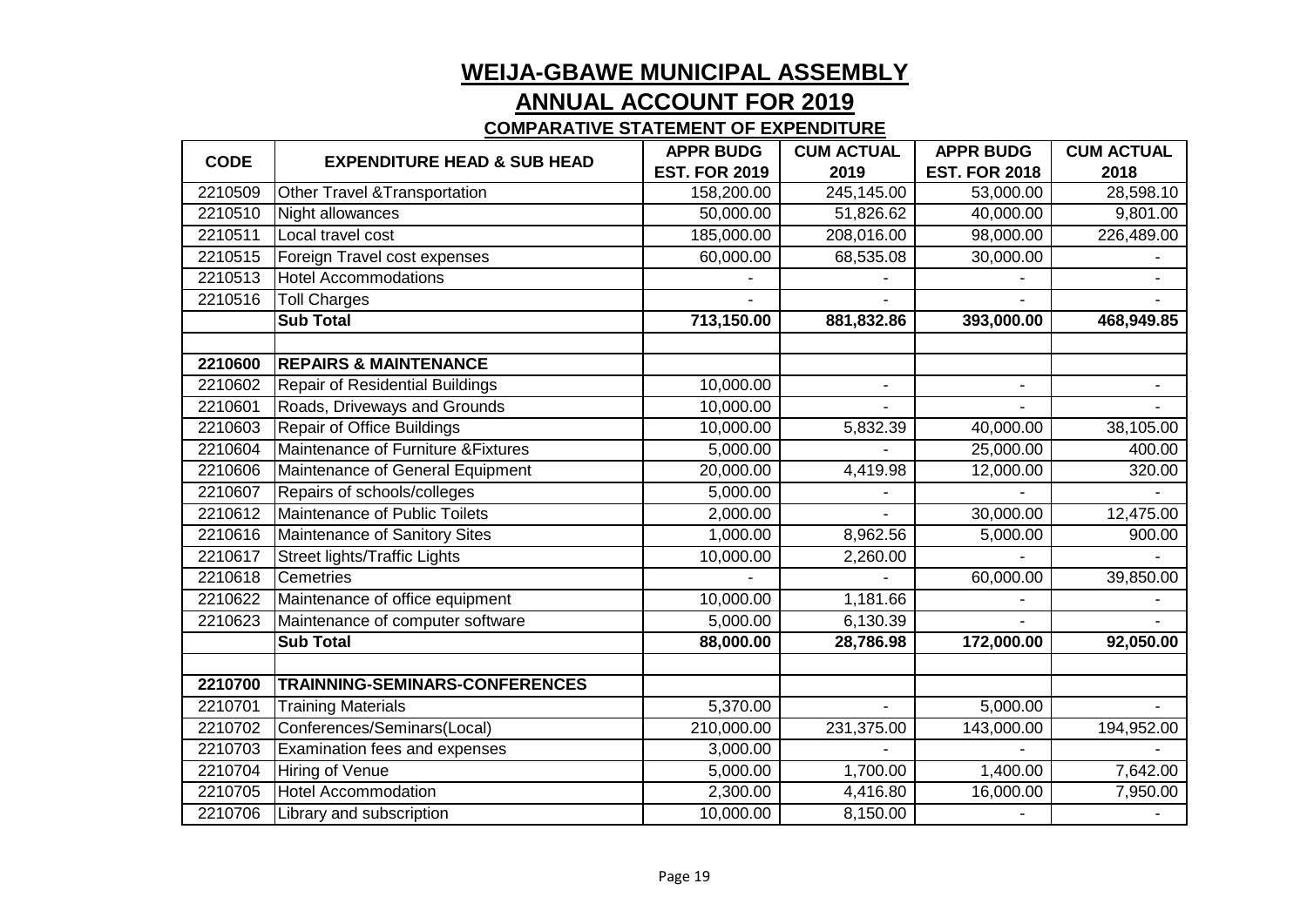#### **ANNUAL ACCOUNT FOR 2019**

| <b>CODE</b> | <b>EXPENDITURE HEAD &amp; SUB HEAD</b>           | <b>APPR BUDG</b>     | <b>CUM ACTUAL</b> | <b>APPR BUDG</b>     | <b>CUM ACTUAL</b>     |
|-------------|--------------------------------------------------|----------------------|-------------------|----------------------|-----------------------|
|             |                                                  | <b>EST. FOR 2019</b> | 2019              | <b>EST. FOR 2018</b> | 2018                  |
| 2210707     | <b>Recruitment expenses</b>                      | 1,000.00             |                   |                      |                       |
| 2210708     | Refreshments                                     | 30,500.00            | 45,139.00         |                      |                       |
| 2210709     | Conferences/Workshops/Meeting Allowances         | 15,000.00            | 48,397.89         | 102,170.00           | 62,770.83             |
| 2210710     | <b>Staff Development</b>                         | 35,932.00            | 39,781.70         | 10,000.00            | 2,300.00              |
| 2210711     | Public Education & Sensitization                 | 72,800.00            | 89,672.51         | 86,000.00            | 37,654.55             |
|             | <b>Sub Total</b>                                 | 390,902.00           | 468,632.90        | 363,570.00           | 313,269.38            |
| 2210800     | <b>CONSULTING SERVICES</b>                       |                      |                   |                      |                       |
| 2210801     | <b>Local Consultants Fee</b>                     | 200,000.00           | 208,763.38        | 5,000.00             | 6,424.99              |
| 2210802     | <b>External Consultants Fee</b>                  |                      |                   |                      |                       |
|             | <b>Sub Total</b>                                 | 200,000.00           | 208,763.38        | 5,000.00             | 6,424.99              |
| 2210900     | <b>SEPECIAL SERVICES</b>                         |                      |                   |                      |                       |
| 2210901     | Protocol/Official guests                         |                      |                   | 38,410.00            | 22,050.00             |
| 2210902     | National Day celebrations                        | 62,000.00            | 63,491.35         | 44,000.00            | 90,525.00             |
| 2210904     | Assembly Members Special Allowance(Mobilization) | 5,000.00             | 780.00            |                      | 16,400.00             |
| 2210905     | <b>Assembly Members Sittings Allowance</b>       |                      |                   |                      |                       |
| 2210906     | Assembly Members Sub C'ttee sittings All.        | $\blacksquare$       | $\blacksquare$    | $\blacksquare$       |                       |
| 2210908     | <b>Property Valuation Expenses</b>               |                      |                   |                      |                       |
| 2210909     | <b>Operational Enhacement Expenses</b>           | 20,000.00            | 27,098.00         |                      |                       |
| 2210910     | <b>Trade Promotion/Exhibition Expenses</b>       |                      |                   |                      |                       |
|             | <b>Sub Total</b>                                 | 87,000.00            | 91,369.35         | 82,410.00            | 128,975.00            |
| 2211100     | <b>OTHER CHARGES-FEES</b>                        |                      |                   |                      |                       |
| 2211101     | <b>Bank Charges</b>                              | 5,000.00             | 10,075.66         | 5,000.00             | 7,447.31              |
|             | <b>Sub Total</b>                                 | 5,000.00             | 10,075.66         | 5,000.00             | $\overline{7,}447.31$ |
|             | <b>EMERGENCY SERVICES</b>                        |                      |                   |                      |                       |
| 2211203     | <b>Emergency Works</b>                           | 25,000.00            | 37,122.13         |                      |                       |
| 2211304     | <b>Insurance Official Vehicle</b>                | 10,000.00            |                   |                      | 5,672.50              |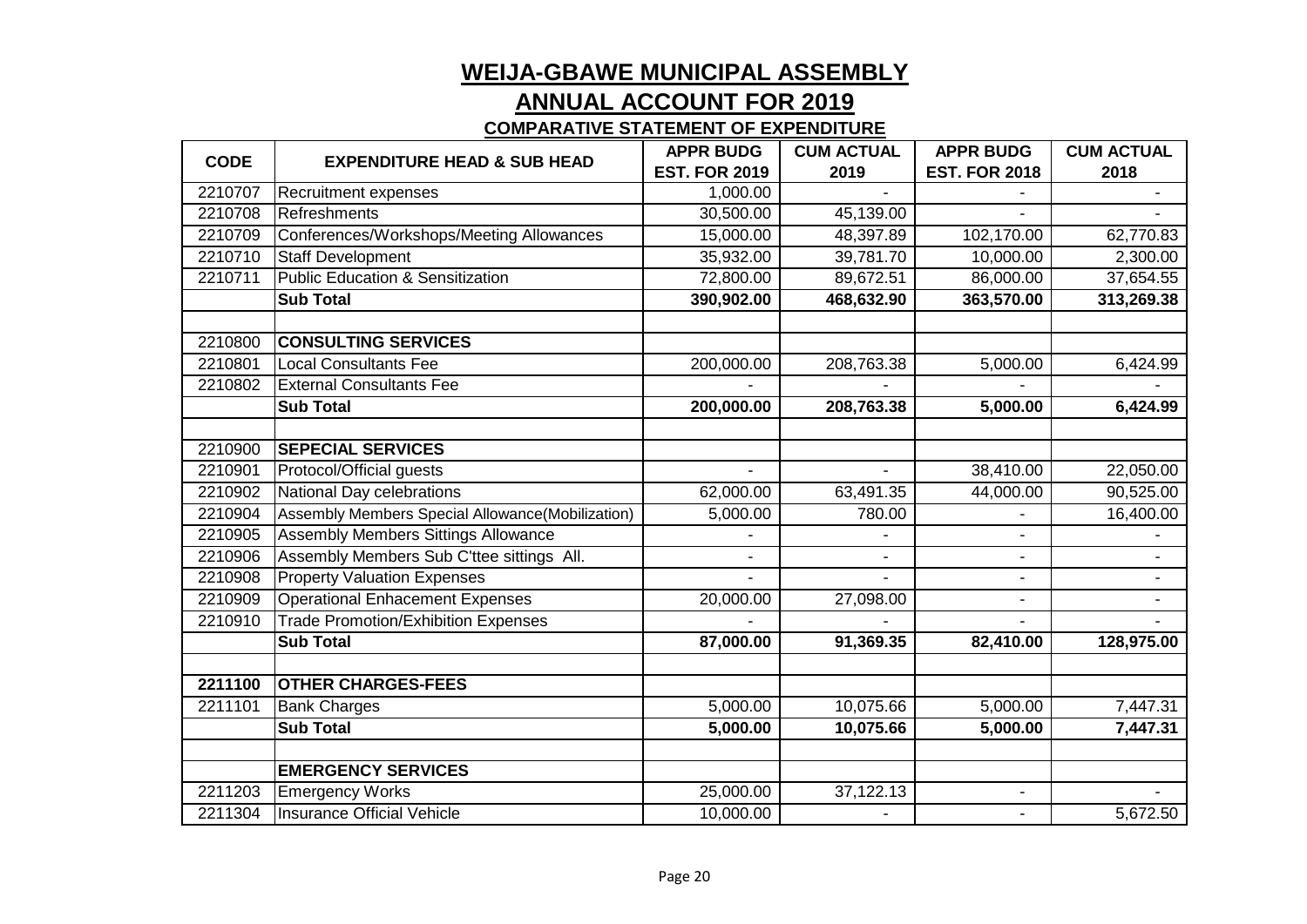#### **ANNUAL ACCOUNT FOR 2019**

| <b>CODE</b> | <b>EXPENDITURE HEAD &amp; SUB HEAD</b>                 | <b>APPR BUDG</b>     | <b>CUM ACTUAL</b> | <b>APPR BUDG</b>     | <b>CUM ACTUAL</b> |
|-------------|--------------------------------------------------------|----------------------|-------------------|----------------------|-------------------|
|             |                                                        | <b>EST. FOR 2019</b> | 2019              | <b>EST. FOR 2018</b> | 2018              |
| 2211204     | Security Forces Contingency(election)                  | 18,130.00            |                   |                      |                   |
|             | <b>Sub Total</b>                                       | 53,130.00            | 37,122.13         |                      | 5,672.50          |
|             |                                                        |                      |                   |                      |                   |
|             | <b>Grand Sub Total</b>                                 | 2,556,612.14         | 2,801,207.01      | 1,943,178.00         | 1,903,234.40      |
|             |                                                        |                      |                   |                      |                   |
|             | <b>GRANTS</b>                                          |                      |                   |                      |                   |
|             | <b>RE-CURRENT</b>                                      |                      |                   |                      |                   |
| 2631101     | <b>DACF Goods and services</b>                         | 1,147,110.65         | 378,760.85        |                      |                   |
| 2631101     | Expenses-DACF                                          |                      |                   |                      |                   |
| 2631104     | Compensation of Employees(GOG)                         |                      |                   | 341,965.28           |                   |
| 2631105     | <b>Stool Lands Allocation</b>                          |                      |                   |                      |                   |
| 2631106     | <b>DDF Goods and services</b>                          | 60,738.00            | 58,073.00         | 51,413.00            |                   |
| 2631107     | Ghana School Feeding Program                           |                      |                   |                      |                   |
| 2631108     | <b>HIV AIDS</b>                                        | 22,651.50            | 14,533.00         |                      | 8,149.00          |
| 2632105     | <b>UDG Capacity Building Grants</b>                    |                      |                   | $\blacksquare$       | 45.00             |
| 2631116     | Disabilities Fund (PWD'S)                              | 159,125.72           | 139,614.84        | 77,500.00            | 270,625.69        |
|             | <b>Sub Total</b>                                       | 1,389,625.87         | 590,981.69        | 470,878.28           | 278,819.69        |
|             |                                                        |                      |                   |                      |                   |
| 2632100     | <b>CAPITAL EXPENDITURE</b>                             |                      |                   |                      |                   |
| 2632101     | <b>District Assembly Common Fund</b>                   |                      |                   |                      |                   |
| 2632101     | <b>Office Buildings</b>                                | 500,000.00           | 40,939.26         | 1,400,000.00         | 385,672.54        |
| 2632101     | <b>School Buildings</b>                                | 1,225,665.68         | 481,310.32        | 450,000.00           | 483,846.04        |
| 2632101     | Plant & Machinery                                      |                      |                   | 62,000.00            | 193,902.00        |
| 2632101     | <b>Markets</b>                                         |                      | $\blacksquare$    | 117,000.00           |                   |
| 2632101     | Roads                                                  |                      | $\blacksquare$    | 45,000.00            | 378,513.77        |
| 2632101     | Car/Lorry Parks                                        | 14,369.00            | $\blacksquare$    | 89,250.00            |                   |
| 2632101     | <b>Bridges</b>                                         | 400,000.00           |                   | 265,000.00           |                   |
| 2632101     | Other Structures(Police stations , Boreholes & others) | 1,234,835.86         | 332,337.19        | 1,860,000.00         | 683,968.44        |
|             | <b>Sub Total</b>                                       | 3,374,870.54         | 854,586.77        | 4,288,250.00         | 2,125,902.79      |
|             |                                                        |                      |                   |                      |                   |
|             |                                                        |                      |                   |                      |                   |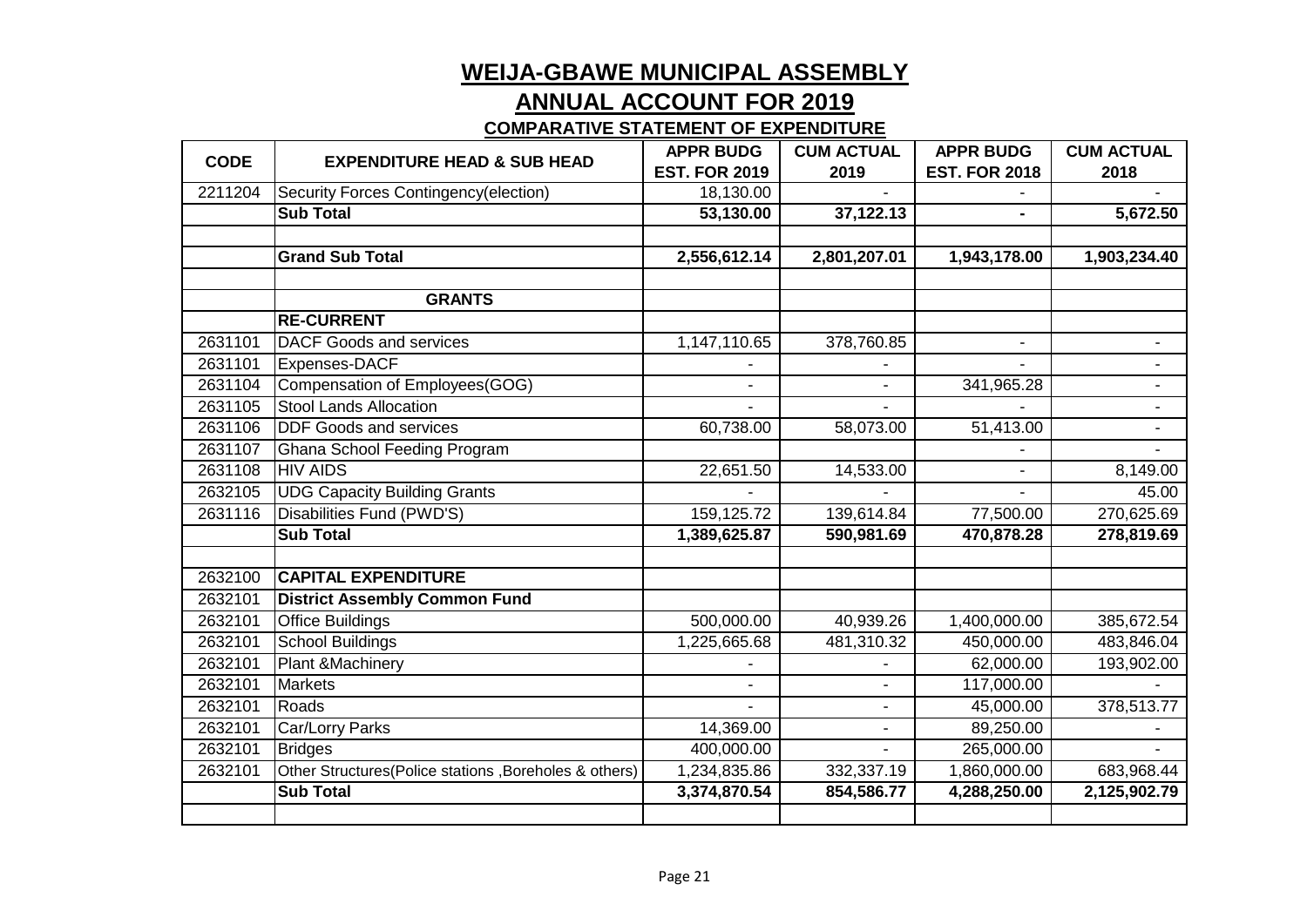#### **ANNUAL ACCOUNT FOR 2019**

| <b>CODE</b> | <b>EXPENDITURE HEAD &amp; SUB HEAD</b>            | <b>APPR BUDG</b>     | <b>CUM ACTUAL</b> | <b>APPR BUDG</b>     | <b>CUM ACTUAL</b> |
|-------------|---------------------------------------------------|----------------------|-------------------|----------------------|-------------------|
|             |                                                   | <b>EST. FOR 2019</b> | 2019              | <b>EST. FOR 2018</b> | 2018              |
|             | <b>MEMBER OF PARLIAMENT FUND</b>                  |                      |                   |                      |                   |
| 2632102     | MP Domeabra/Obom                                  |                      |                   | 120,000.00           | 87,334.31         |
| 2632102     | MP Weija                                          | 300,000.00           | 294,475.49        | 120,000.00           | 590,284.63        |
| 2632102     | MP Bortianor/Amanfro                              |                      |                   | 120,000.00           | 104,646.76        |
|             | <b>Sub Total</b>                                  | 300,000.00           | 294,475.49        | 360,000.00           | 782,265.70        |
|             |                                                   |                      |                   |                      |                   |
|             | <b>OTHER DONOR FUND</b>                           |                      |                   |                      |                   |
| 2632103     | Transfer of Sector Specific to MMDA's             | 97,153.07            | 80,953.00         | 134,554.59           | 175,912.05        |
| 2632104     | <b>District Development Facility Project(DDF)</b> | 437,660.60           | 119,761.89        | 1,140,764.31         | 995,296.18        |
| 2632105     | Urban Development Project(UDG)                    |                      |                   | 147,763.96           | 532,356.49        |
| 2632106     | <b>Netherland Grant</b>                           | 170,000.00           | 160,712.09        | 588,000.00           | 840,890.00        |
| 2632106     | <b>GAMA Grant</b>                                 |                      |                   | 1,533,003.85         |                   |
| 2632106     | Agric - CIDA Support                              | 125,838.60           | 112,260.26        |                      |                   |
| 2632106     | <b>HIPC</b>                                       |                      |                   |                      | 16,135.67         |
| 2632106     | <b>Water &amp; Sanitation</b>                     |                      |                   | $\blacksquare$       | 7.00              |
| 2632106     | <b>European Union Project</b>                     | 2,699,591.01         | 925,790.35        |                      |                   |
|             | <b>Sub Total</b>                                  | 3,530,243.28         | 1,399,477.59      | 3,544,086.71         | 2,560,597.39      |
|             |                                                   |                      |                   |                      |                   |
|             | <b>Grand Sub Total</b>                            | 8,594,739.69         | 3,139,521.54      | 8,663,214.99         | 5,747,585.57      |
| 2731100     | <b>EMPLOYER SOCIAL BENEFITS</b>                   |                      |                   |                      |                   |
| 2731101     | <b>Workman Compensation</b>                       |                      |                   |                      |                   |
| 2731102     | <b>Staff Welfare Expenses</b>                     | 10,000.00            | 8,750.00          |                      |                   |
| 2731103     | <b>Refund of Medical Expenses</b>                 | 10,000.00            |                   | 8,000.00             |                   |
|             | <b>Sub Total</b>                                  | 20,000.00            | 8,750.00          | 8,000.00             |                   |
|             | <b>Grand Sub Total</b>                            | 20,000.00            | 8,750.00          | 8,000.00             | ۰                 |
|             |                                                   |                      |                   |                      |                   |
| 2821000     | <b>GENERAL EXPENSES</b>                           |                      |                   |                      |                   |
| 2821001     | Insurance& Compensation                           | 5,000.00             | 3,810.00          |                      |                   |
| 2821002     | Professional fees                                 | 2,325.76             | 2,325.76          | 20,000.00            | 19,200.00         |
| 2821007     | Court/Legal Expenses                              | 15,000.00            | 18,568.65         | 10,000.00            | 6,000.00          |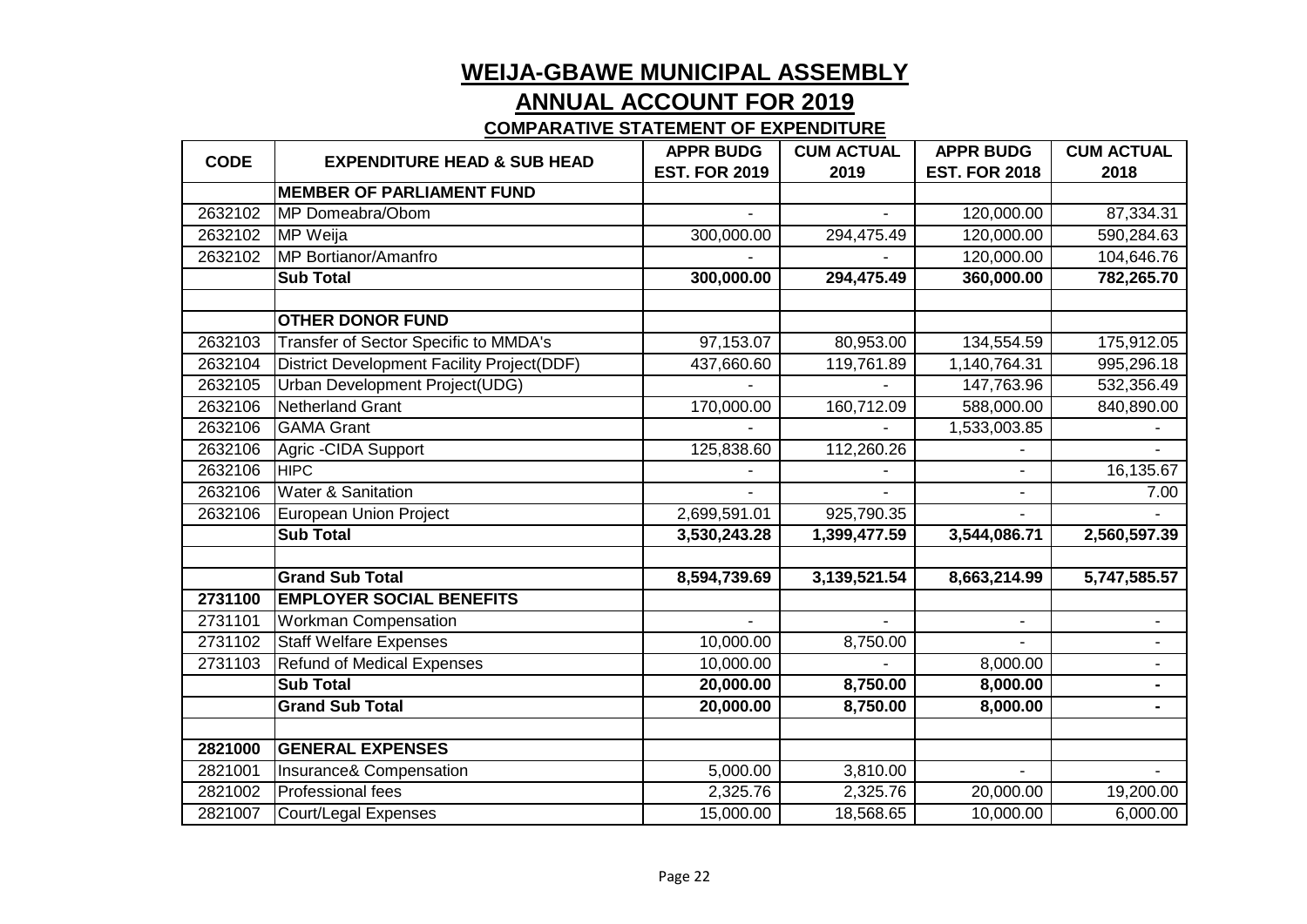#### **ANNUAL ACCOUNT FOR 2019**

| <b>CODE</b> | <b>EXPENDITURE HEAD &amp; SUB HEAD</b> | <b>APPR BUDG</b>     | <b>CUM ACTUAL</b> | <b>APPR BUDG</b>     | <b>CUM ACTUAL</b> |
|-------------|----------------------------------------|----------------------|-------------------|----------------------|-------------------|
|             |                                        | <b>EST. FOR 2019</b> | 2019              | <b>EST. FOR 2018</b> | 2018              |
| 2821008     | <b>Awards &amp; Rewards</b>            | $\frac{1}{5,000.00}$ | 1,850.00          | 50,000.00            |                   |
| 2821009     | Donations                              | 30,000.00            | 25,150.01         | 20,000.00            | 27,747.29         |
| 2821012     | Scholarship/Awards                     | 2,000.00             | 2,000.00          | 20,000.00            |                   |
| 2821017     | <b>Refuse lifting Expenses</b>         |                      |                   |                      |                   |
| 2821018     | <b>Street Naming/Numbering</b>         | 16,731.25            | 16,731.25         |                      |                   |
| 2821022     | <b>National Awards</b>                 |                      |                   |                      |                   |
|             | <b>Sub Total</b>                       | 76,057.01            | 70,435.67         | 120,000.00           | 52,947.29         |
|             | <b>Grand Sub Total</b>                 | 76,057.01            | 70,435.67         | 120,000.00           | 52,947.29         |
|             | <b>CAPITAL EXPENDITURE</b>             |                      |                   |                      |                   |
|             | (A) INTERNALLY GENERATED FUND (IGF)    |                      |                   |                      |                   |
| 3111000     | <b>Non Financial Assets</b>            |                      |                   |                      |                   |
| 3111001     | <b>Building &amp; Other Structures</b> |                      | $\blacksquare$    | $\blacksquare$       | 11,040.00         |
| 3111003     | Bungalows/Palace                       | $\blacksquare$       | $\blacksquare$    | $\blacksquare$       |                   |
| 3111004     | Land                                   |                      |                   |                      |                   |
|             | <b>Sub Total</b>                       | $\blacksquare$       | ٠                 | $\blacksquare$       | 11,040.00         |
| 3111200     | <b>Non Residential Buildings</b>       |                      |                   |                      |                   |
| 3111201     | <b>Hospitals</b>                       | $\blacksquare$       | $\blacksquare$    | $\blacksquare$       |                   |
| 31112002    | <b>Clinics</b>                         |                      |                   |                      |                   |
| 31112003    | Day Care Centre                        |                      |                   |                      |                   |
| 3111204     | <b>Office Buildings</b>                | 30,000.00            | 29,585.14         | 230,000.00           | 157,150.24        |
| 3111205     | <b>School Buildings</b>                |                      |                   |                      |                   |
| 3111206     | <b>Slaughter House</b>                 |                      |                   |                      |                   |
| 3111207     | <b>Health Centres</b>                  |                      |                   |                      |                   |
|             | <b>Sub Total</b>                       | 30,000.00            | 29,585.14         | 230,000.00           | 157,150.24        |
| 3111300     | <b>Other Structures</b>                |                      |                   |                      |                   |
| 3111307     | <b>Road Signals</b>                    | 220,000.00           | 168,579.47        | $\blacksquare$       |                   |
| 3111302     | Cementaries                            |                      |                   |                      |                   |
| 3111303     | <b>Toilets</b>                         | $\blacksquare$       | $\blacksquare$    | $\blacksquare$       |                   |
|             |                                        |                      |                   |                      |                   |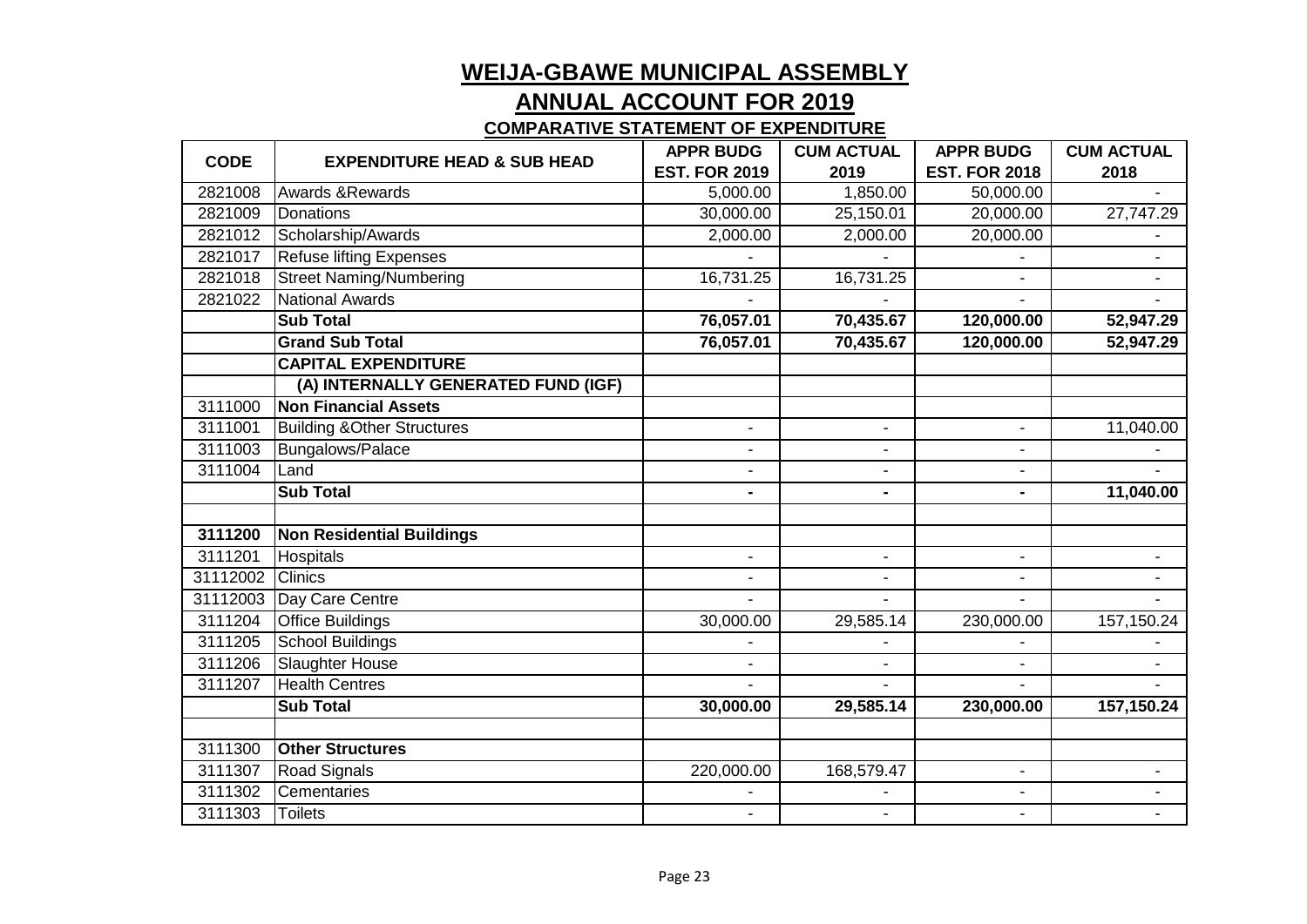#### **ANNUAL ACCOUNT FOR 2019**

| <b>CODE</b> | <b>EXPENDITURE HEAD &amp; SUB HEAD</b>    | <b>APPR BUDG</b>     | <b>CUM ACTUAL</b> | <b>APPR BUDG</b>     | <b>CUM ACTUAL</b> |
|-------------|-------------------------------------------|----------------------|-------------------|----------------------|-------------------|
|             |                                           | <b>EST. FOR 2019</b> | 2019              | <b>EST. FOR 2018</b> | 2018              |
| 3111304     | <b>Markets</b>                            |                      |                   |                      |                   |
| 3111305     | Car/Lorry Parks                           |                      |                   |                      |                   |
| 3111306     | <b>Bridges</b>                            | 48,715.52            | 46,216.61         |                      |                   |
| 3111360     | <b>WIP Feeder Roads</b>                   |                      |                   | 120,000.00           | 28,435.44         |
| 3111361     | <b>WIP Urban Roads</b>                    | 100,000.00           | 56,465.20         | 200,000.00           | 20,000.00         |
|             | <b>Sub Total</b>                          | 368,715.52           | 271,261.28        | 320,000.00           | 48,435.44         |
|             | <b>Transport Equipment</b>                |                      |                   |                      |                   |
| 3112101     | Vehicle                                   | 229,500.00           | 219,678.66        | 350,000.00           | $\blacksquare$    |
|             | <b>Sub Total</b>                          | 229,500.00           | 219,678.66        | 350,000.00           |                   |
|             | <b>Other Machinery Equipment</b>          |                      |                   |                      |                   |
| 3112201     | Purchase of Plant and Equipment           | $\blacksquare$       | $\blacksquare$    | $\blacksquare$       | 96,717.30         |
| 3112203     | <b>Purchase of Computer Sorftware</b>     |                      | $\blacksquare$    |                      |                   |
| 3112204     | Installation of Network/ICT Equipments    | $\blacksquare$       | $\blacksquare$    | $\blacksquare$       | 16,160.00         |
| 3112205     | <b>Other Capitel Expenditure</b>          |                      | $\blacksquare$    | $\blacksquare$       |                   |
| 3112206     | Plant & Machinery                         |                      |                   |                      |                   |
| 3112207     | <b>Other Assets</b>                       | $\blacksquare$       | $\blacksquare$    |                      |                   |
| 3112208     | <b>Computer &amp; Accessories</b>         | 20,000.00            |                   | 40,000.00            |                   |
| 3112215     | <b>Agriculture Facilities</b>             | 300,000.00           | 50,000.00         |                      |                   |
|             | <b>Sub Total</b>                          | 320,000.00           | 50,000.00         | 40,000.00            | 112,877.30        |
|             | <b>Infrastructure Assets</b>              |                      |                   |                      |                   |
| 3113101     | <b>Electrical Networks</b>                | $\blacksquare$       | $\blacksquare$    | $\blacksquare$       | ۰                 |
| 3113102     | Sewers/Drains                             |                      | $\blacksquare$    | $\blacksquare$       |                   |
| 3113108     | <b>Purchase of Furniture&amp;Fittings</b> | 100,000.00           | $\blacksquare$    | $\blacksquare$       |                   |
|             | <b>Sub Total</b>                          | 100,000.00           | $\blacksquare$    | $\blacksquare$       | ۰                 |
|             | <b>Work in Progress</b>                   |                      |                   |                      |                   |
| 3122201     | <b>Building &amp;Other Structures</b>     | $\blacksquare$       | $\blacksquare$    | $\blacksquare$       | $\blacksquare$    |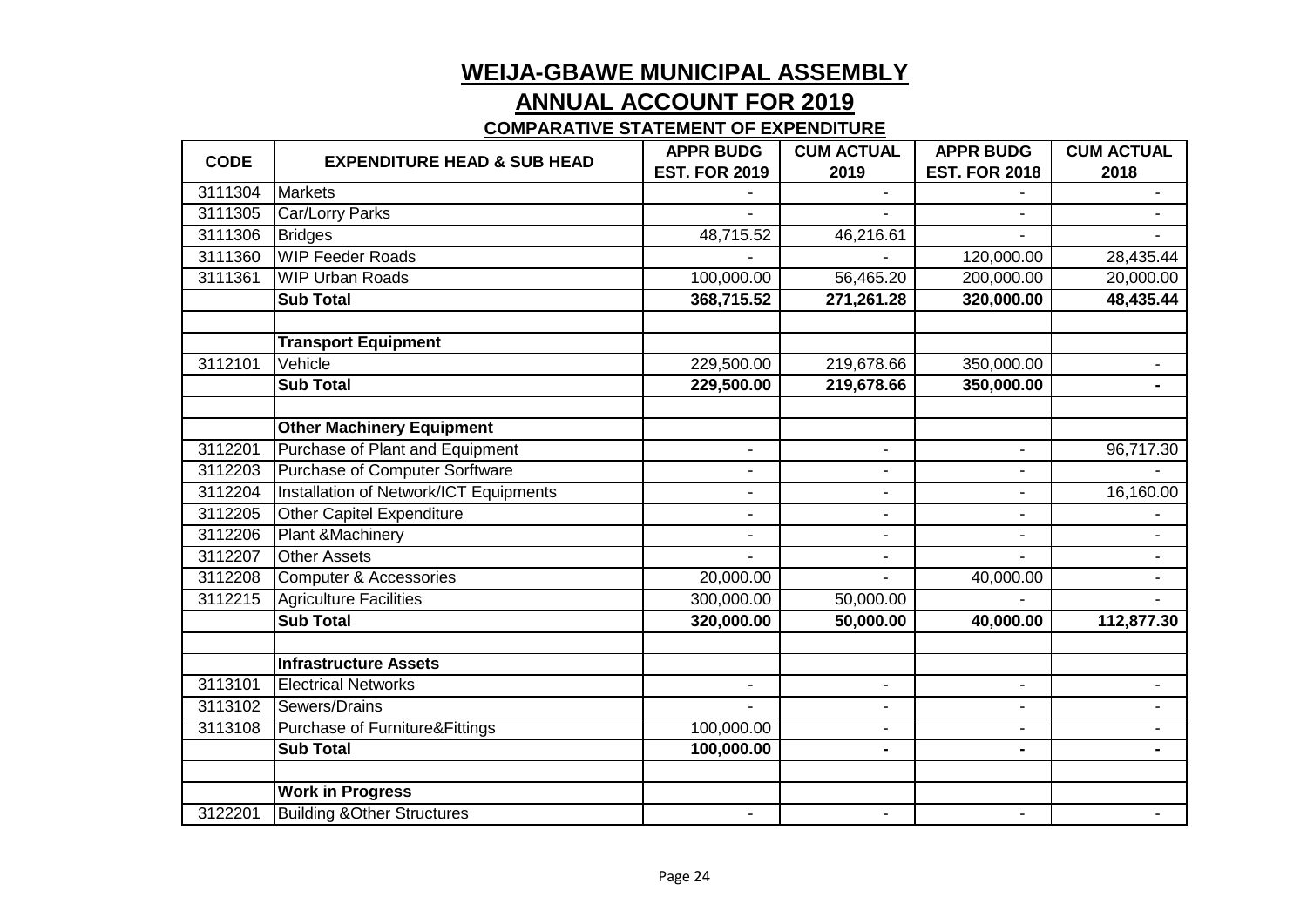#### **ANNUAL ACCOUNT FOR 2019**

| <b>CODE</b> | <b>EXPENDITURE HEAD &amp; SUB HEAD</b> | <b>APPR BUDG</b>         | <b>CUM ACTUAL</b>        | <b>APPR BUDG</b>         | <b>CUM ACTUAL</b> |
|-------------|----------------------------------------|--------------------------|--------------------------|--------------------------|-------------------|
|             |                                        | <b>EST. FOR 2019</b>     | 2019                     | <b>EST. FOR 2018</b>     | 2018              |
| 3122203     | Bungalows/Palace                       |                          | $\overline{\phantom{a}}$ |                          | ۰                 |
| 3122211     | Hospitals                              | $\blacksquare$           | $\blacksquare$           | $\blacksquare$           | ۰                 |
| 3122212     | <b>Clinics</b>                         | ۰                        | $\blacksquare$           | $\overline{\phantom{a}}$ |                   |
| 3122213     | <b>Health Centres</b>                  | $\blacksquare$           | $\blacksquare$           | $\blacksquare$           |                   |
| 3122214     | Day Care Centre                        | ۰                        | $\blacksquare$           |                          |                   |
| 3122215     | Office Buildings                       | $\blacksquare$           | $\blacksquare$           | 300,000.00               | 53,869.71         |
| 3122216     | <b>School Buildings</b>                | ۰                        | $\overline{\phantom{0}}$ | 520,000.00               |                   |
| 3122217     | Slaaughter House                       | $\blacksquare$           | $\blacksquare$           |                          |                   |
| 3122221     | Roads                                  | $\blacksquare$           | $\blacksquare$           | 250,000.00               | 32,487.00         |
| 3122222     | Cemetaries                             | $\blacksquare$           | $\blacksquare$           |                          |                   |
| 3122223     | <b>Toilets</b>                         | $\blacksquare$           | $\overline{\phantom{a}}$ | $\overline{\phantom{a}}$ |                   |
| 3122224     | <b>Markets</b>                         | ۰                        | $\blacksquare$           | $\blacksquare$           |                   |
| 3122225     | Car/Lorry Parks                        | $\overline{\phantom{0}}$ | $\blacksquare$           | 20,000.00                |                   |
| 3122228     | <b>Bridges</b>                         | ٠                        | $\blacksquare$           | 150,000.00               |                   |
|             | <b>Sub Total</b>                       | ۰                        | ٠                        | 1,240,000.00             | 86,356.71         |
|             |                                        |                          |                          |                          |                   |
|             | <b>Grand Sub Total</b>                 | 1,048,215.52             | 570,525.08               | 2,180,000.00             | 415,859.69        |
|             |                                        |                          |                          |                          |                   |
|             | <b>GRAND TOTAL</b>                     | 16,359,855.11            | 9,109,897.75             | 17,010,664.99            | 9,007,427.21      |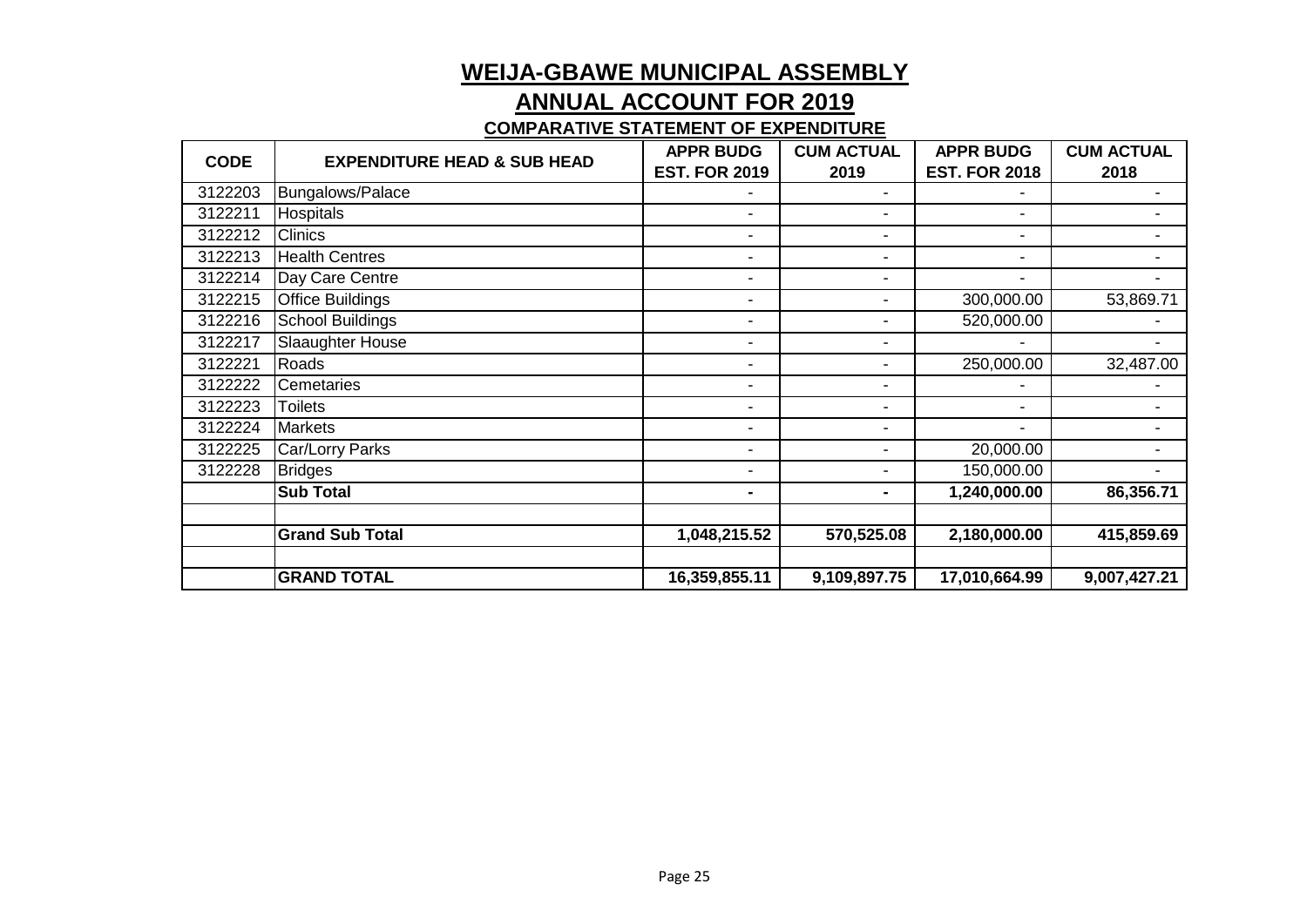#### **WEIJA-GBAWE MUNICIPAL ASSEMBLY ANNUAL ACCOUNT CASH SCHEDULE-2019**

#### **SCHEDULE ''A'' CASH AT BANK**

| Cash at Bank (GRB)3031320000880311                     | 82,373.35    |              |
|--------------------------------------------------------|--------------|--------------|
| Cash at Bank (GRB)303132000088381                      | 267.36       |              |
| Cash at Bank (GRB)3031320000884391-SALARY              | 1,228.73     |              |
| Cash at Bank (NIB)1123035712103- MSHAP                 | 8,711.17     |              |
| Common Fund(NIB)-1002400069301                         | 403,555.48   |              |
| Water & Sanit. Operational Acct(NIB) 1002400100701(EU) | 2,453,107.18 |              |
| Water & Sanit. Investment Acct(NIB) 1002400100801      |              |              |
| HIPC(BOG)-1018631537677                                |              |              |
| People with Disability Fund Acct(NIB)1123002131301     | 1,642.23     |              |
| Urban Development Grant(UDG)(sub cf-(BOG)              |              |              |
| SUB CONSOLIDATED FUND ACCOUNT(DDF/SIF/MMDA'S)-BOG      | 54,506.81    |              |
| Revenue Collection Acct(NIB)1123035712104              | 1,886.73     |              |
| ADB (Collection Account)1111010108009201               | (6.37)       |              |
| ECOBANK GAMA Project A/C 0330134485903101              | 118,069.95   |              |
| <b>Zenith Collection Account</b>                       | (30,616.31)  | 3,094,726.31 |
|                                                        |              |              |

#### **MP'S COMMON FUND**

| MP BORT./AMANFRO(BOG)1018632124252  | -                   |            |
|-------------------------------------|---------------------|------------|
| MP Weija/Gbawe(BOG)1018632124268    | 239.249.46          |            |
| MP Obom Domiabra(BOG)10186312537472 |                     |            |
|                                     |                     | 239,249.46 |
|                                     | <u>3,333,975.77</u> |            |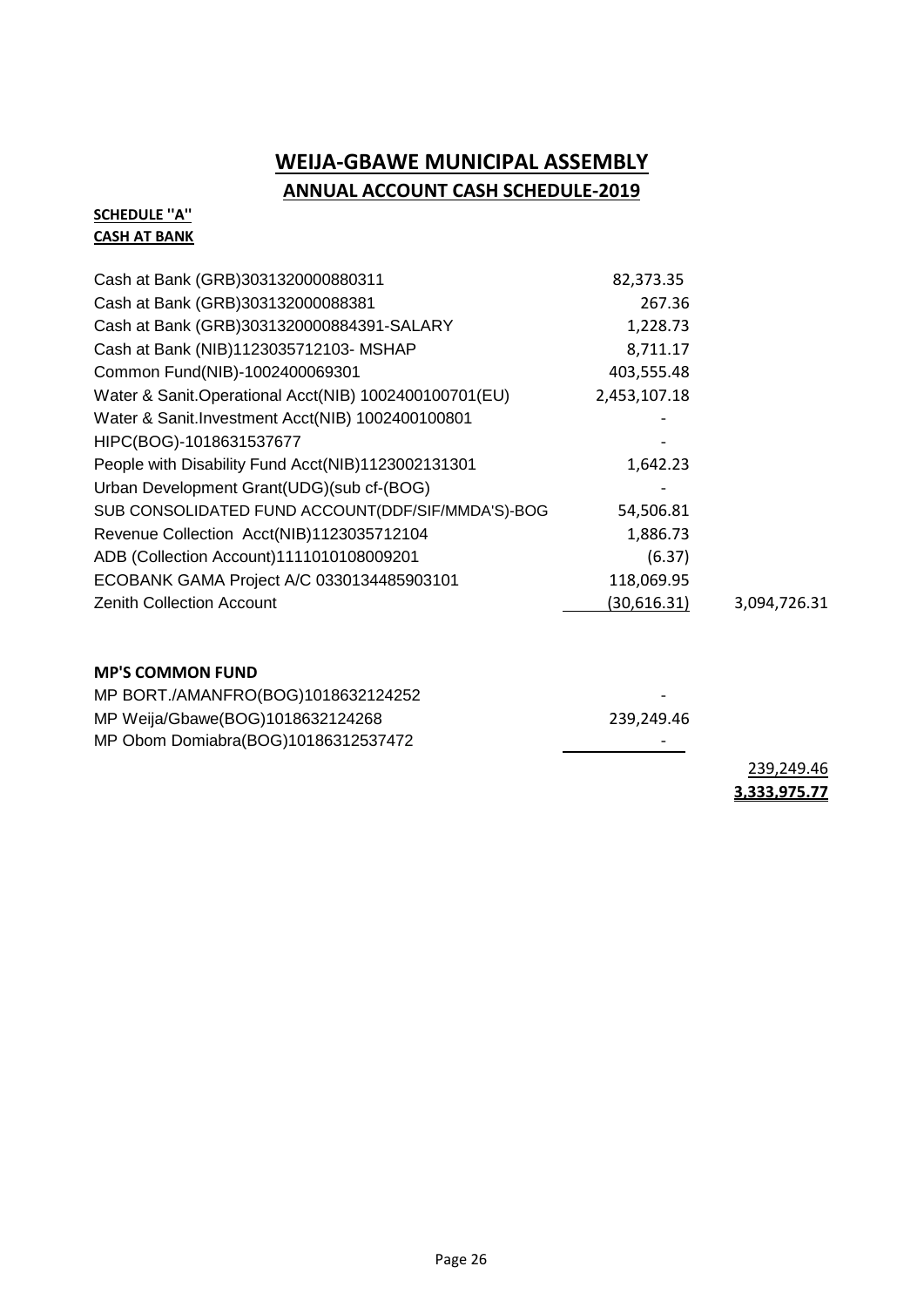#### **LIST OF ADVANCES AS AT 31ST DECEMBER, 2019**

#### **Schedule "B"**

#### **ADVANCES**

| <b>NAME</b>                   | <b>AMOUNT</b> | <b>PAID</b> | <b>BALANCE</b> |
|-------------------------------|---------------|-------------|----------------|
| <b>NII AMASAH KOTEI</b>       | 1,000.00      | 200.00      | 800.00         |
| <b>ANGEL KETADJO</b>          | 2,000.00      | 1,800.00    | 200.00         |
| <b>JUDITH PARKU</b>           | 1,000.00      | 800.00      | 200.00         |
| <b>MADALINE QUARDEY</b>       | 1,000.00      |             | 1,000.00       |
| <b>RAPHAEL ANNANI</b>         | 4,440.00      | 1,000.00    | 3,440.00       |
| HON. EDWARD K. AGBOYIBOR      | 1,000.00      | 100.00      | 900.00         |
| HON. AMINA                    | 2,000.00      | 500.00      | 1,500.00       |
| <b>FREDERICK NETSEY</b>       | 500.00        | 250.00      | 250.00         |
| HON. WISDOM AVORNYO           | 400.00        |             | 400.00         |
| HON. EMMANUEL QUOTEY          | 1,500.00      |             | 1,500.00       |
| <b>EXPENDITURE ACCOUNTANT</b> | 4,000.00      | 4,000.00    |                |
| <b>TOTAL</b>                  | 18,840.00     | 8,650.00    | 10,190.00      |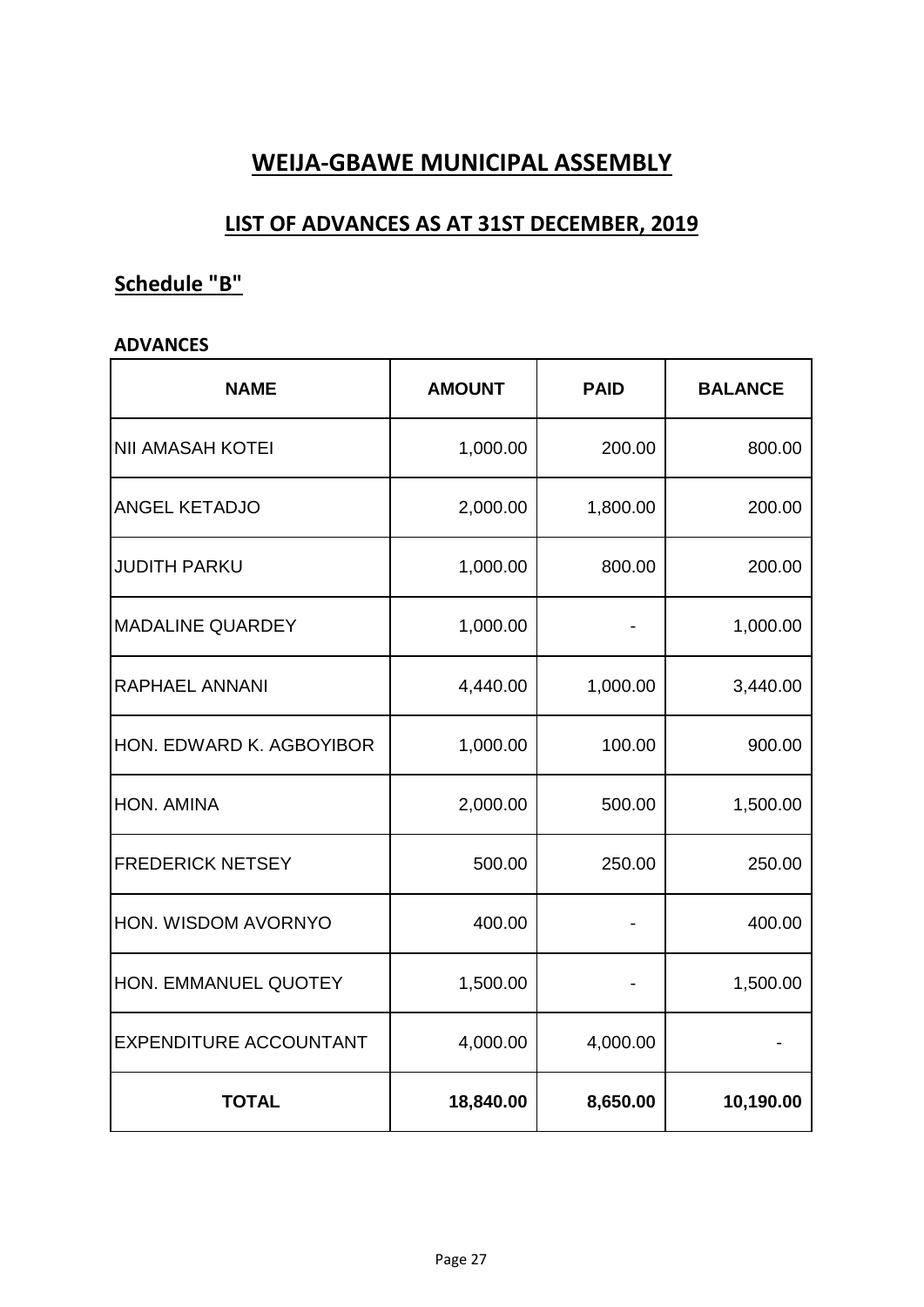### **WEIJA-GBAWE MUNICIPAL ASSEMBLY ACCUMMULATED SURPLUS / DEFICIT AS AT 31ST DECEMBER 2019**

#### **Schedule "C"**

| <b>ACCUMMULATED FUND</b>                    | <b>GHC</b>                |
|---------------------------------------------|---------------------------|
| As at 31st December, 2018                   | 3,331,487.91              |
| Deficit / Surplus<br><b>Closing Balance</b> | 12,677.86<br>3,344,165.77 |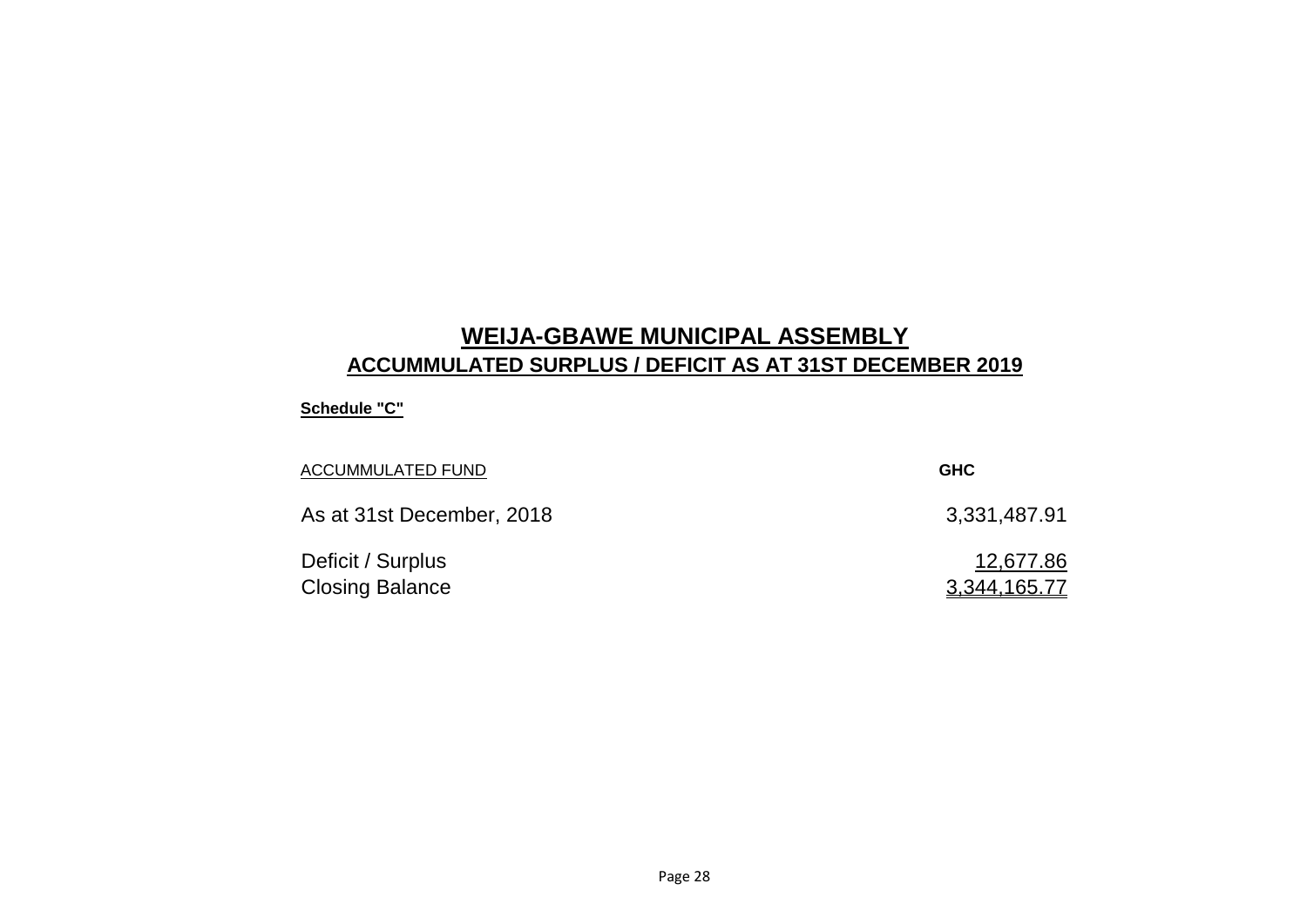| <b>CODE</b>    | <b>REVENUE HEAD &amp; SUB HEAD</b>                       | <b>CUMULATIVE</b><br><b>ACTUAL 2019</b> |
|----------------|----------------------------------------------------------|-----------------------------------------|
|                | <b>RATES</b>                                             |                                         |
|                | 1131001 Basic Rates                                      | 4,880.00                                |
|                | 1131002 Property Rates                                   | 1,223,787.15                            |
|                | 1131003 Arrears of Property Rates                        | 762.00                                  |
|                | 1131004 Unassessed Rates                                 |                                         |
|                | <b>Sub Total</b>                                         | 1,229,429.15                            |
|                |                                                          |                                         |
|                | <b>GRANTS</b>                                            |                                         |
|                | 1331001 GOG Salaries                                     | 1,283,481.63                            |
|                | 1331004 HIPC FUND                                        |                                         |
|                | 1331005 Ceded Revenue                                    |                                         |
|                | 1331006 Fumigation and Sanitation                        | $\overline{\phantom{0}}$                |
| 1311001 Danida |                                                          |                                         |
|                | 1311001 World Bank (UPTU)                                |                                         |
|                | 1311001 GETFUND                                          |                                         |
|                | 1311009 Town & Country recurrent ceiling                 | 5,088.15                                |
|                | 1331002 European Union                                   | 218,406.56                              |
|                | 1331003 Social Welfare Capital Expenditure               |                                         |
|                | 1331008 Disability Fund                                  | 139,822.34                              |
|                | 1331009 Agriculture Ceiling                              | 5,240.47                                |
|                | 1331009 Social Welfare & Comm. Dev                       | 2,261.66                                |
|                | 1331009 Urban Road Capital project ceiling               |                                         |
|                | 1331008 DACF-HIV/AIDS                                    | 15,506.11                               |
|                | 1332001 DACF- Assembly capital Projects                  | 2,440,991.12                            |
|                | 1332002(A) DACF-MP Weija/Gbawe                           | 379,407.68                              |
|                | 1332002(B) DACF-MP-Domeabra-Obom                         |                                         |
| 1332002©       | DACF-MP Bortianor-Amanfro                                | $\qquad \qquad \blacksquare$            |
|                | 1332003 Town & Country capital projects                  |                                         |
|                | 1332004 DDF-Capital Project                              | 166,529.00                              |
|                | 1332005 Urban Development Grant(UDG)                     |                                         |
|                | 1332005 Agric-MAG Fund                                   | 89,884.75                               |
|                | 1332006 Water and Sanitaion Fund (Netherland Grant)-GAMA | 12.217.40                               |
|                | 1332003 Feeder Roads Capital Projects Ceiling            |                                         |
|                | 1332004 DDF-Capacity Building                            |                                         |
|                | 1331009 Urban Roads Recurrent Ceiling                    | 8,722.55                                |
|                | 1331009 Feeder Roads Recurrent Ceiling                   |                                         |
|                | 1311009 UDG Capacity Building Fund                       |                                         |
|                | <b>Sub Total</b>                                         | 4,767,559.42                            |
|                |                                                          |                                         |
|                | <b>LANDS AND ROYALTIES</b>                               |                                         |
|                | 1412002 Ground Rent                                      |                                         |
|                | 1412003 Stool Land Revenue                               | 57,829.60                               |
|                | 1412004 Sale of Building Permit Jacket                   | 24,251.00                               |
|                | 1412007 Building Plans/Permit                            | 890,391.07                              |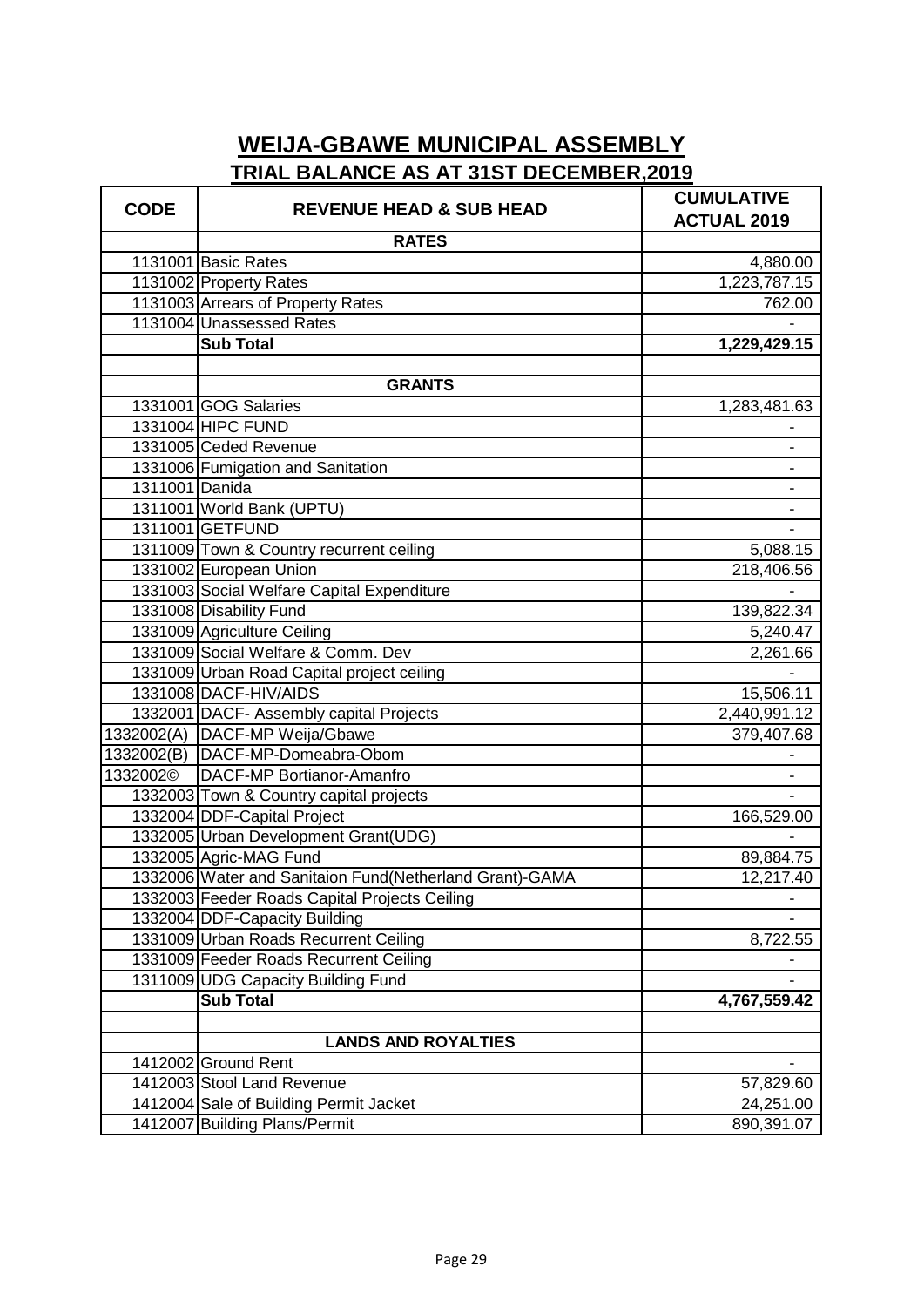| <b>CODE</b>    | <b>REVENUE HEAD &amp; SUB HEAD</b>              | <b>CUMULATIVE</b><br><b>ACTUAL 2019</b> |
|----------------|-------------------------------------------------|-----------------------------------------|
|                | 1412009 Communication Mast Permit               | 56,451.71                               |
|                | 1415002 Ground Rent                             |                                         |
|                | 1415009 Dividend/Interest Received              |                                         |
|                | 1415015 Guest House                             |                                         |
|                | <b>Sub Total</b>                                | 1,028,923.38                            |
|                |                                                 |                                         |
|                | <b>Sale of Goods and Services</b>               |                                         |
|                | <b>LICENSES</b>                                 |                                         |
|                | 1422001 Pito, palm wine sellers & tappers       |                                         |
|                | 1422002 Herbalist Licenses                      | 80.00                                   |
|                | 1422003 Hawkers Licenses                        | 423.00                                  |
|                | 1422005 Chop Bar/Restaurants                    | 14,900.63                               |
|                | 1422006 Corn/Rice/Tomatoes/Flour Miller         | 105.00                                  |
|                | 1422007 Liquour Licenses                        |                                         |
|                | 1422008 Letter Writer Licenses                  |                                         |
|                | 1422009 Barbers licences                        | 749.12                                  |
|                | 1422010 Bicycle Licenses                        |                                         |
|                | 1422011 Artisan/Self Employed                   | 12,121.27                               |
|                | 1422012 Kiosk Licenses                          |                                         |
|                | 1422013 Sand/Stone Contractors Licenses         |                                         |
|                | 1422014 Charcoal/Firewood dealers               | 70.00                                   |
|                | 1422015 Fuel dealers/Petroleum products         |                                         |
|                | 1422016 Lotto Operators                         |                                         |
|                | 1422017 Hotel/Night Club/Beach                  | 11,621.25                               |
|                | 1422018 Pharmacy/Chemical Sellers               | 11,662.72                               |
|                | 1422019 Sawmill/Timber Products                 |                                         |
|                | 1422020 Taxi cab/Commercial Vehicles (Stickers) | 236,071.00                              |
|                | 1422021 Factories/Operational Fees              | 36,263.75                               |
|                | 1422022 Canopy/Chairs/Benches                   | 1,089.00                                |
|                | 1422023 Communication Centre                    | 20,252.81                               |
|                | 1422024 Private Education Institutions/Tertiary | 3,892.50                                |
|                | 1422025 Private Professionals                   | 4,836.06                                |
|                | 1422026 Maternity Homes/Clinics/Hospitals       | 6,068.18                                |
|                | 1422027 Commercial Dance Group                  |                                         |
|                | 1422028 Telecom System                          | 24,400.00                               |
|                | 1422029 Mobile Sale Van                         |                                         |
|                | 1422030 Entertainment Centers                   | 3,750.75                                |
|                | 1422031 Wheel Trucks                            |                                         |
|                | 1422032 Akpeteshie/Spirit Sellers               | 160.00                                  |
| 1422033 Stores |                                                 | 298,218.13                              |
|                | 1422034 Hard Carts                              |                                         |
|                | 1422035 District Weekly Lotto                   |                                         |
|                | 1422036 Petroleum                               | 23,710.82                               |
|                | 1422037 Traditional Medicine                    |                                         |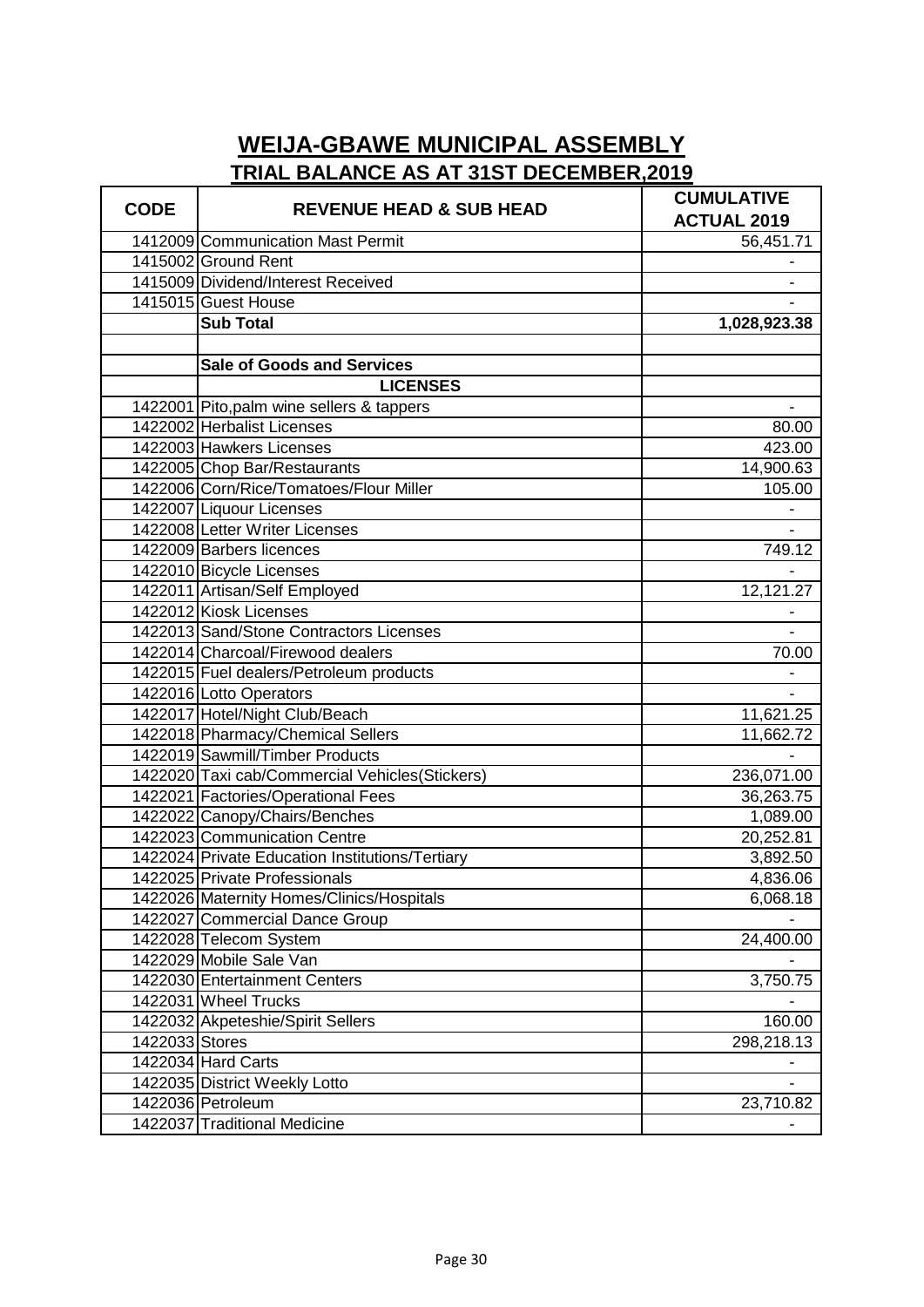| <b>CODE</b>     | <b>REVENUE HEAD &amp; SUB HEAD</b>              | <b>CUMULATIVE</b>   |
|-----------------|-------------------------------------------------|---------------------|
|                 |                                                 | <b>ACTUAL 2019</b>  |
|                 | 1422038 Hairdressers/Dressmakers                | 71,322.60           |
|                 | 1422039 Bakeries/Bakers                         | 2,129.62            |
|                 | 1422040 Bill Boards                             | 313,239.30          |
|                 | 1422041 Taxi/Trotro Licenses Renewal            | 89,254.00           |
|                 | 1422042 Second Hand Clothing                    | 3,774.99            |
|                 | 1422043 Vehicle Garages/Car Dealers             | 21,131.00           |
|                 | 1422044 Financial Institutions                  | 57,455.21           |
|                 | 1422045 Commercial House                        | 80.00               |
|                 | 1422047 Photographers/Video Operators           | 1,208.40            |
|                 | 1422048 Shoes/Sandals Repairs                   | 865.25              |
|                 | 1422049 Vulganizers shops                       | 2,467.97            |
| 1422051 Millers |                                                 |                     |
|                 | 1422052 Mechanics/Auto Mechanics/Fitters        | 16,782.18           |
|                 | 1422053 Block Manufacturers/Cement/Hard dealers | 40,611.00           |
|                 | 1422054 Laundries and Car wash                  | 2,326.00            |
|                 | 1422055 Printing Press/Photocopy                | 9,328.02            |
|                 | 1422056 Salt/Maize Sellers                      | 4,423.72            |
|                 | 1422057 Private Schools operating Fees          | 37,356.03           |
|                 | 1422058 Automobile Companies                    | $\overline{2}21.00$ |
|                 | 1422061 Susu Operators                          |                     |
|                 | 1422062 Real Estate Agents/Developers           | 1,465.00            |
|                 | 1422063 Florist/Flower Pot dealers              | 400.00              |
|                 | 1422064 Circumcision                            |                     |
|                 | 1422065 Terazzo dealers                         |                     |
|                 | 1422065 Public Letter Writers                   |                     |
|                 | 1422067 Beer Bar General                        | 18,828.00           |
|                 | 1422068 Kola Nut Dealers                        |                     |
|                 | 1422072 Registration of Contracts/Building/Road | 7,274.00            |
|                 | 1422073 Coconut dealers/ Cooking Oil dealers    |                     |
|                 | 1422074 Registration of quarries                |                     |
|                 | 1422075 Chain Saw Operators                     |                     |
|                 | 1423023 Miscellaneous Fines and Penalties       |                     |
|                 | <b>Sub Total</b>                                | 1,412,389.28        |
|                 |                                                 |                     |
|                 | <b>FEES</b>                                     |                     |
|                 | 1423001 Market Tolls                            | 10,082.50           |
|                 | 1423002 Livestock/Kraal                         |                     |
|                 | 1423003 Registration of Night Trade             |                     |
|                 | 1423004 Poultry Fees                            | 100.00              |
|                 | 1423005 Registration of Contractors             | 15,214.00           |
|                 | 1423006 Burial Fees                             | 1,742.00            |
|                 | 1423007 Pound of Animals/Vehicles               |                     |
|                 | 1423008 Entertainment fees                      |                     |
|                 | 1423011 Marriage and Divorce                    | 63,465.00           |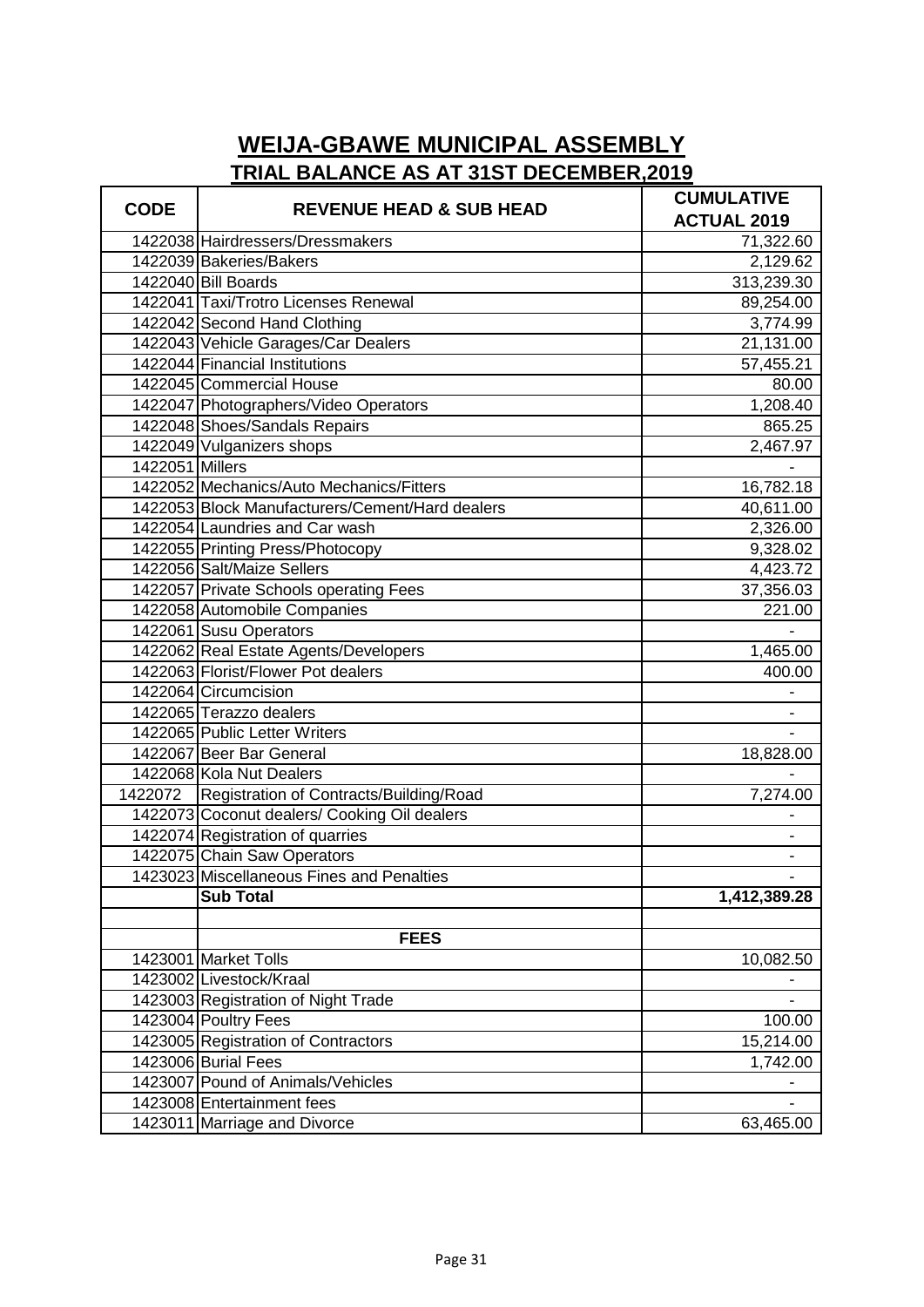| <b>CODE</b> | <b>REVENUE HEAD &amp; SUB HEAD</b>           | <b>CUMULATIVE</b>  |
|-------------|----------------------------------------------|--------------------|
|             |                                              | <b>ACTUAL 2019</b> |
|             | 1423012 Zonal council managed toilet fees    | 23,416.50          |
|             | 1423013 Dustbin Clearance                    | 15,051.00          |
|             | 1423014 Dislodging Fees                      |                    |
|             | 1423017 Conseyance Fees                      | 8,100.00           |
|             | 1423018 Loading Fees (GPRTU)/lorry park toll | 65,950.00          |
|             | 1423020 Professional Fees                    |                    |
|             | 1423023 Registration of tipper trucks        |                    |
|             | 1423079 Certificate (Health)                 | 28,025.00          |
|             | 1423527 Tender Document                      | 23,145.00          |
|             | 1423728 Development Levy                     |                    |
|             | 1423729 Sanitation and Security Fees         | 1,080.00           |
|             | sub total                                    | 255,371.00         |
|             |                                              |                    |
|             | <b>FINES, PENALTIES &amp; FORFEITS</b>       |                    |
|             | 1430001 Court Fines                          |                    |
|             | 1430005 Miscellaneous fines and penalties    | 386,225.72         |
|             | 1430006 Slaughter Fines                      |                    |
|             | 1430007 Lorry Park Fines                     |                    |
|             | <b>Sub Total</b>                             | 386,225.72         |
|             |                                              |                    |
|             | <b>INVESTMENT INCOME</b>                     |                    |
|             | 1415009 Dividend on Investment               |                    |
|             | 1415010 Tractor Services                     |                    |
|             | 1410511 Water Tanker Services                |                    |
|             | <b>Sub Total</b>                             |                    |
|             |                                              |                    |
|             |                                              |                    |
|             | <b>MISC.&amp; UNIDENTIFIED REVENUE</b>       |                    |
|             | 1450010 Unspecified Receipts                 | 42,677.66          |
|             | 1451002 Advance Recovery                     |                    |
|             | 1451003 District Weekly Lotto                |                    |
|             | <b>Sub Total</b>                             | 42,677.66          |
|             |                                              |                    |
|             | <b>GRAND TOTAL</b>                           | 9,122,575.61       |
|             |                                              |                    |

| <b>BELOW THE LINE ACCOUNT</b> |               |
|-------------------------------|---------------|
| <b>ACCUMULATED FUND</b>       | 3,331,487.91  |
|                               |               |
| <b>IGRAND TOTAL</b>           | 12,454,063.52 |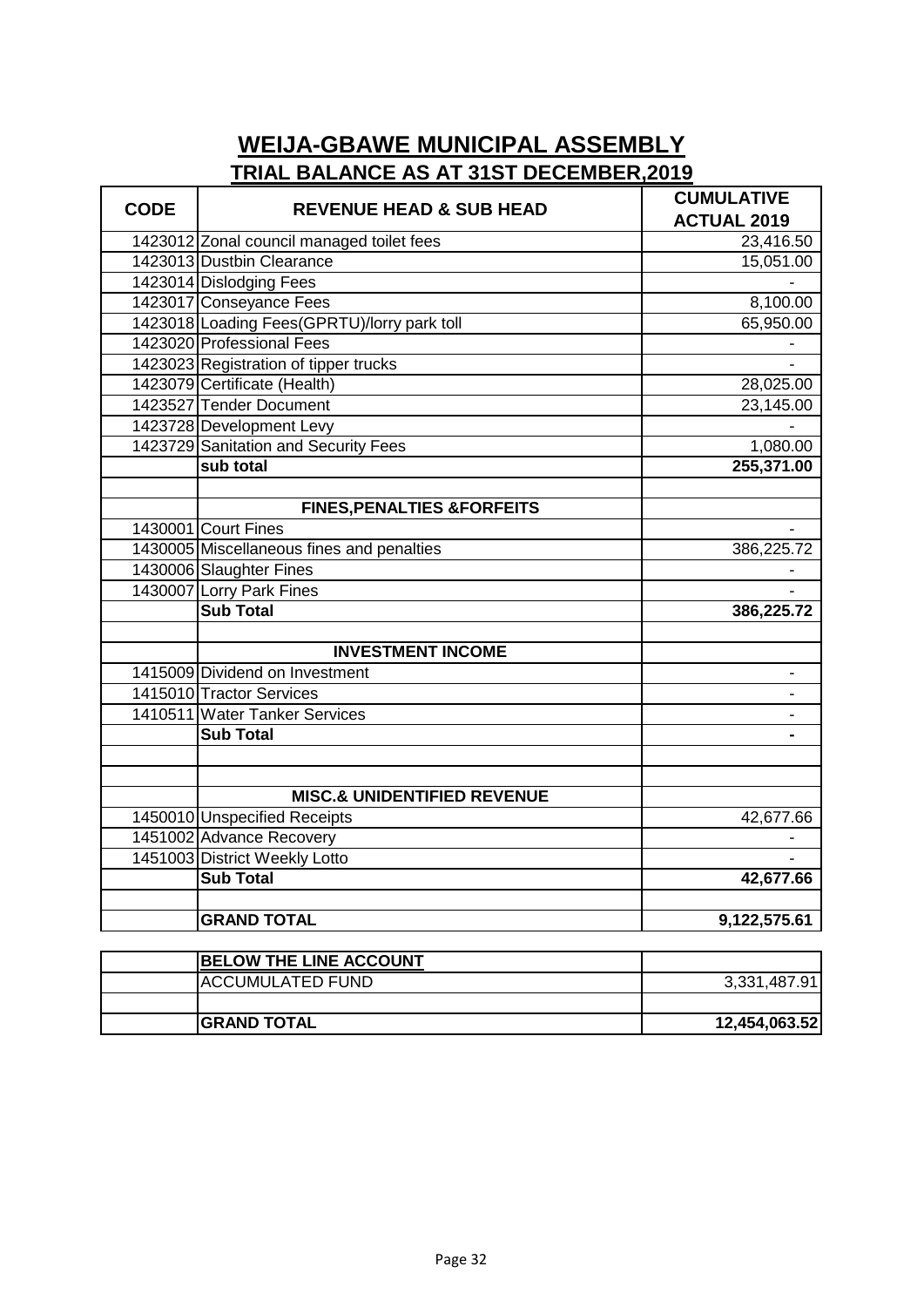| <b>CODE</b> | <b>EXPENDITURE HEAD &amp; SUB HEAD</b> | <b>CUM ACTUAL</b><br>2019 |
|-------------|----------------------------------------|---------------------------|
| 2111000     | <b>COMPENSATION OF EMPLOYEES</b>       |                           |
| 2111001     | Established post                       | 1,661,970.61              |
|             | <b>Sub Total</b>                       | 1,661,970.61              |
| 2111100     | <b>NON ESTABLISHED POSITION</b>        |                           |
| 2111102     | Monthly paid & casual labourers        | 286,494.87                |
| 2111106     | Limited Engagement(PM Allowance)       | 12,000.00                 |
|             | <b>Sub Total</b>                       | 298,494.87                |
|             |                                        |                           |
| 2111200     | <b>OTHER ALLOWANCES</b>                |                           |
| 2111203     | Car Mait'. Allowance                   |                           |
| 2111208     | <b>Funeral Grants</b>                  | 15,500.00                 |
| 2111209     | Journalist Allowance                   |                           |
| 2111213     | Night Watchmen Allowance               |                           |
| 2111214     | <b>Protocol Commission</b>             |                           |
| 2111215     | Ration                                 |                           |
| 2111216     | <b>Head of Dpt Allowance</b>           |                           |
| 2111220     | <b>Top-Up Allowance</b>                |                           |
| 2111221     | <b>Training Allowance</b>              |                           |
| 2111224     | <b>Traditional Authority Allowance</b> |                           |
| 2111225     | <b>Commission for Sub Structures</b>   | 340,927.69                |
| 2111229     | Ag Allowance                           |                           |
| 2111238     | Over time Allowance                    | 34,203.23                 |
| 2111241     | Per Diem & incovenience Allowance      | 12,004.20                 |
| 2111242     | <b>Travel Allowance</b>                |                           |
| 2111243     | <b>Transfer Grants</b>                 | 2,422.35                  |
| 2111244     | Out of Station Allowance               |                           |
| 2111248     | Special/Hononarium                     | 77,513.55                 |
|             | <b>Sub Total</b>                       | 482,571.02                |
|             | <b>NATIONAL PENSION CONTRIBUTION</b>   |                           |
| 2121001     | <b>SSNIT CONTRIBUTION(EST. POST)</b>   |                           |
| 2121001     | SSNIT CONTRIBUTION(ASS. STAFF)         | 64,421.95                 |
| 2121004     | <b>End of Service Benefit</b>          | 12,000.00                 |
|             | <b>SUB TOTAL</b>                       | 76,421.95                 |
|             |                                        |                           |
|             | <b>Grand Sub Total</b>                 | 2,519,458.45              |
|             | <b>USE OF GOOD AND SERVICES</b>        |                           |
| 2210100     | <b>MATERIALS-OFFICE SUPPLIEIES</b>     |                           |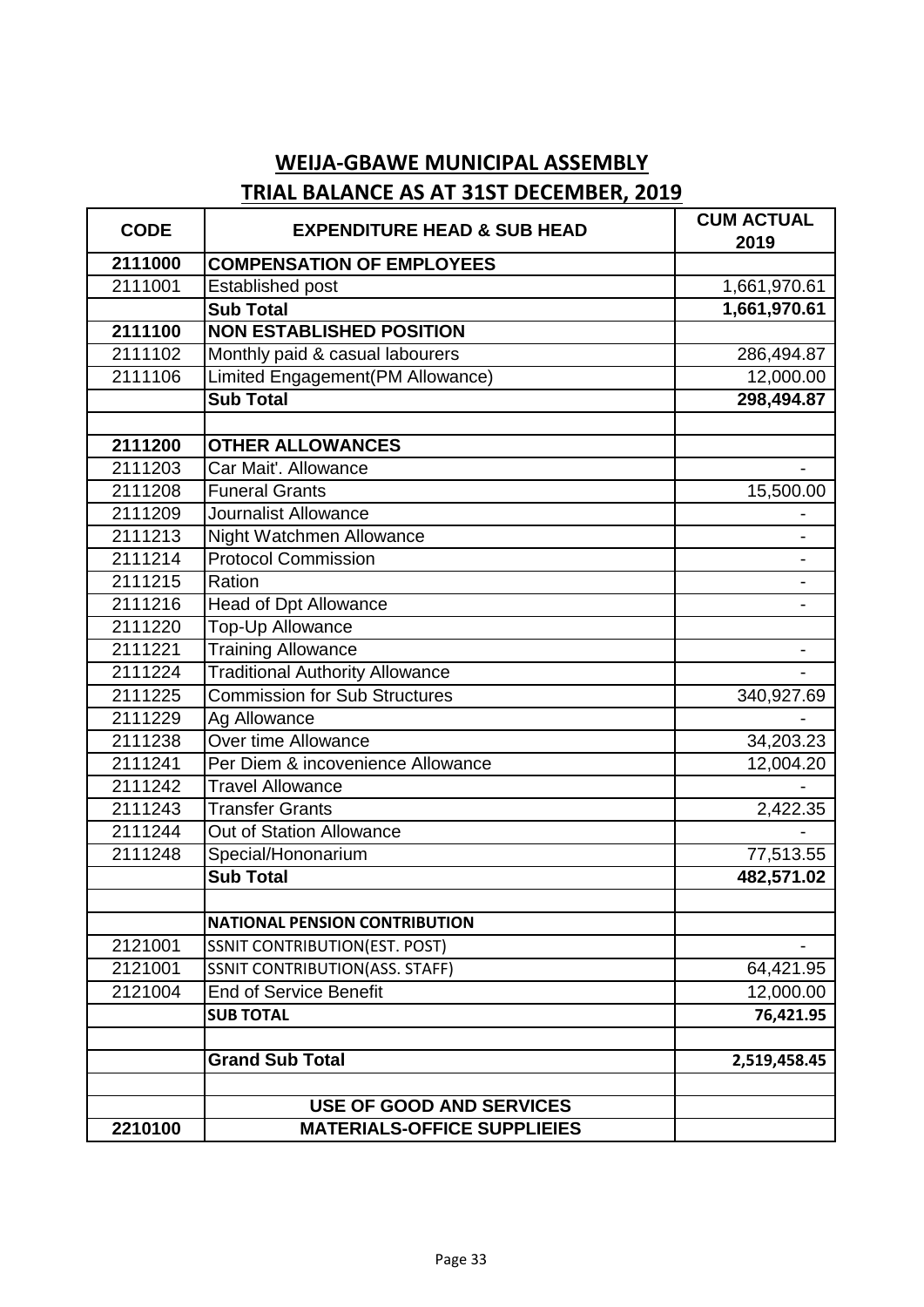| <b>CODE</b> | <b>EXPENDITURE HEAD &amp; SUB HEAD</b>    | <b>CUM ACTUAL</b> |
|-------------|-------------------------------------------|-------------------|
|             |                                           | 2019              |
| 2210101     | <b>Printed Material&amp; Stationery</b>   | 208,707.14        |
| 2210102     | Office Facilities, Supplies & Accessories | 50,774.45         |
| 2210103     | <b>Refreshment Items</b>                  | 409,990.40        |
| 2210104     | <b>Medical Supplies</b>                   |                   |
| 2210106     | <b>Oils and Lubricants (Generator)</b>    |                   |
| 2210107     | <b>Electrical Accessories</b>             |                   |
| 2210108     | <b>Construction Materials</b>             | 29,800.00         |
| 2210109     | <b>Spare Parts</b>                        | 25,663.46         |
| 2210110     | <b>Specialised Stock</b>                  |                   |
| 2210111     | Other Office Materials & consumables      | 65,088.46         |
| 2210112     | <b>Uniform and Protective Clothing</b>    |                   |
| 2210113     | <b>Feeding Cost</b>                       | 1,724.00          |
| 2210114     | <b>Rations(Security Officers)</b>         | 39,050.00         |
| 2210116     | Chemicals and consumables                 |                   |
| 2210117     | Teaching and ; Learning Materials         |                   |
| 2210118     | <b>Sports &amp; Cultural Materials</b>    |                   |
| 2210120     | Purchase of Petty Tools/Implements        | 3,296.00          |
| 2210122     | <b>Value Books</b>                        | 12,450.00         |
|             | <b>Sub Total</b>                          | 846,543.91        |
|             |                                           |                   |
| 2210200     | <b>UTILITIES</b>                          |                   |
| 2210201     | <b>Electricity Charges</b>                | 91,800.00         |
| 2210202     | <b>Water Charges</b>                      | 10,376.84         |
| 2210203     | Telecommunication/Call Card               | 16,237.00         |
| 2210204     | <b>Postal Charges</b>                     |                   |
| 2210207     | <b>Fire Fighting Accessories</b>          |                   |
|             | <b>Sub Total</b>                          | 118,413.84        |
|             |                                           |                   |
|             | <b>GENERAL CLEANING</b>                   |                   |
| 2210301     | <b>Cleaning Materials</b>                 | 39,930.00         |
| 2210302     | <b>Contract Cleaning</b>                  |                   |
|             | <b>Sub Total</b>                          | 39,930.00         |
|             |                                           |                   |
| 2210400     | <b>RENTALS</b>                            |                   |
| 2210401     | <b>Office Accommodations</b>              | 28,696.00         |
| 2210402     | <b>Resdential Accommdations</b>           |                   |
| 2210403     | <b>Office Equipment</b>                   |                   |
| 2210404     | <b>Hotel Accommodations</b>               |                   |
| 2210406     | Vehicle                                   | 22,530.00         |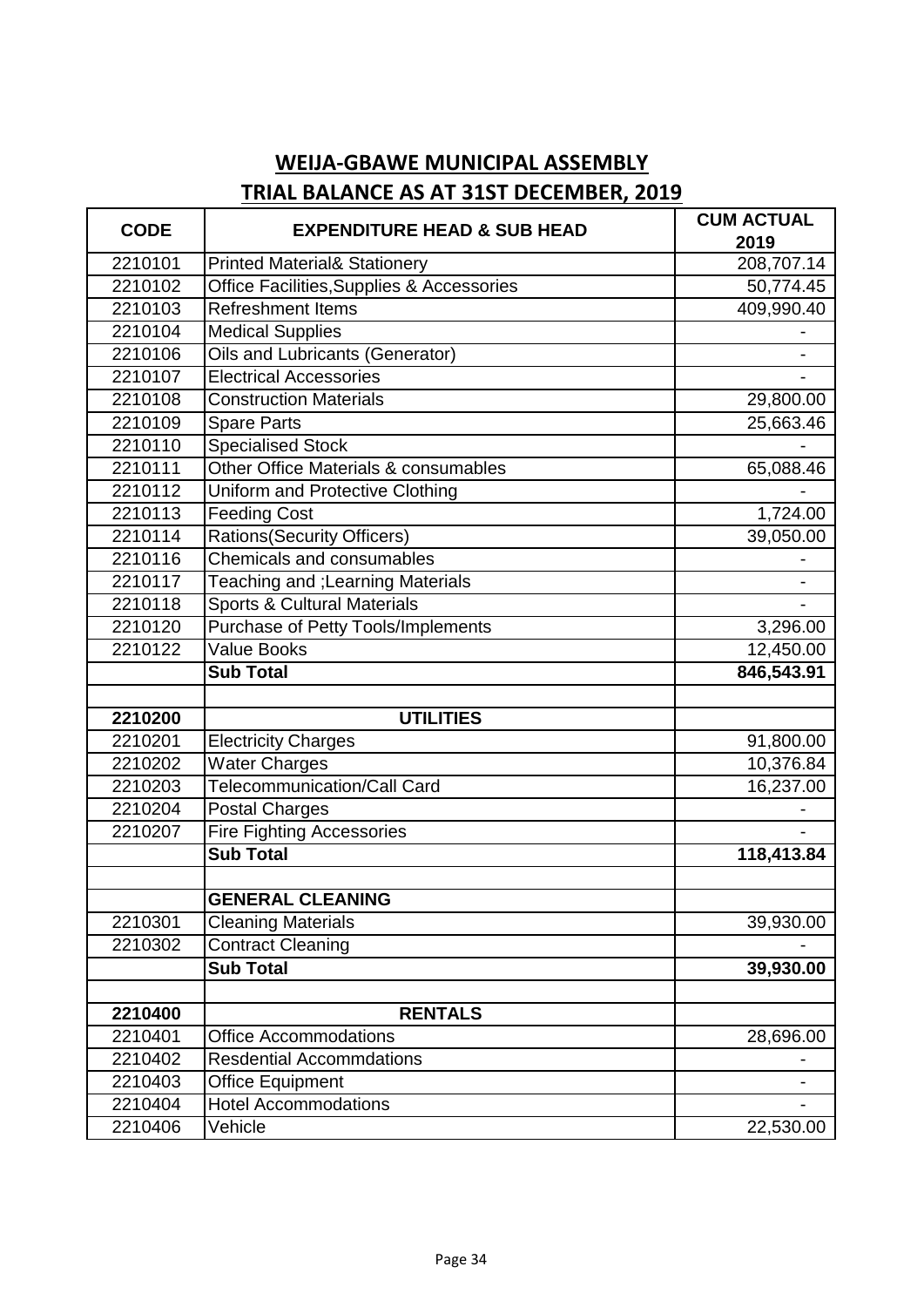| <b>CODE</b> | <b>EXPENDITURE HEAD &amp; SUB HEAD</b>   | <b>CUM ACTUAL</b> |
|-------------|------------------------------------------|-------------------|
|             |                                          | 2019              |
| 2210408     | Furnitue & Fittings                      | 8,740.00          |
| 2210409     | <b>Plant and Equipment</b>               | 9,170.00          |
| 2210412     | <b>Towing Vehicle</b>                    |                   |
| 2210413     | Communication gadgets                    | 600.00            |
|             | <b>Sub Total</b>                         | 69,736.00         |
|             |                                          |                   |
| 2210500     | <b>TRAVEL &amp; TRANSPORT</b>            |                   |
| 2210502     | Maitenance&Repairs of Off. Vehicles      | 74,960.16         |
| 2210503     | Fuel & Lubricants of off. Vehicle        | 232,850.00        |
| 2210504     | Car Rental/Leasing                       | 500.00            |
| 2210505     | <b>Running Cost of Official Vehicles</b> |                   |
| 2210509     | <b>Other Travel &amp; Transportation</b> | 245,145.00        |
| 2210510     | Night allowances                         | 51,826.62         |
| 2210511     | Local travel cost                        | 208,016.00        |
| 2210512     | Milleage Allowance                       |                   |
| 2210513     | <b>Hotel Accommodations</b>              |                   |
| 2210515     | Foreign Travel Cost and Expenses         | 68,535.08         |
|             | <b>Sub Total</b>                         | 881,832.86        |
|             |                                          |                   |
| 2210600     | <b>REPAIRS &amp; MAITENANCE</b>          |                   |
| 2210602     | <b>Repair of Residential Buildings</b>   |                   |
| 2210603     | <b>Repair of Office Buildings</b>        | 5,832.39          |
| 2210604     | Maintenance of Furniture & Fixtures      |                   |
| 2210606     | Maintenance of General Equipment         | 4,419.98          |
| 2210612     | Maintenance of Public Toilets            |                   |
| 2210616     | Maintenance of Sanitory Sites            | 8,962.56          |
| 2210617     | <b>Street Lights/Traffic Lights</b>      | 2,260.00          |
| 2210622     | Maintenance of Office Equipments         | 1,181.66          |
| 2210623     | Maintenance of Computer Software         | 6,130.39          |
|             | <b>Sub Total</b>                         | 28,786.98         |
|             |                                          |                   |
| 2210700     | TRAINNING-SEMINARS-CONFERENCES           |                   |
| 2210701     | <b>Training Materials</b>                |                   |
| 2210702     | Conferences/Seminars(Local)              | 231,375.00        |
| 2210704     | Hiring of Venue                          | 1,700.00          |
| 2210705     | <b>Hotel Accommodation</b>               | 4,416.80          |
| 2210706     | Library and Subscription                 | 8,150.00          |
| 2210708     | Refereshments                            | 45,139.00         |
| 2210709     | Conferences/Workshops/Meeting Allowances | 48,397.89         |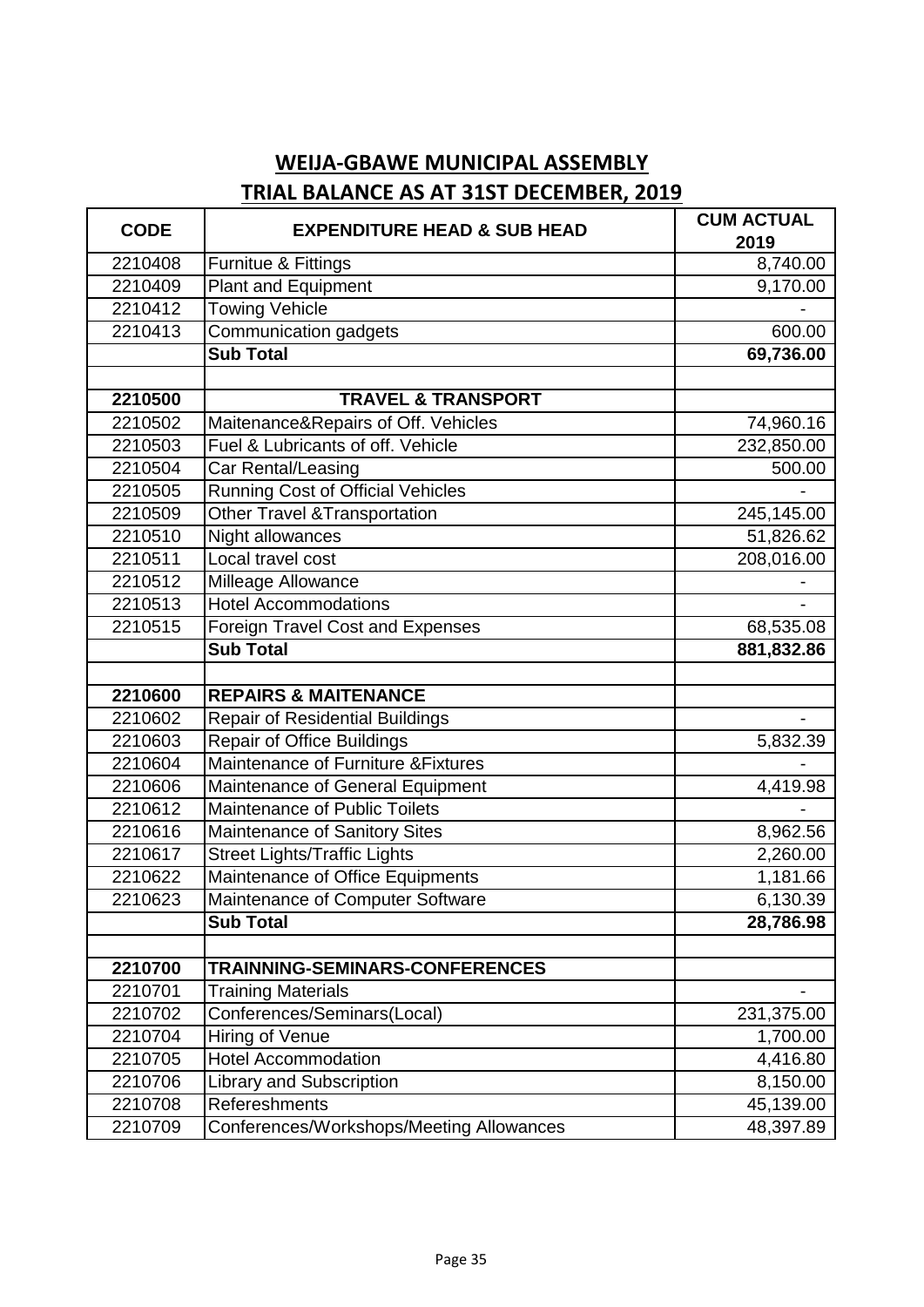| <b>CODE</b> | <b>EXPENDITURE HEAD &amp; SUB HEAD</b>          | <b>CUM ACTUAL</b> |
|-------------|-------------------------------------------------|-------------------|
|             |                                                 | 2019              |
| 2210710     | <b>Staff Development</b>                        | 39,781.70         |
| 2210711     | <b>Public Education &amp; Sensitization</b>     | 89,672.51         |
|             | <b>Sub Total</b>                                | 468,632.90        |
|             |                                                 |                   |
| 2210800     | <b>CONSULTANCY SERVICES</b>                     |                   |
| 2210801     | <b>Local Consultants Fee</b>                    | 208,763.38        |
| 2210802     | <b>External Consultants Fee</b>                 |                   |
|             | <b>Sub Total</b>                                | 208,763.38        |
|             |                                                 |                   |
| 2210900     | <b>SPECIAL SERVICES</b>                         |                   |
| 2210901     | Protocol/Official guests                        |                   |
| 2210902     | National Day celebrations                       | 63,491.35         |
| 2210904     | Assembly Members Special Allowace(Mobilization) | 780.00            |
| 2210905     | <b>Assembly Members Sittings Allowace</b>       |                   |
| 2210906     | Assembly Members Sub C'ttee sittings All.       |                   |
| 2210908     | <b>Property Valuation Expenses</b>              |                   |
| 2210909     | <b>Operational Enhacement Expenses</b>          | 27,098.00         |
| 2210910     | <b>Trade Promotion/Exhibition Expenses</b>      |                   |
|             | <b>Sub Total</b>                                | 91,369.35         |
|             |                                                 |                   |
| 2211100     | <b>OTHER CHARGES-FEES</b>                       |                   |
| 2211101     | <b>Bank Charges</b>                             | 10,075.66         |
|             | <b>Sub Total</b>                                | 10,075.66         |
|             |                                                 |                   |
|             | <b>EMERGENCY SERVICES</b>                       |                   |
| 2211203     | <b>Emergency Works</b>                          | 37,122.13         |
| 2211304     | <b>Insurance Official Vehicle</b>               |                   |
|             | <b>Sub Total</b>                                | 37,122.13         |
|             |                                                 |                   |
|             | <b>Grand Sub Total</b>                          | 2,801,207.01      |
|             |                                                 |                   |
|             | <b>GRANTS</b>                                   |                   |
|             | <b>RE-CURRENT</b>                               |                   |
| 2631101     | <b>DACF Goods and Services</b>                  | 378,760.85        |
| 2631101     | Expenses-DACF                                   |                   |
| 2631104     | Compensation of Employees(GOG)                  |                   |
| 2631105     | <b>Stool Lands Allocation</b>                   |                   |
| 2631106     | <b>DDF Capacity Building Grants</b>             | 58,073.00         |
| 2631107     | <b>Ghana School Feeding Program</b>             |                   |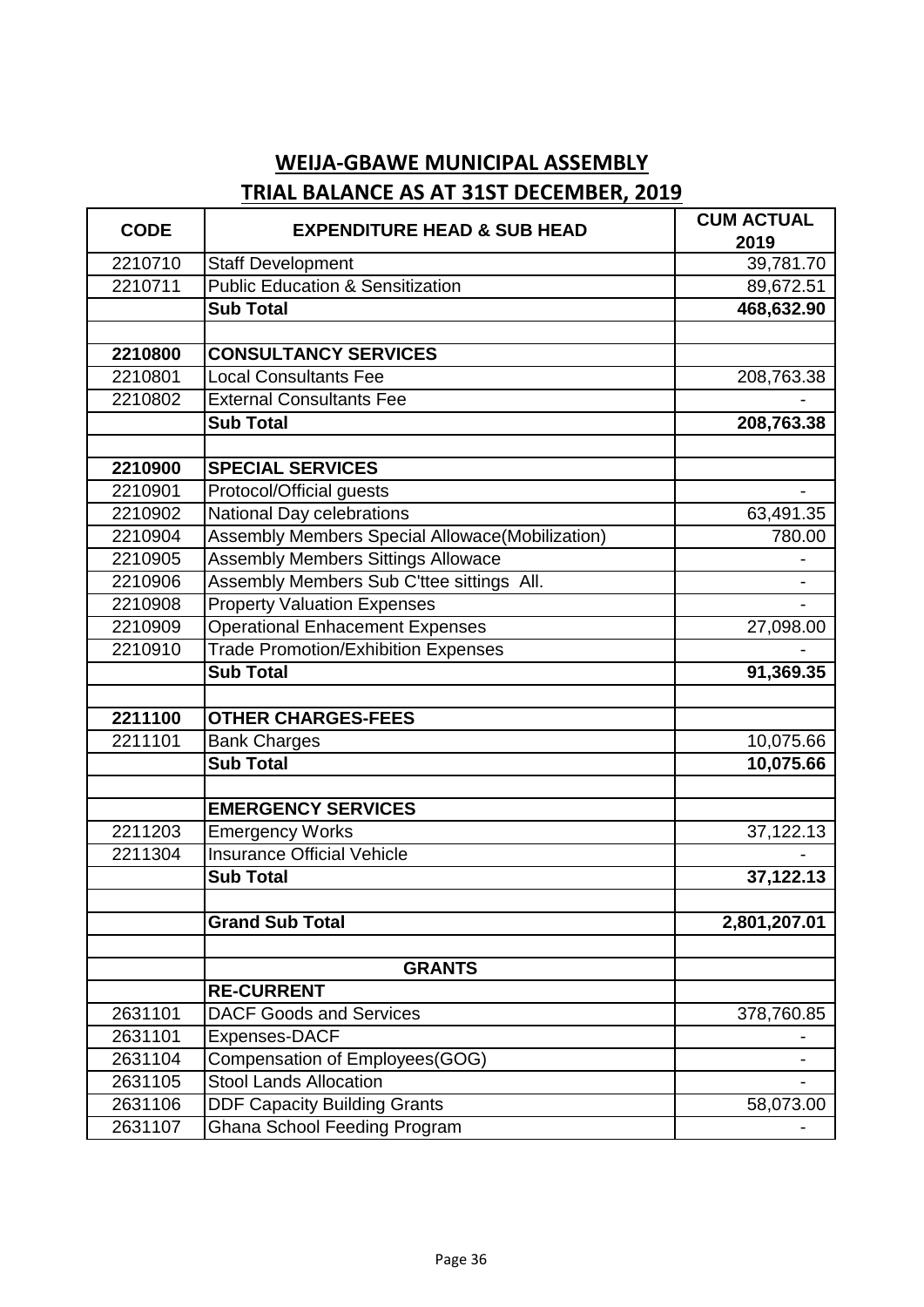| <b>CODE</b> | <b>EXPENDITURE HEAD &amp; SUB HEAD</b>                | <b>CUM ACTUAL</b><br>2019 |
|-------------|-------------------------------------------------------|---------------------------|
| 2631108     | <b>HIV AIDS</b>                                       | 14,533.00                 |
| 2632105     | <b>UDG Capacity Building Grants</b>                   |                           |
| 2631116     | <b>Disabilities Fund (PWD'S)</b>                      | 139,614.84                |
|             | <b>Sub Total</b>                                      | 590,981.69                |
|             |                                                       |                           |
| 2632100     | <b>CAPITAL EXPENDITURE</b>                            |                           |
| 2632101     | <b>District Assembly Common Fund</b>                  |                           |
| 2632101     | <b>Office Buildings</b>                               | 40,939.26                 |
| 2632101     | <b>School Buildings</b>                               | 481,310.32                |
| 2632101     | Plant & Machinery                                     |                           |
| 2632101     | <b>Markets</b>                                        |                           |
| 2632101     | Roads                                                 |                           |
| 2632101     | Car/Lorry Parks                                       |                           |
| 2632101     | <b>Bridges</b>                                        |                           |
| 2632101     | Other Structures(Police stations, Boreholes & others) | 332,337.19                |
|             | <b>Sub Total</b>                                      | 854,586.77                |
|             |                                                       |                           |
|             | <b>MEMBER OF PARLIAMENT FUND</b>                      |                           |
| 2632102     | MP Domeabra/Obom                                      |                           |
| 2632102     | MP Weija                                              | 294,475.49                |
| 2632102     | MP Bortianor/Amanfro                                  |                           |
|             | <b>Sub Total</b>                                      | 294,475.49                |
|             |                                                       |                           |
|             | <b>OTHER DONOR FUND</b>                               |                           |
| 2632103     | Transfer of Sector Specific to MMDA's                 | 80,953.00                 |
| 2632104     | <b>District Development Facility Project(DDF)</b>     | 119,761.89                |
| 2632105     | <b>Urban Development Project(UDG)</b>                 |                           |
| 2632106     | <b>Netherland Grant</b>                               | 160,712.09                |
| 2632106     | <b>GAMA Grant</b>                                     |                           |
| 2632106     | <b>Agric-CIDA Support</b>                             | 112,260.26                |
| 2632106     | <b>HIPC</b>                                           |                           |
| 2632106     | <b>Water &amp; Sanitation</b>                         |                           |
| 2632106     | <b>European Union</b>                                 | 925,790.35                |
|             | <b>Sub Total</b>                                      | 1,399,477.59              |
|             |                                                       |                           |
|             | <b>Grand Sub Total</b>                                | 3,139,521.54              |
| 2731100     | <b>EMPLOYER SOCIAL BENEFITS</b>                       |                           |
| 2731101     | <b>Workman Compensation</b>                           |                           |
| 2731102     | <b>Staff Welfare Expenses</b>                         | 8,750.00                  |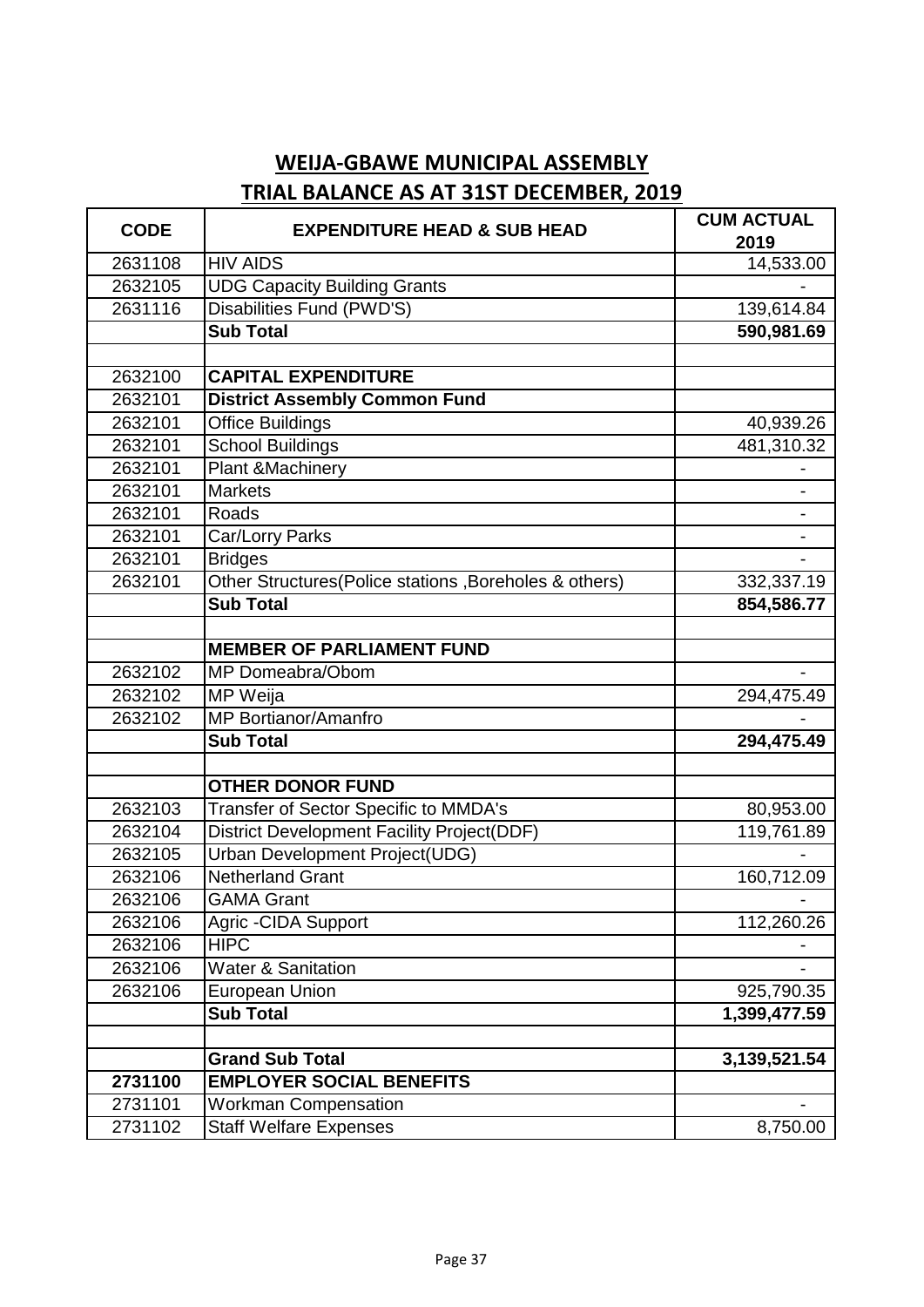| <b>CODE</b> | <b>EXPENDITURE HEAD &amp; SUB HEAD</b> | <b>CUM ACTUAL</b><br>2019 |
|-------------|----------------------------------------|---------------------------|
| 2731103     | <b>Refund of Medical Expenses</b>      |                           |
|             | <b>Sub Total</b>                       | 8,750.00                  |
|             | <b>Grand Sub Total</b>                 | 8,750.00                  |
|             |                                        |                           |
| 2821000     | <b>GENERAL EXPENSES</b>                |                           |
| 2821001     | Insurance& Compensation                | 3,810.00                  |
| 2821002     | <b>Professional fees</b>               | 2,325.76                  |
| 2821007     | Court/Legal Expenses                   | 18,568.65                 |
| 2821008     | Awards & Rewards                       | 1,850.00                  |
| 2821009     | Donations                              | 25,150.01                 |
| 2821012     | Scholarship/Awards                     | 2,000.00                  |
| 2821017     | <b>Refuse lifting Expenses</b>         |                           |
| 2821018     | <b>Street Naming/Numbering</b>         | 16,731.25                 |
| 2821022     | <b>National Awards</b>                 |                           |
|             | <b>Sub Total</b>                       | 70,435.67                 |
|             | <b>Grand Sub Total</b>                 | 70,435.67                 |
|             | <b>CAPITAL EXPENDITURE</b>             |                           |
| a           | (A) INTERNALLY GENERATED FUND (IGF)    |                           |
| 3111000     | <b>Non Financial Assets</b>            |                           |
| 3111001     | <b>Building &amp; Other Structures</b> | $\frac{1}{2}$             |
| 3111003     | Bungalows/Palace                       |                           |
| 3111004     | Land                                   |                           |
|             | <b>Sub Total</b>                       |                           |
|             |                                        |                           |
| 3111200     | <b>Non Residential Buildings</b>       |                           |
| 3111201     | Hospitals                              |                           |
| 31112002    | <b>Clinics</b>                         |                           |
| 31112003    | Day Care Centre                        |                           |
| 3111204     | Office Buildings                       | 29,585.14                 |
| 3111205     | <b>School Buildings</b>                |                           |
| 3111206     | <b>Slaughter House</b>                 |                           |
| 3111207     | <b>Health Centres</b>                  |                           |
|             | <b>Sub Total</b>                       | 29,585.14                 |
|             |                                        |                           |
| 3111300     | <b>Other Structures</b>                |                           |
| 3111307     | <b>Road Signals</b>                    | 168,579.47                |
| 3111302     | Cemetaries                             |                           |
| 3111303     | <b>Toilets</b>                         |                           |
| 3111304     | <b>Markets</b>                         |                           |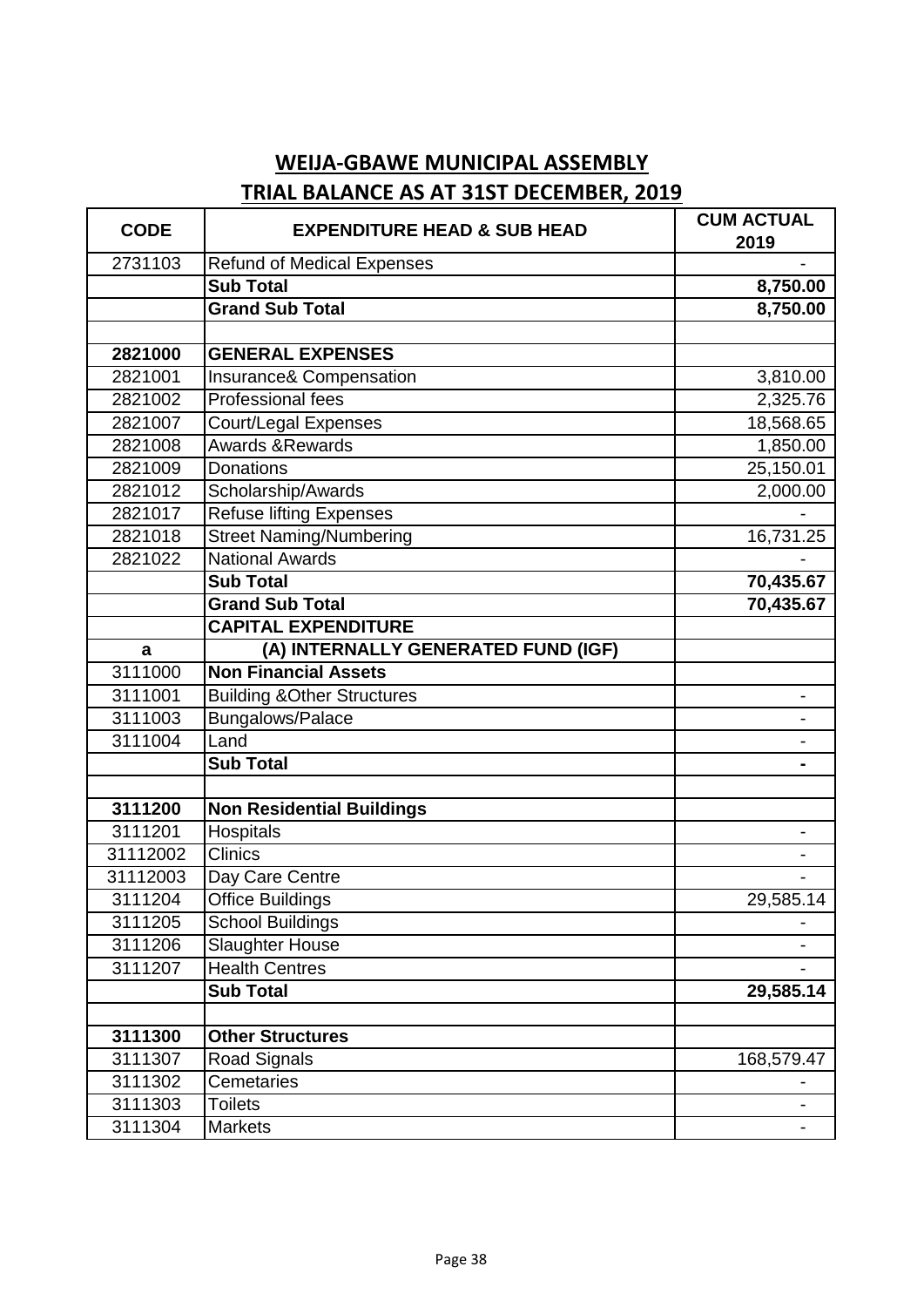| <b>CODE</b> | <b>EXPENDITURE HEAD &amp; SUB HEAD</b>    | <b>CUM ACTUAL</b><br>2019 |
|-------------|-------------------------------------------|---------------------------|
| 3111305     | Car/Lorry Parks                           |                           |
| 3111306     | <b>Bridges</b>                            | 46,216.61                 |
| 3111360     | <b>WIP Feeder Roads</b>                   |                           |
| 3111361     | <b>WIP Urban Roads</b>                    | 56,465.20                 |
|             | <b>Sub Total</b>                          | 271,261.28                |
|             |                                           |                           |
|             | <b>Transport Equipment</b>                |                           |
| 3112101     | Vehicle                                   | 219,678.66                |
|             | <b>Sub Total</b>                          | 219,678.66                |
|             |                                           |                           |
|             | <b>Other Machinery Equipment</b>          |                           |
| 3112201     | Purchase of Plant and Equipment           |                           |
| 3112203     | <b>Purchase of Computer Sorftware</b>     |                           |
| 3112204     | Installation of Network/ICT Equipments    |                           |
| 3112205     | <b>Other Capital Expenditure</b>          |                           |
| 3112206     | <b>Plant &amp;Machinery</b>               |                           |
| 3112215     | <b>Agriculture Facilities</b>             | 50,000.00                 |
| 3112208     | Computer & Accessaries                    |                           |
| 3112216     | <b>Filliing Carbinet</b>                  |                           |
|             | <b>Sub Total</b>                          | 50,000.00                 |
|             | <b>Infrastructure Assets</b>              |                           |
| 3113101     | <b>Electrical Networks</b>                |                           |
| 3113102     | Sewers/Drains                             |                           |
| 3113108     | <b>Purchase of Furniture&amp;Fittings</b> |                           |
|             | <b>Sub Total</b>                          |                           |
|             |                                           |                           |
|             | <b>Work in Progress</b>                   |                           |
| 3122201     | <b>Building &amp; Other Structures</b>    |                           |
| 3122203     | Bungalows/Palace                          |                           |
| 3122211     | Hospitals                                 |                           |
| 3122212     | <b>Clinics</b>                            |                           |
| 3122213     | <b>Health Centres</b>                     |                           |
| 3122214     | Day Care Centre                           |                           |
| 3122215     | <b>Office Buildings</b>                   |                           |
| 3122216     | <b>School Buildings</b>                   |                           |
| 3122217     | Slaaughter House                          |                           |
| 3122221     | Roads                                     |                           |
| 3122222     | Cementaries                               |                           |